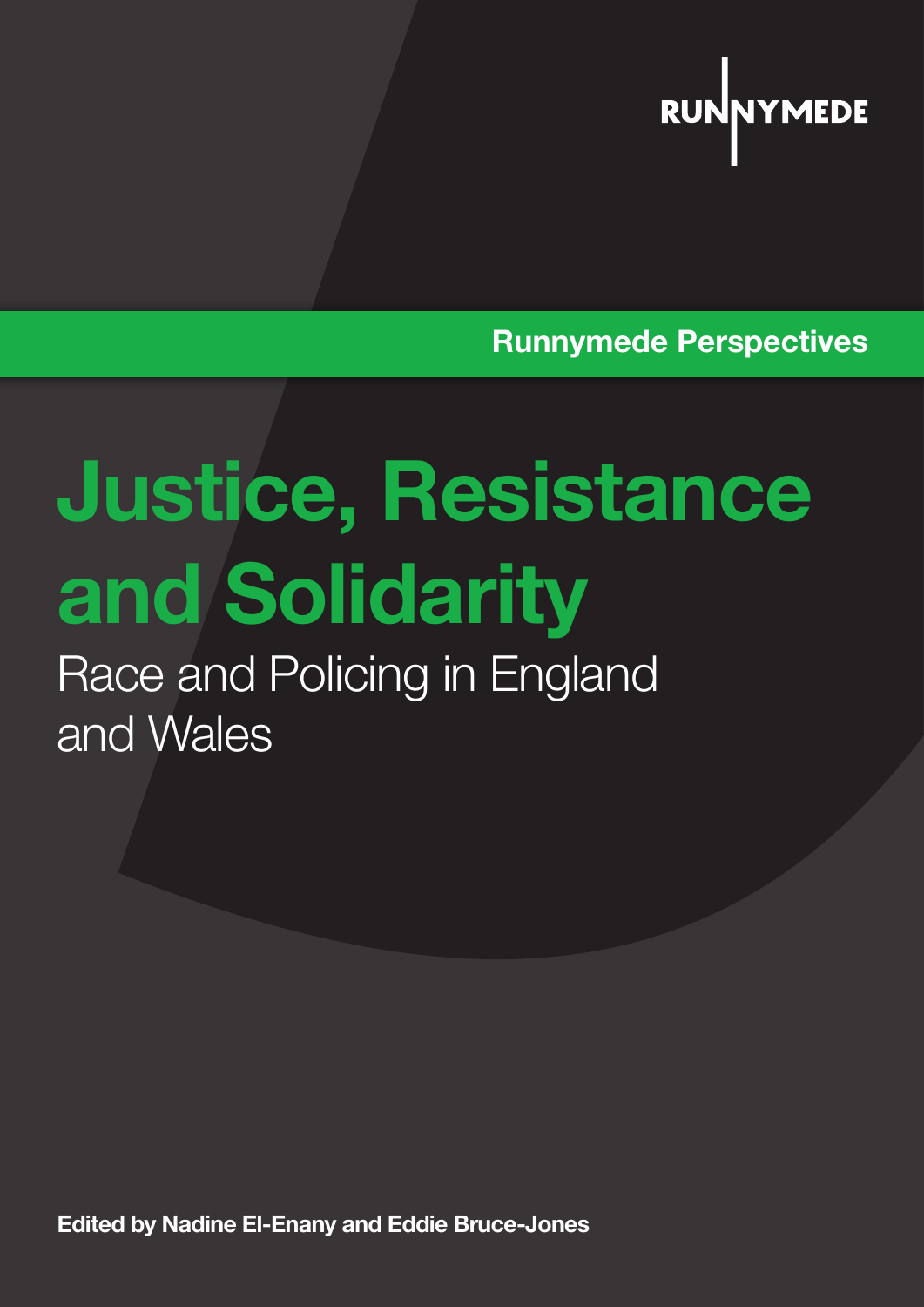## Runnymede: Intelligence for a Multi-ethnic Britain

Runnymede is the UK's leading independent thinktank on race equality and race relations. Through highquality research and thought leadership, we:

- Identify barriers to race equality and good race relations;
- Provide evidence to support action for social change;
- Influence policy at all levels.

#### Runnymede

St Clement's Building, London School of Economics, Houghton Street, London WC2A 2AE T 020 7377 9222 E info@runnymedetrust.org

www. runnymedetrust.org

#### Disclaimer

This publication is part of the Runnymede Perspectives series, the aim of which is to foment free and exploratory thinking on race, ethnicity and equality. The facts presented and views expressed in this publication are, however, those of the individual authors and not necessariliy those of the Runnymede Trust.

ISBN: 978-1-909546-11-0

Published by Runnymede in October 2015, this document is copyright © Runnymede 2015. Some rights reserved.

#### Open access. Some rights reserved.

The Runnymede Trust wants to encourage the circulation of its work as widely as possible while retaining the copyright. The trust has an open access policy which enables anyone to access its content online without charge. Anyone can download, save, perform or distribute this work in any format, including translation, without written permission. This is subject to the terms of the Creative Commons Licence Deed: Attribution-Non-Commercial-No Derivative Works 2.0 UK: England & Wales. Its main conditions are:

- You are free to copy, distribute, display and perform the work;
- You must give the original author credit;
- You may not use this work for commercial purposes;
- You may not alter, transform, or build upon this work.

You are welcome to ask Runnymede for permission to use this work for purposes other than those covered by the licence. Runnymede is grateful to Creative Commons for its work and its approach to copyright. For more information please go to www.creativecommons.org

# **creat**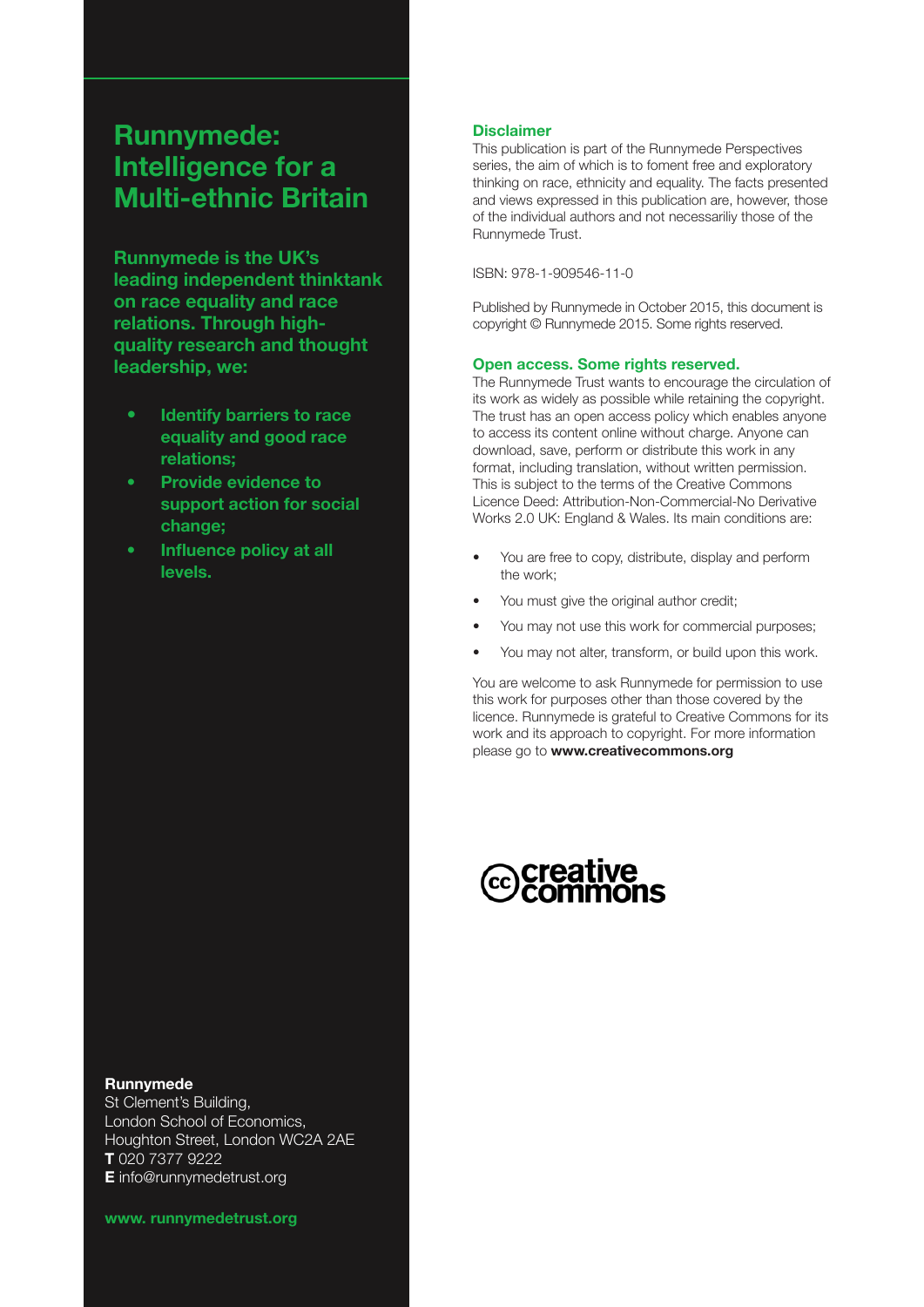# **Contents**

| <b>Introduction: Racism and Policing in Britain</b><br>Nadine El-Enany and Eddie Bruce-Jones                              | 3                       |
|---------------------------------------------------------------------------------------------------------------------------|-------------------------|
| <b>SECTION I: TAKING STOCK - THE STATE OF POLICING</b>                                                                    | 4                       |
| 1. Dying for Justice<br>Harmit Athwal                                                                                     | $\overline{\mathbf{4}}$ |
| 2 Race, Law and the Police: Reflections on the Race Relations<br>Act at 50<br>Ben Bowling, Shruti Iyer and Iyiola Solanke | $\overline{7}$          |
| 3. Police Violence, Justice and the Struggle for Memory<br><b>Matt Bolton</b>                                             | 11                      |
| 4. The Violence of Deportation and the Exclusion of Evidence<br>of Racism in the Case of Jimmy Mubenga<br>Nadine El-Enany | 14                      |
| SECTION II: RACISM AND COUNTER-TERRORISM                                                                                  | 16                      |
| 5. Racial and Religious Profiling in Post-9/11<br><b>Counter-terrorism Policing</b><br>Tara Lai Quinlan                   | 16                      |
| 6. Policing Muslim Communities in Partnership: 'Integration',<br><b>Belonging and Resistance</b><br>Waqas Tufail          | 18                      |
| <b>7. Policing British Asians</b><br>Alpa Parmar                                                                          | 21                      |
| <b>SECTION III: CONSIDERING A WAY FORWARD</b>                                                                             | 24                      |
| 8. Against Police Brutality<br>Kojo Kyerewaa                                                                              | 24                      |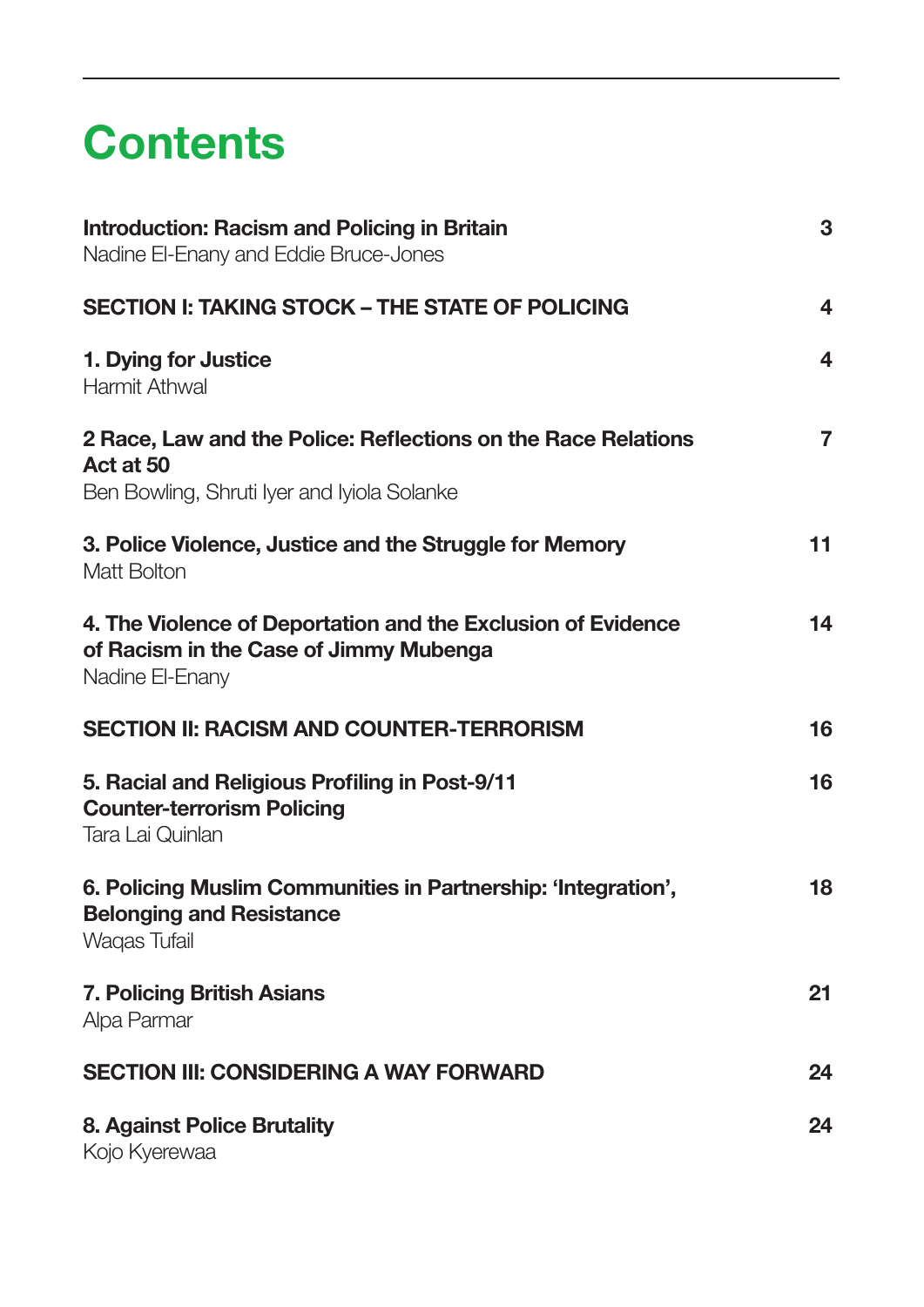| 9. Building Collective Capacity for Change in the Policing Policy<br>of Stop and Search<br>Neena Samota | 27 |
|---------------------------------------------------------------------------------------------------------|----|
| 10. Police and Crime Commissioners: Reconnecting the Police<br>to the Public?<br>Zin Derfoufi           | 30 |
| 11. Deaths in Custody in Europe: The United Kingdom in Context<br><b>Eddie Bruce-Jones</b>              | 32 |
| 12. Improving Black Experiences of Policing in the European Union<br>Iyiola Solanke                     | 34 |
| <b>APPENDIX</b><br><b>Biographical Notes on the Contributors</b>                                        | 38 |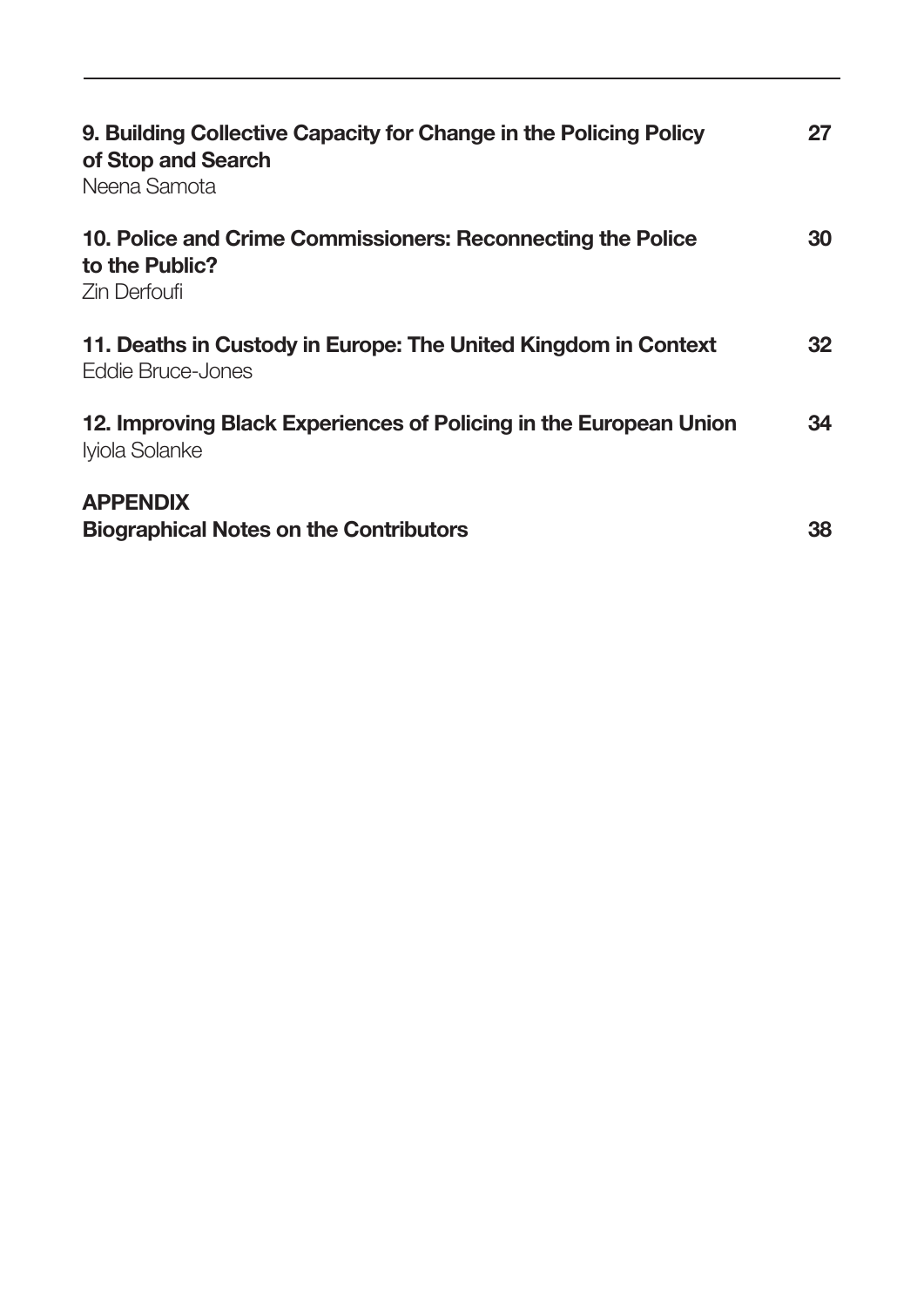## Introduction: Racism and Policing in Britain

Nadine El-Enany and Eddie Bruce-Jones

Birkbeck College School of Law

This edition of Perspectives focuses on racism and policing in Britain. It brings together academics, practitioners and activists to examine, and offer their outlook on, the state of policing and its effects on black and minority ethnic communities in Britain today. In recent years the US has been in the spotlight for police killings of black men and women, including the 2014 killings of Michael Brown in Ferguson, Missouri, Tanisha Anderson in Cleveland, Ohio, and Eric Garner in New York, as well as the protest movements which have followed. Britain is no stranger to racialised police violence. Following these and other fatal police shootings, solidarity protests with the #BlackLivesMatter movement drew attention to the long list of unaccounted-for deaths of black men and women in Britain. Systemic and institutional racism persists in policing despite its recognition in the Macpherson Report more than fifteen years ago. In Britain, black and minority ethnic people are disproportionately represented in the criminal justice system at every level, from arrests to stop and search, to imprisonment, to deaths in custody. Successive governments' counter-terrorism policies have resulted in racial profiling and over-policing of Muslim and Asian communities, and have fed a pervasive Islamophobia now affecting British and other European societies.

Contributors to this collection have tackled these issues head on from multiple perspectives, incorporating the voices of those affected by racialised policing and those who campaign on their behalf, together with scholars in the field. Each of their short contributions seeks to provoke critical reflection and forward-thinking on key issues where race and policing intersect. The collection is organised into three parts. The first, Taking Stock – The State of Policing, sets out the key contemporary issues in race and policing within a historical context. The second part, Racism and Counter-Terrorism, examines the racial and religious profiling that is at the heart of counter-terror policing in Britain and examines the impact this is having on Asian and Muslim communities in particular. The final part, Considering a Way Forward, brings together accounts from grassroots and community organisations of their experiences and strategies when taking up the challenge of scrutinising and seeking accountability for police actions. Included in this part are comparative perspectives on practice and policy from across Europe.

As the editors of this collection, we consider that the insights it offers provide not only a useful summary of the key issues around race and policing in Britain, and how these connect with experiences and struggles in the US and across Europe, but also a framework to contextualise and inform current academic, legal and policy debates about policing, racialised violence and accountability for police actions.

#### Acknowledgements

We are grateful to all of the participants who have contributed to this publication, and extend particular thanks to the Arts and Humanities Council (AHRC) for their support both of this collection and the Runnymede Emerging Scholars Forum (AH/K007564/1) which has made the Forum seminar series possible.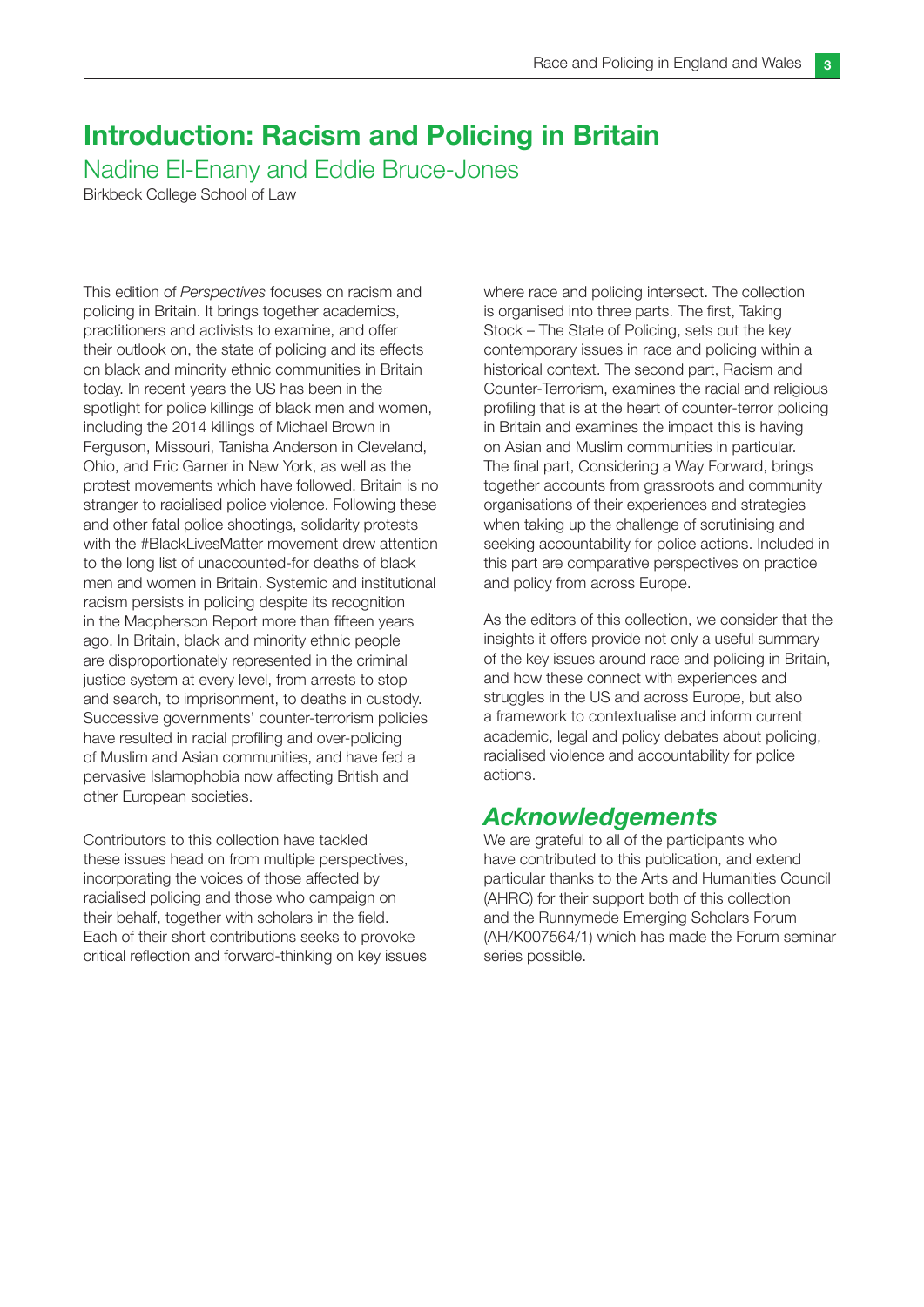# SECTION I: TAKING STOCK – THE STATE OF POLICING

# 1. Dying for Justice

#### Harmit Athwal

Institute of Race Relations

On 23 July 2015, home secretary Theresa May announced an independent inquiry into deaths in police custody in England and Wales, so moved had she been by testimonies from bereaved families she had met. Whether or not such an inquiry can throw light onto the murky world of deaths in custody, where the knee-jerk reaction for officers is to close rank, and allow for PR to take over, ultimately helping legal teams to justify bringing causes of action, remains to be seen. But the fact May has issued a statement is a huge testament to the tenacious campaigns of families who have refused to be fobbed off, worn down by waiting, priced out of justice, and left to quietly acquiesce to a deeply unfair system, which rarely brings closure.

The family of Jean Charles de Menezes is one such family. Amidst the current hysteria about nipping homegrown extremism in the bud, it would be easy for a nation to forget the shooting (in a case of mistaken identity) of the Brazilian electrician. But just a day before May's pronouncement, the tenth memorial for Jean Charles de Menezes was held at Stockwell tube station, to remember him and the years that have passed since his death by shooting at close range in July 2005. That his family and friends continue to mark the anniversary and attend the annual United Families and Friends Campaign remembrance march for those 'killed in custody' is testament to the strength of the family-centred campaign. It is also indicative of the protracted fight so many families in the UK have to wage in order to obtain some semblance of justice following a death which involves officers of the state.

Shooting deaths are, fortunately, few and far between in the UK. However, the deaths that have occurred, which include in recent years Azelle Rodney, Jean Charles de Menezes and Mark Duggan, have been significant. The death of Azelle Rodney involved legal challenges which saw the law changed to enable an inquest/inquiry to be held. It was also the first case to result in a murder prosecution of a police officer,

although he was acquitted. Disquiet over Mark Duggan's death and police handling of information to the family resulted in disturbances that spread across the UK in August 2011. Ultimately the inquest into his death brought in a perverse verdict where a jury found that though he was not (as alleged by police) holding a gun when he was shot (a gun was later found on waste ground), he had been lawfully killed.

De Menezes' death at the hands of the police – he was shot seven times by firearms officers – is just one of the cases detailed in the Institute of Race Relations' recent report Dying for Justice (DfJ),<sup>1</sup> based on 509 cases of BAME deaths in police and prison custody and immigration detention since 1991 that the IRR has tracked. Young men from BAME communities, and it is overwhelmingly young men, die in police or prison custody or immigration detention often as a result of neglect or use of force – or a combination of the two. The report highlights the frequency with which BAME people die in incidents involving police or prison officers who use undue force in restraint or a lack of care for those suffering from mental health problems or other forms of illhealth.

According to figures from INQUEST, a disproportionate number of people from BAME communities die in police custody; since 1990, they number 151. Its statistics, covering the period 2002–2012, are even more striking: of 380 deaths in police custody in England and Wales (or as a result of contact with the police), 69 were from BME communities – 18 percent.

Of the 509 cases of BME deaths in custody in suspicious circumstances that the Institute of Race Relations analysed from its database of cases between 1991 and 2014, the majority, 348, took place in prison, 137 in police custody and 24 in immigration detention. One in three of the total deaths was as a result of self-harm, and in 64 cases the person was known to have mental health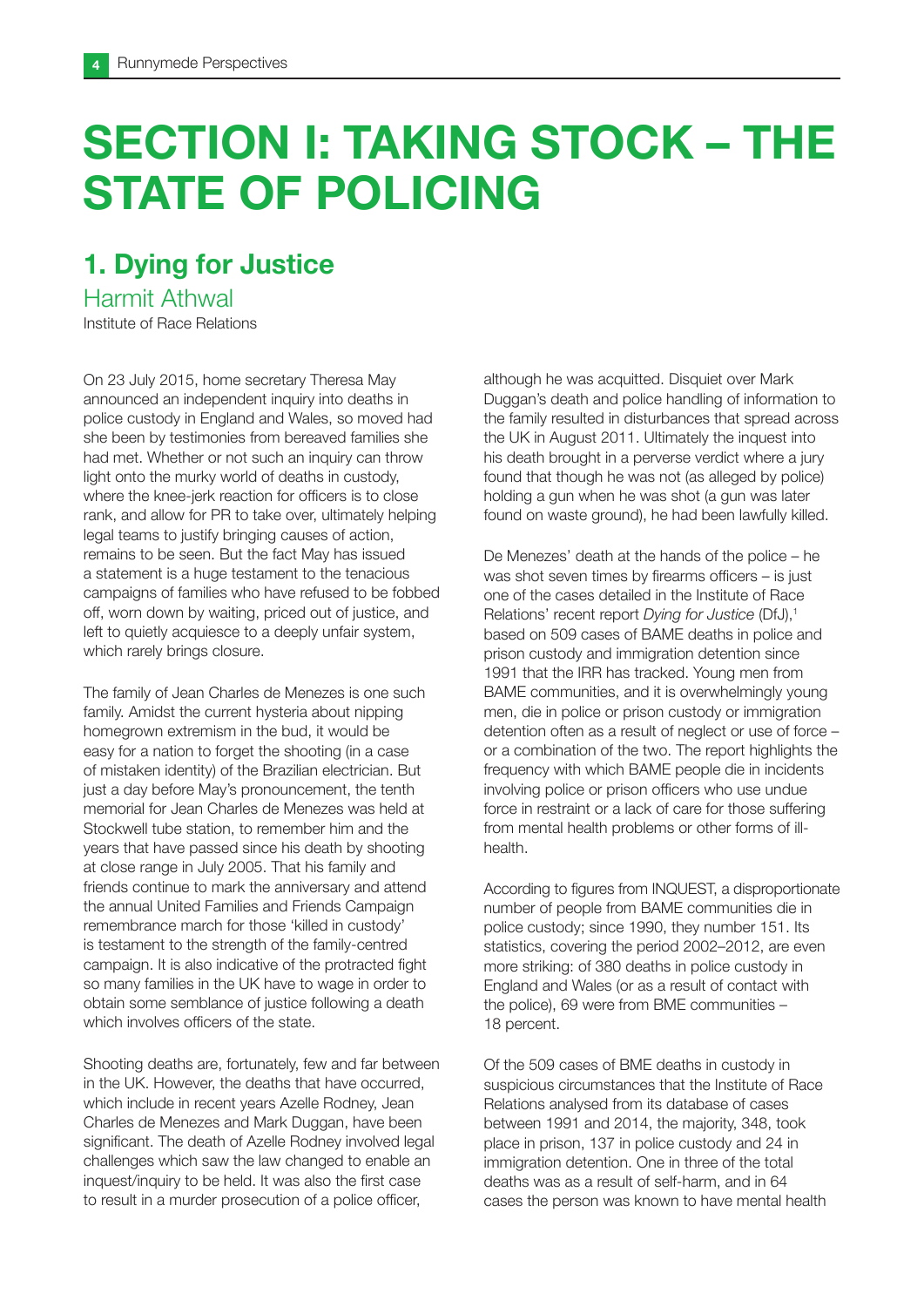problems. Medical neglect was a contributory factor in 49 cases, and in 48 the use of force appears to have contributed to a person's death.

According to the Institute of Race Relations, of the 137 deaths in police custody, 126 were male, 11 were female, 78 were Black or Black British, and 31 were Asian or Asian British. Sixty-one percent of all such deaths occurred in the London area: 51 people died while in a police station or cell; 49 died on the street; and 17 died in their homes. In terms of contributory factors to deaths in police custody, only 61 people had actually been arrested before their death; 9 had been detained under the Mental Health Act; 34 died following a police chase; and 6 died after a stop and search. The use of force contributed to the deaths of 39 people, and 29 deaths were linked to the use of physical restraint; 7 deaths were linked to the use of CS gas; and in 10 cases people died after falling from balconies after police had called at their homes.

DfJ does not compare BAME and white death rates, or assert that people from BAME communities are the only ones who die in custody. White workingclass victims of state brutality and neglect, and their families, also feel the contempt and lack of care of the system. Rather, the report tries to flag up the processes – which run from austerity measures and media portrayals to diehard closing of ranks and blatant cover-ups – through which a death takes place with impunity. How BAME people are treated is in fact the litmus test of the whole system. Though some cases do explicitly show how people are stereotyped as violent, volatile and/or mad, which results in the use of disproportionate levels of force.

One of the most disturbing findings in DfJ is how lessons are not being learned. The same mistakes regarding dangerous restraint techniques or the detention of the mentally ill are repeated over and over again, despite repeated recommendations from coroners at inquests or from official bodies such as the Prisons and Probation Ombudsman or the Independent Police Complaints Commission.

It is true that no police officer has been successfully prosecuted in the last 20 years over a BAME death in custody, but the last six months have seen two (unsuccessful) prosecutions. The first prosecution, mentioned above, was over the death of Azelle Rodney. Then, at the end of 2014, three G4S guards were prosecuted for and subsequently cleared of the manslaughter of Jimmy Mubenga, who died on board a plane at Heathrow in October 2010. But the families of Rodney and Mubenga had to fight tooth

and nail to see that charges were brought – they lodged legal challenges, participated in hearings at the European Court of Human Rights, and challenged the Crown Prosecution Service over its failure to prosecute at lengthy inquest proceedings where unlawful killing verdicts were returned.

DfJ, which contains case studies, analytical commentary and statistical breakdowns, shows how and why families have little confidence in the organisations whose remit is to investigate the deaths of their loved ones and hold officers to account. For most families, other than finding out what exactly happened to their loved ones, are seeking the prosecution of those to blame. However, despite inquest juries having delivered unlawful killing verdicts in at least twelve cases and numerous other critical verdicts as well, no-one has been convicted for their part in these deaths.

It is in fact down to the families of those who have died in custody, their lawyers and support organisations like INQUEST and the United Families and Friends Campaign, that any changes have been made to the ways such deaths are investigated by official bodies. These changes have affected, for example, the coroners' and inquest systems, the funding of inquests (which is again under threat), and the procedures of the Police Complaints Authority (resulting in the formation of the Independent Police Complaints Commission).

Half of DfJ is devoted to the struggles that take place after a death, with contributions from families, lawyers and campaigners: Deborah Coles, Co-Director of INQUEST recounts the organisation's work in holding the state to account; lawyer Ruth Bundey on the impact a death can have on a family; and lawyer Daniel Machover on the Azelle Rodney case and the legal routes the family had to pursue. Lee Bridges (Professor Emeritus, University of Warwick School of Law) analyses the failures of the Crown Prosecution Service and questions whether decision-making on deaths in custody should be taken entirely from its hands. Community voices are represented by campaigner Stafford Scott who, with others, recounts the numerous struggles associated with Tottenham (around the violent deaths of Cynthia Jarrett, Joy Gardner, Roger Sylvester and Mark Duggan), and Janet Alder writes on campaigning for her brother Christopher. The significant role of the media is analysed by community film-maker Ken Fero, who explains the history behind the influential film *Injustice*, while Ryan Erfani-Ghettani explores press demonisation of custody victims.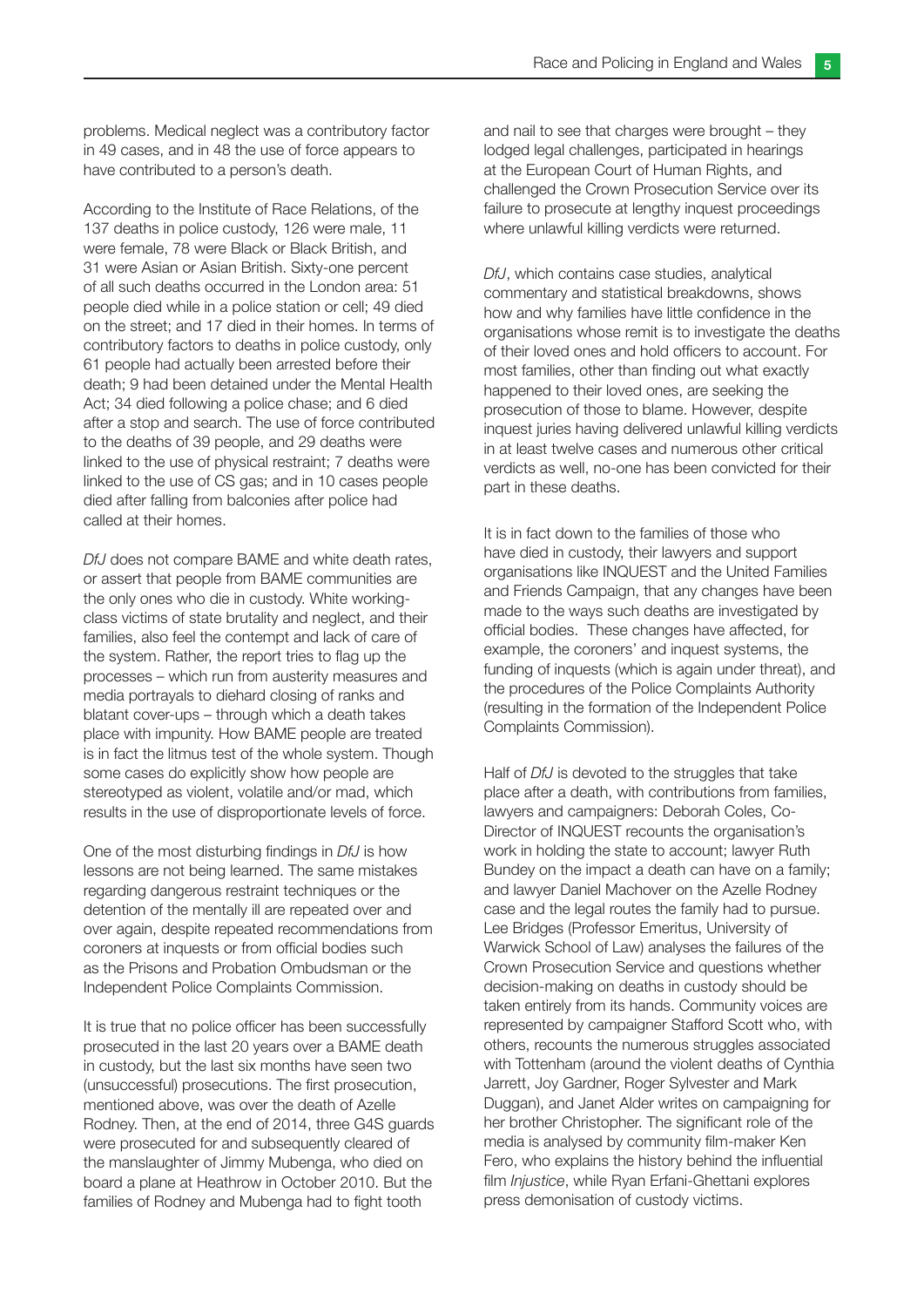While Theresa May's inquiry is to be welcomed, it must be remembered that deaths do not just occur in police custody, nor is it just the police who are 'at fault'. Numerous associated agencies that deal with deaths in custody need reform, from the Independent Police Complaints Commission to the Crown Prosecution Service. The crux of the matter is not, as Theresa May has it, 'procedures and processes', but accountability.

#### **Notes**

1. Dying for Justice, co-edited by Harmit Athwal and Jenny Bourne, is available to download for free at http://www.irr.org.uk/news/dying-forjustice/.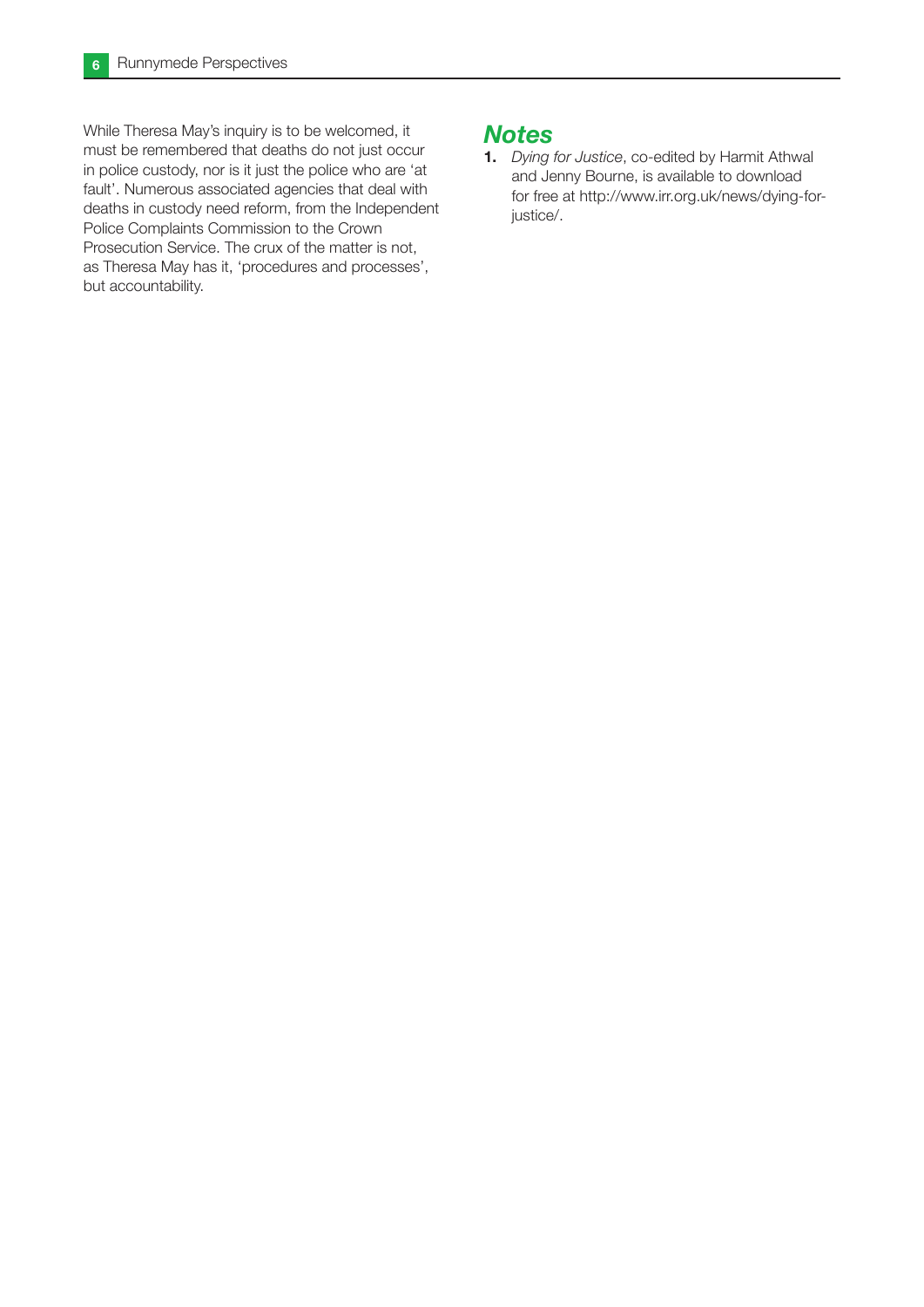# 2. Race, Law and the Police: Reflections on the Race Relations Act at 50

#### Ben Bowling

King's College London Dixon Poon School of Law

#### Shruti Iver

King's College London Dixon Poon School of Law and

#### Iyiola Solanke

Leeds University School of Law

The police hold a special place in the relationship between state and citizen and are central to discussions of fairness, justice and equality before the law. The police are the coercive branch of government with which the general public has the most frequent contact. As policing scholar David Bailey puts it, 'the police are to government as the edge is to the knife'. Public encounters with the police shape experiences of government and, as a corollary, attitudes towards the state and democracy more generally. The police must, of course, abide by the law as well as enforce it.

According to the Rotterdam Charter, as well as being the public authority that exists to serve and protect the public, the police should be guardians of racial equality. They might be expected to be at the forefront of protecting vulnerable minorities from racist violence and to act fairly in investigating crime and in bringing offenders to justice. However, research evidence shows that not only have the police generally failed to provide equal protection under the law, the police – more than any other organisation – have been repeatedly and persistently accused of racism and racial discrimination against black and brown citizens and denizens of the British Isles.

Policing is an area of public policy where anti discrimination law has been an abject failure. In fact, police powers were exempted from the first three Race Relations Acts of 1965, 1968 and 1976. It should therefore be no surprise that the law made no impact on police racism, since the British police had, for the first 35 years of anti-discrimination legislation, no duty to avoid discrimination or to protect equality. It was only in 2000 that an amendment in the law brought the police under the scope of the 1976 Act. This is a paradox worthy of further consideration: how could a situation arise where a central branch of the British state was free to discriminate with

impunity? This article explores why the police were exempt from anti-racial discrimination law until 2000, the consequences of this exemption, and the circumstances that led to their eventual inclusion.

## The Janus Face of Anti-Racial Discrimination Law in Great Britain

The Race Relations Acts were envisaged by the United Kingdom Government as part of a package to deal with Britain's growing black and minority ethnic population in the post-colonial period. Strict controls on immigration from the New Commonwealth were accompanied by measures to foster integration, including laws prohibiting racial discrimination. Immigration controls designed explicitly to reduce numbers of citizens arriving from the former colonies in the Indian subcontinent, Africa, the Caribbean and elsewhere were posited as a prerequisite to, and corollary of, the integrative measures necessary to improve 'race relations'. In other words, the price of protection from discrimination was strict control over the rights of entry, work and settlement of people from countries of the former Empire.

Race relations were therefore inextricably locked into concerns about 'coloured immigration'. And, as indicated by the very terms of debate, immigration was framed as a race issue: the growing numbers of minority ethnic citizens in Britain was perceived as a source of conflict. The state accepted responsibility for promoting the integration of those already here, but only while moving towards a stricter regime to keep others out. As Roy Hattersley expressed it in his infamous aphorism: 'Integration without control is impossible, but control without integration is indefensible'. Immigration control was thus essential to integration measures; it was a move to manage domestic 'race relations' while legitimising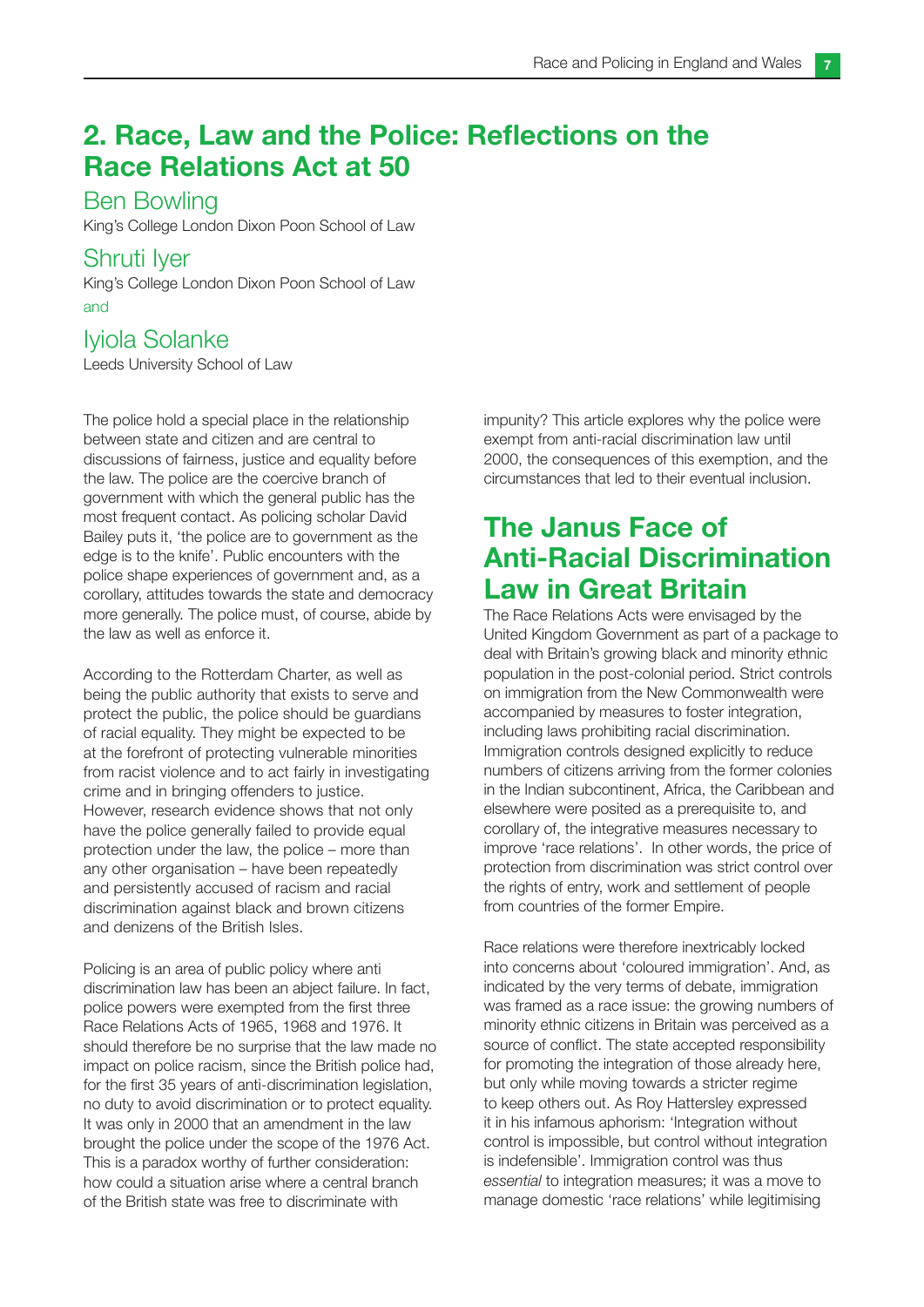the institutionalisation of racist restrictions on entry and vigorous efforts to deport those who broke conditions attached to their entry.

This underlying logic of control may explain why police powers were exempt from the Race Relations Act between 1965 and 2000. The British police were the de facto guarantors of the security of the general population in the face of what were perceived to be the dangers of post-war immigration. To make the police liable, in law, to be held to account for allegations of racism and racial discrimination might have undermined them in this role. The exemption of policing illustrates the basic contradiction in the government's 'race relations' policy: on one hand it accepted that racial prejudice and discrimination were social ills that had to be legislated against and that the exclusion of a large section of society from access to basic public services purely on the grounds of colour was unacceptable; yet on the other hand, the government continued to use racist criteria to police the entry of Commonwealth citizens into the country and relied upon the police to carry out immigration control on the basis of these criteria.

The effect of this contradiction shaped the domestic policing of minority ethnic communities. As Paul Gordon pointed out in the early 1980s, 'since it is impossible to tell a "legal" immigrant from an "illegal" one, the answer is to suspect all who appear to be immigrants'. Thus the police, under the imperatives of the state, used their powers disproportionately to stop, search, question, and detain black people. In effect, black people in Britain were not to be protected; British society was to be protected from black people. Using powers in the Immigration Act 1971 (which drew a distinction between those immigrants with a right to work but no right of settlement) to detain and question those suspected of breaching immigration law, the police carried out extensive 'passport raid' operations on workplaces, places of entertainment and homes in search of 'illegal immigrants' in the 1970s and 1980s. The level of harassment borne by the black community led the general secretaries of the Transport and General Workers' Union and the General and Municipal Workers' Union to compare life for black people in 1980s Britain with apartheid in South Africa.

Given the central role they were playing, it could therefore be argued that the British government could not allow policing to be held up for scrutiny under anti-discrimination legislation. There were certainly concerns, such as the worry that it might besmirch the good name of the police, or that it would undermine police enthusiasm for enforcing

the law. As the 'best police in the world', the British police were a source of pride respected by the majority of the population. Ultimately, however, the source of the problem was the Janus-faced government policy: the British state was deeply invested in controlling immigration through racist criteria, while simultaneously espousing the values of integration and anti-discrimination. To allow the police to be held to scrutiny for their racist practices would shatter this illusion.

# Consequences of the Exemption

By the end of the 1970s, it was clear that black people, and minority ethnic communities more generally, were 'over-policed but under-protected'. There are numerous examples of this tendency, but in what follows we examine over-policing through the use of the power to stop and search and *under*protection of victims of racist violence.

#### Stop and search

During the 1970s and early 1980s, over-policing was conducted under the guise of section 4 of the Vagrancy Act 1824 – the so-called 'sus' law – which empowered the police to stop, search and arrest a person suspected of loitering with intent to commit a criminal offence. The Police and Criminal Evidence Act (PACE) 1984 was introduced after the repeal of 'sus' to regulate police powers. According to PACE Code of Practice A, the primary purpose of stop and search powers is to 'enable officers to allay or confirm suspicions about individuals without exercising their powers of arrest'. In relation to s.1 PACE (1984), s.23 Misuse of Drugs Act (1971) and s.47 Firearms Act (1968), the police must have 'reasonable grounds' to suspect that a person is in possession of stolen or prohibited articles. There must be an objective basis for this suspicion, based on accurate and relevant facts, information, or intelligence.

'Sus', in its targeting of black youths, was an important part of the process by which the police criminalised black people through disproportionate use of these powers. In comparison with white people, black people are six times more likely to be stopped and searched while Asian people are twice as likely to be. PACE gives the police the power to stop and search, but does not penalise actions taken without these powers (i.e. a stop without reasonable suspicion). While a person who refuses to submit to a stop and search commits a criminal offence (obstruction of a police officer in the course of his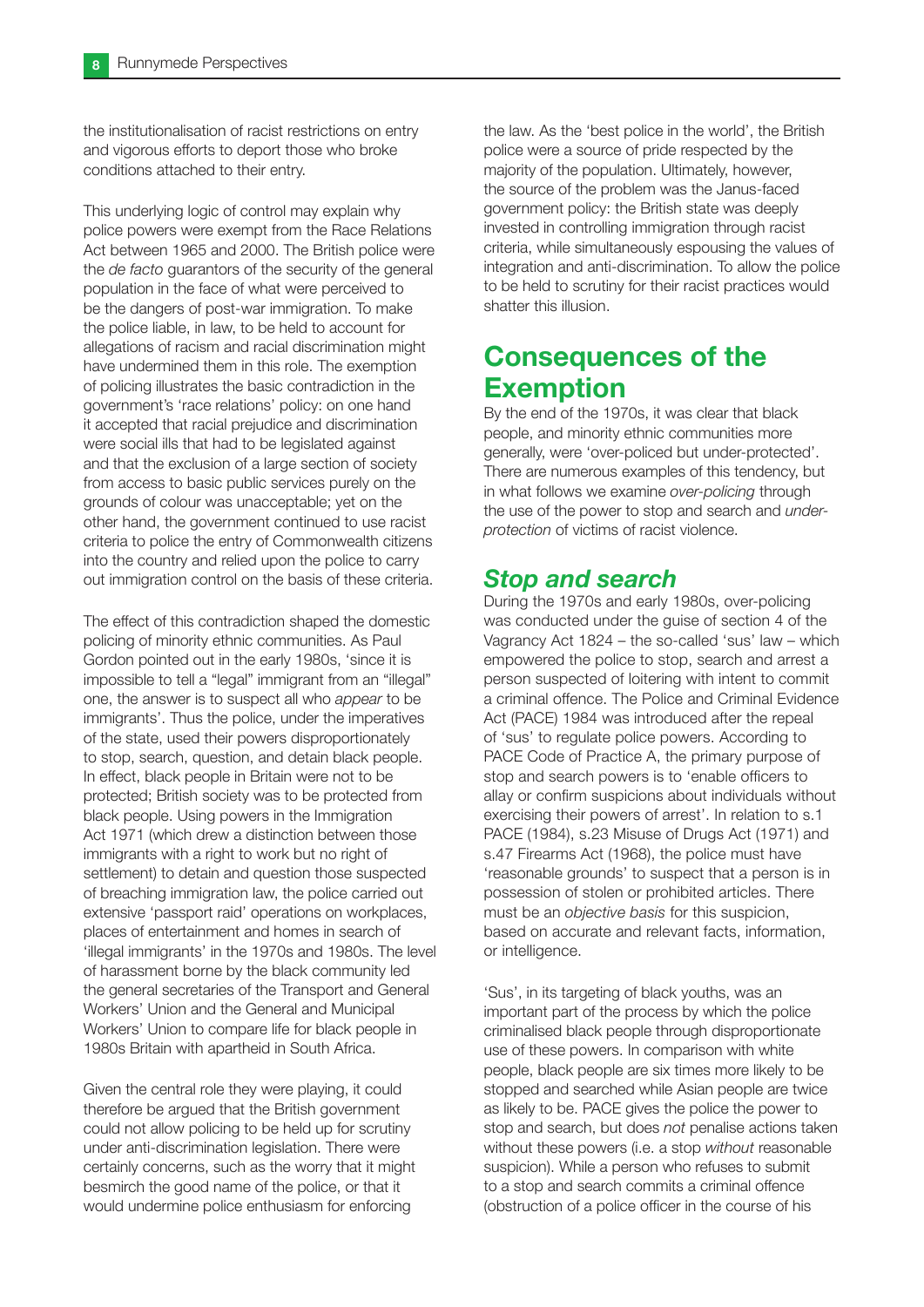duty), the legislation does not penalise police officers who act outwith the law. The police exemption from the provisions of 'race relations' legislation meant that racially discriminatory acts could not be challenged on grounds of discrimination, and the use of stop and search to criminalise minority ethnic communities continued well after the passage of the first two Race Relations Acts.

#### Racist violence

Figures presented to Parliament in 1980 indicated a rise in documented incidents of racist violence against black victims from 2690 in 1975 to 3827 in 1979. Real numbers are likely to be higher as research by the London Region of the West Indian Standing Conference and the Runnymede Trust noted the police tendency to play down attacks as mere delinquency, and to dismiss or deny the racist motives. The general picture of the police response to racist violence is a failure to provide adequate protection. A 1978 report by the Bethnal Green and Stepney Trades Council stated that Bengali victims of attacks frequently expressed no confidence in the police, considering them to be indifferent or actively prejudiced. A Home Office study of 1981 demonstrated that black people were between 50 and 60 times more likely than white people to be victims of racial attacks.

These reports had little demonstrable effect. The Runnymede Trust carried out a survey a year after the Home Office's publication to assess its impact, and concluded that police forces had not yet shown that they fully understood the significance and seriousness of racial violence:

It would be hard to overstate the effect of police action or inaction on relations between the police and black people. In the eyes of many black people, the police have singularly failed to afford them the basic protection a police force is supposed to offer the public, while at the same time it has enforced the law in a biased manner against them. (Gordon 1983: 57)

Victims of racial attacks, as 'consumers' of police services, continued to be less satisfied with the police response. Bowling's (1999) study Violent Racism demonstrated that the most common complaints amongst those dissatisfied with police response was that the police did not do enough, failed to keep the victim informed, and seemed uninterested. A small minority felt generally satisfied with police response in their area, and less than a third were at all satisfied. Moreover, there were indications that many police officers were unsympathetic to the victims of racist violence, tended to blame them for their own

misfortune, and minimised the role of racism in the violent attacks that targeted minority communities.

Failure to bring police powers into the ambit of antidiscrimination legislation between 1965 and 2000 allowed police the impunity to discriminate. No law required them to use their powers fairly, either in their response to racist violence or in the use of the power to stop and search. Minority ethnic communities were forced to defend themselves against racist violence and were subjected to discriminatory treatment at the hands of authorities. Police failures to respond to victims from a minority ethnic background or to protect them from racist violence is a clear case of a failure in service provision. It is one that could not be remedied by law since they were excluded from the scope of race relations legislation.

#### The Race Relations (Amendment) Act 2000

In the summer of 1993, Neville and Doreen Lawrence requested that a public inquiry be held into the murder of their son Stephen. This was refused by the Conservative Home Office Minister, Peter Lloyd, but Jack Straw, then shadow Home Secretary, promised a public inquiry if Labour were elected. The Stephen Lawrence Inquiry was set up on 31 July 1997 under the chairmanship of Sir William Macpherson, and its findings were published on 24 February 1999. Public attention focused on the issues of racist violence, victimisation, and police inaction. The Lawrence Inquiry concluded that the investigation into the murder was marred by professional incompetence, institutional racism and a failure of leadership. Institutional racism, defined as the 'collective failure of an organization to provide an appropriate and professional service to people because of their colour, culture, or ethnic origin', could be seen in discriminatory attitudes and behavior, and in processes amounting to discrimination through prejudice, ignorance, thoughtlessness and racist stereotyping. Since these had the effect of disadvantaging minority ethnic people, the inquiry recommended that the 'full force of Race Relations legislation should apply to all police officers, and that Chief Officers of Police should be made vicariously liable for the acts and omissions of their officers relevant to that legislation'.

The Government accepted this recommendation, bringing the police within the scope of antidiscrimination law with the Race Relations (Amendment) Act 2000. This placed a 'general duty' on specified public authorities to promote race equality, and, importantly, made Chief Officers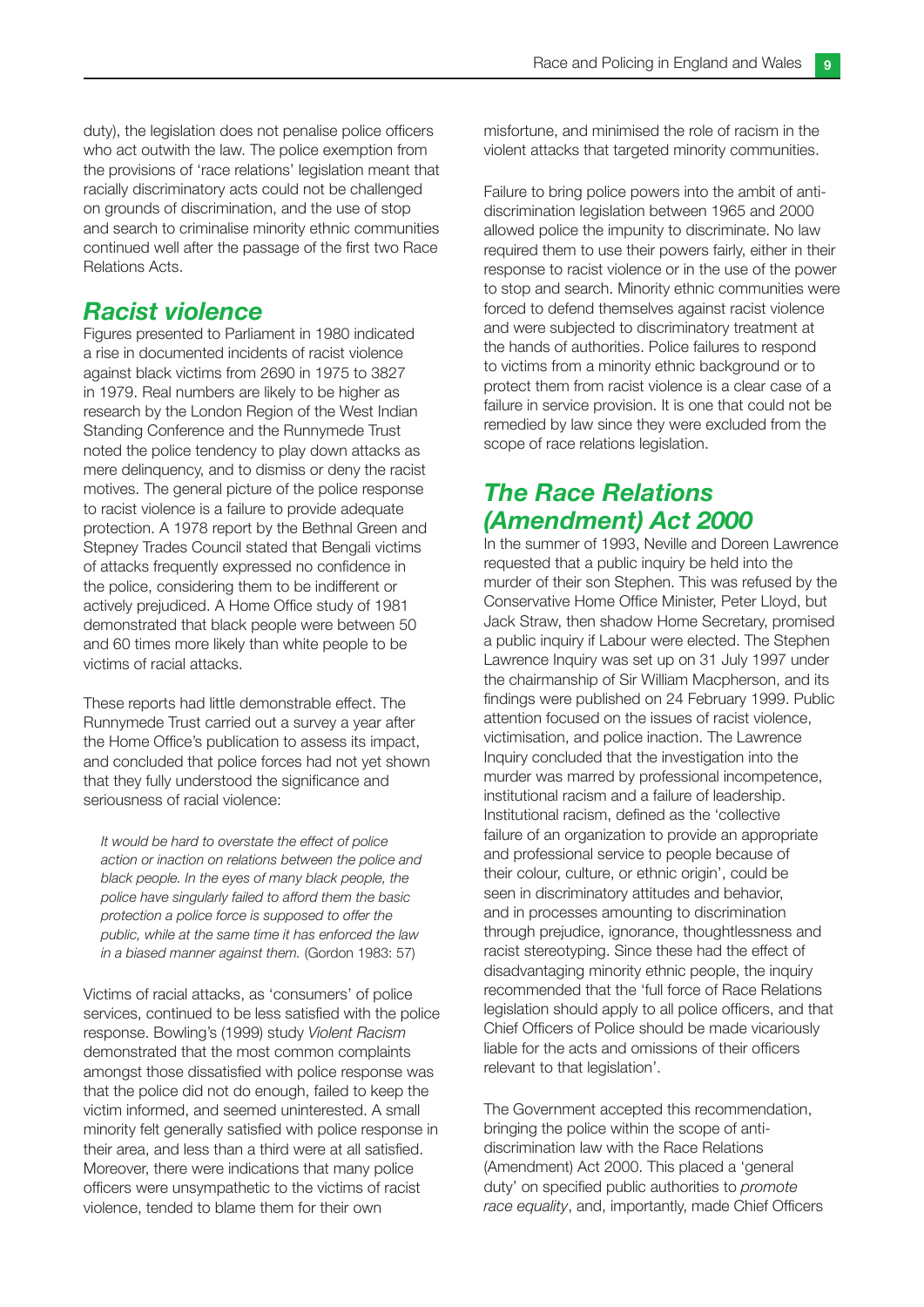of Police vicariously liable for acts of discrimination carried out by officers under their direction and control, providing for compensation, costs or expenses awarded as a result of a claim to be paid out from police funds. It placed a positive duty on Chief Officers of Police to ensure that officers under their direction and control did not racially discriminate.

# Conclusion

The development of anti-discrimination legislation and policies aimed at promoting greater equality of opportunity for all British citizens has been a contradictory process. At the outset, 'race relations' legislation was part of a dual strategy that combined racist immigration laws with measures to reduce discrimination. As a result, the police found themselves in the paradoxical position of being required to enforce racist laws yet somehow expected to be guardians of fairness and equality. It is for this reason, we suggest, that the police were exempt from anti-discrimination legislation for the first 35 years of the Race Relations Act. Much damage was done in the two generations between 1965 and 2000, and the legacy of impunity can be seen in persistent disproportionality in the use of police powers, criminalised minority ethnic communities and a troubling lack of confidence and trust in the police. Fifteen years ago, the Lawrence Inquiry may have set the context for policy change, and The Race Relations Amendment Act (2000) can be seen as an important step forward. However, there is as yet little evidence that this law has contributed to change much. Rather, it is cultural and political change that has slowly begun to alter the way the police service functions in our society. Police culture has itself changed, in part due to the increasing diversity in the composition of the police force. Is the law too little too late, we wonder, to reverse the iniquitous effects of half a century of discriminatory policing? If the 'full force' of anti-discrimination legislation is insufficient to bring about fundamental change in police practice, how can the government, police leaders, lawyers and activists ensure that the police act with fairness, justice and equality?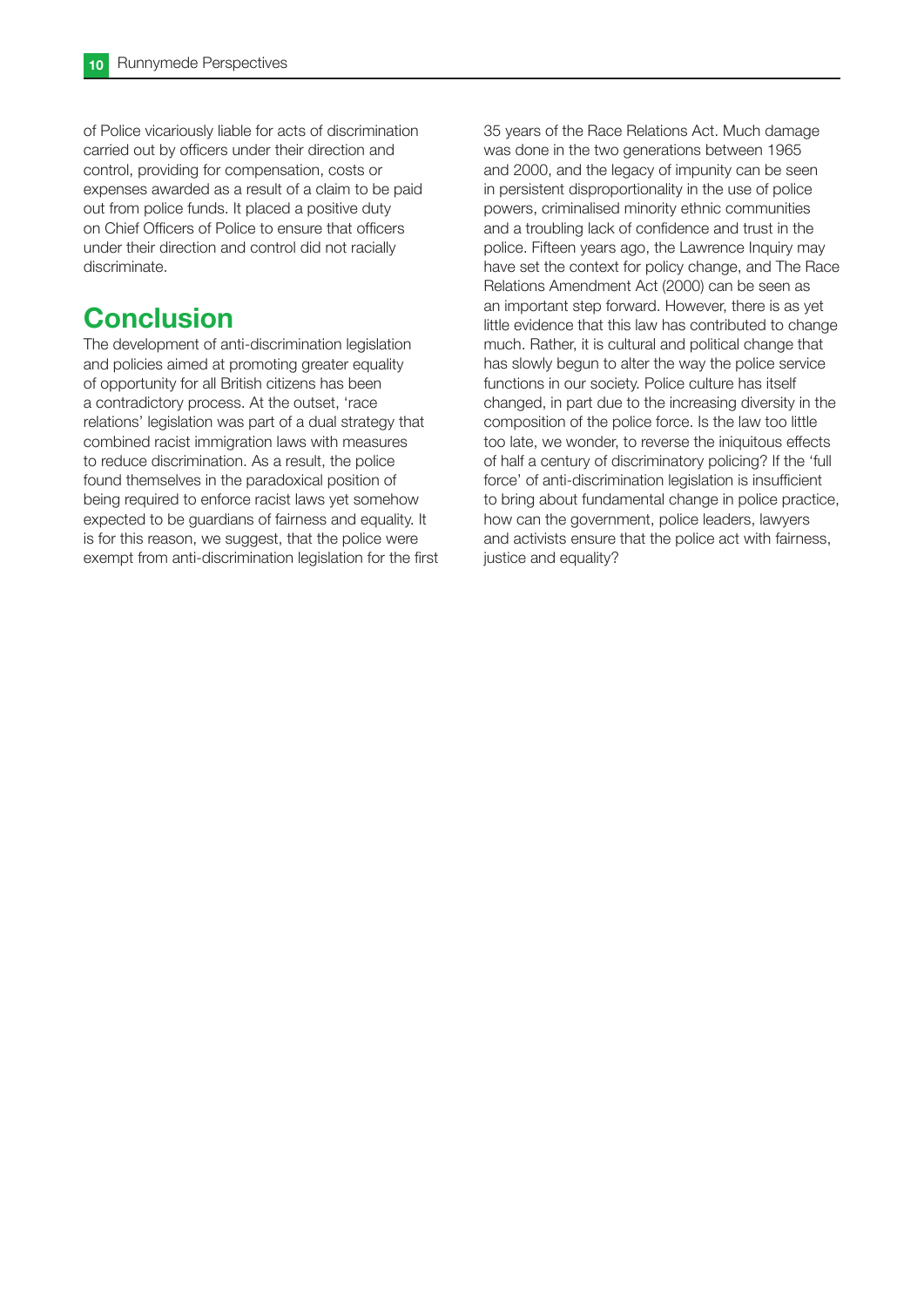## 3. Police Violence, Justice and the Struggle for Memory Matt Bolton

Defend the Right to Protest

In December 2013, hundreds of protestors brought the US #blacklivesmatter movement to London, staging a die-in at Shepherd's Bush Westfield shopping centre. The Metropolitan Police's reaction to the protest – which was supported by many staff and shoppers, who came out of the stores to raise both their hands and voices – was as depressingly predictable as the decision not to charge the officers responsible for the deaths of Eric Garner and Mike Brown. Replicating the strategy from two anti-fascist protests in 2013, demonstrators were kettled, arrested en masse – 76 this time – and then herded onto a fleet of pre-hired double-decker buses.

The media response was a little more unusual, in that there seemed to be genuine incomprehension at the protest. 'What's it got to do with Westfield?' asked the Daily Mail, baffled that 'Hundreds of protesters cause[d] chaos for Christmas shoppers at London mall "die-in" over AMERICAN cop choke-hold death, thousands of miles away'. The Evening Standard even reported one policeman as describing the die-in as 'the worst protest ever. There's no message.'

Perhaps the policeman should have been listening to the crowd a little more carefully. Amid the chants of 'We can't breathe' and 'Hands up! Don't shoot!' carried over from the protests in Ferguson and New York, were others with an origin closer to home. Chants like 'Who killed Mark Duggan?' or 'Who killed Azelle Rodney?' Or 'Justice for Jimmy Mubenga!' That last one certainly should have been familiar, given that at the time of the protest three G4S security guards were on trial for his manslaughter, Mubenga having died in their custody while being deported from the UK. His last words, like Eric Garner's, were 'I can't breathe'. The verdict? Not guilty, after evidence of two of the guards' virulent racism was ruled inadmissible.

And if the policeman had been looking, he might have seen Marcia Rigg, sister of Sean, lying on the floor amid the protestors. Sean died at Brixton police station in 2008, after police officers used 'unsuitable force' while he was being 'restrained in the prone position'. No police officers have ever been held accountable for his death – just as they haven't for the other 642 men and women in England and Wales who died in the custody of police officers from 1996 to 2011. Indeed, no police officer has been convicted for a death in the UK since 1971.

The message of the Westfield die-in, then, could not have been clearer. It was that what happened to Michael Brown in Ferguson, to Eric Garner in New York, to Tamir Rice in Cleveland, was not merely a 'US problem'. The devaluing of black life and the impunity of the police, free to kill and kill again, is not something that just happens 'over there'. The British media's bewilderment merely underscores what Harmit Athwal and Arun Kundnani have described as the 'complacency about Britain's own history of institutional racism and its manifestations in police violence'.

The connection between events in the US and the UK was underlined in February 2015 with the 'Ferguson Solidarity Tour', a series of public meetings co-organised by the United Families and Friends' Campaign (who bring bereaved families together under one banner), Defend the Right to Protest (DtRtP) and NUS Black Students. DtRtP was set up in the wake of protests against the tripling of student tuition fees in 2010, when student Alfie Meadows was nearly killed by a police baton and then, alongside dozens more, charged with violent disorder. The initial campaign opposing violent police tactics against protestors has now developed into a broader challenge to state violence in all its forms, with the organisation acting as a point of connection between struggles against institutional police racism and deaths in custody, spying on campaigners, and attacks on the legal aid system.

The Ferguson tour strengthened those connections, with Patrisse Cullors, the LA activist who cofounded #blacklivesmatter, speaking alongside representatives from British justice campaigns. Attendees were thus able to hear the extraordinary lengths that both the US and the British state continue to go to in order to avoid its agents being held to account for their lethal violence. 'Independent' investigatory bodies, led by former police officers who fail to arrive on the scene of the death for hours, take years to write useless reports, and even co-author police press releases telling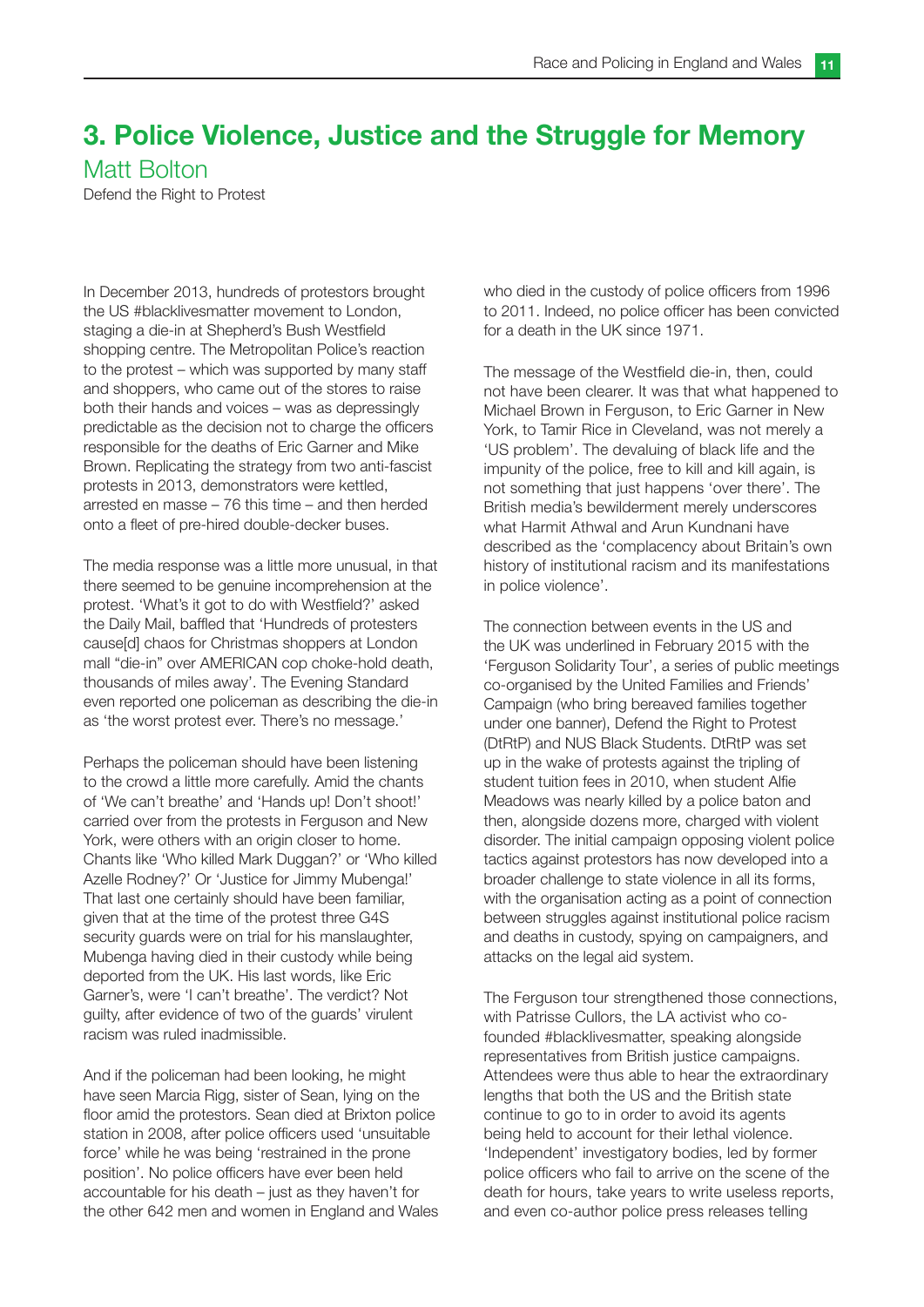outright lies in the wake of police killings. 'Lost' CCTV tapes, cameras that 'weren't working' at the crucial moment. Footage that is cut and spliced to rewrite history. Coroner's inquests that never begin, officers who are never charged, or retire before investigations even start. Stories leaked to the press, portraying victims as 'yobs' or 'gangsters', reversing the order of events, blaming them for their own deaths.

There's rarely anything exciting about these struggles for justice. Occasionally they act as the spark igniting a petrol trail of racist policing and immiseration, and uprisings on the scale of London in 2011 explode into life. For most of the time, though, such campaigns consist of interminable legal processes, battles to access documents and funds, weekly vigils outside police stations (state agents, of course, have unlimited public funds at their disposal). The never-ending succession of delays and dead ends prevents those who are left behind from coming to terms with their loss, suspending and expanding the moment of grief until it starts to consume their lives. The women who overwhelmingly lead the campaigns – the mothers, sisters, partners of the dead – in effect work full time, unpaid. The entire weight of the state is thrust upon their shoulders, as the various agencies scramble to cover each other's backs, while outwardly presenting only the icy, impassive face of denial and silence. Everything is turned upside down – a loved brother becomes a thug, a cherished son a drunken hooligan. 'You think you're going insane,' Marcia Rigg told a DtRtP conference last year. 'And it's only when you talk to other families going through the same thing that you realise you're not, and you see the pattern.' Solidarity here is not an optional extra, something to strive for. Organisations like UFFC are absolute necessities, because it is only by understanding other similar cases that a single case begins to make any sense at all.

If nothing else, the state's paranoid, aggressive reaction to these campaigns demonstrates how dangerous, how deeply political, they are. Because what does it mean to demand 'justice' for Sean Rigg or Jimmy Mubenga? At the very least, it means a demand that they be counted as people worthy of recognition, of equal treatment in the eyes of the legal and political system. It is an insistence that the formal right of 'equality before the law' – itself a right that had to be wrenched from the hands of the white, male ruling class during a long, bloody struggle – should become a concrete reality. It is a demand that the killing of a loved one should be treated in the same way as any other murder, and that the same laws should apply to the police as to the rest of society.

The fact that this is a demand that has to be made again and again indicates the extent to which it strains the limitations of formal equality under capitalism.

This formal equality corresponds to the 'equality' of the wage relation – a 'fair day's work for a fair day's pay'. That this 'equality' hides exploitation, the extraction of surplus value for which the worker is not paid, is bad enough. But given capitalism's tendency to produce a surplus population – with automated production meaning increasing numbers of people unable to exchange their labour power for a wage, and thus excluded from the world of 'value' altogether – the material roots of even formal equality are being eaten away.

At such a moment, the call for 'justice', so often an abstract liberal plea, becomes the most concrete of all demands. There is nothing abstract about the daily reality of systemic exclusions predominantly experienced by black and brown people, whose very existence becomes the symbol of what it means to be outside the world of value – a world whose borders are protected by a police force granted almost total impunity from the law. The 'justice' that is demanded on the streets of Ferguson or Tottenham, the insistence that black lives are of value, therefore becomes a direct challenge to the production of exclusions that capitalism depends on. Police violence and police racism are not therefore an aberration, the regrettable behaviour of a few 'bad apples': it is a necessity for the reproduction of the capitalist class relation. That is why the campaigns face such relentless opposition, so many obstacles and obfuscations.

Underpinning the law's ideological power in capitalist society is its appearance as a norm, as being 'just the way things are'. Unlike the law, however, which has a time and place of 'sovereign decision' by the legislature, when it comes to dealing with people deemed surplus to capital's requirements, the police usually act first, and decide later. This means that the law has to be retrospectively changed around them, which becomes clear when looking at judicial inquests after a police killing. Whereas a state killing under the death penalty (for all its horror) follows a legal decision, an inquest is the means by which a legal decision regarding a killing can be made after that killing has already taken place. The inquest's primary function, from the state's point of view, is to ensure that the death is presented in such a way that, like the law itself, it too becomes 'inevitable', that no other outcome was possible: the police were in fear for their lives, the victim 'looked like a demon' and grabbed the gun, the fans were drunk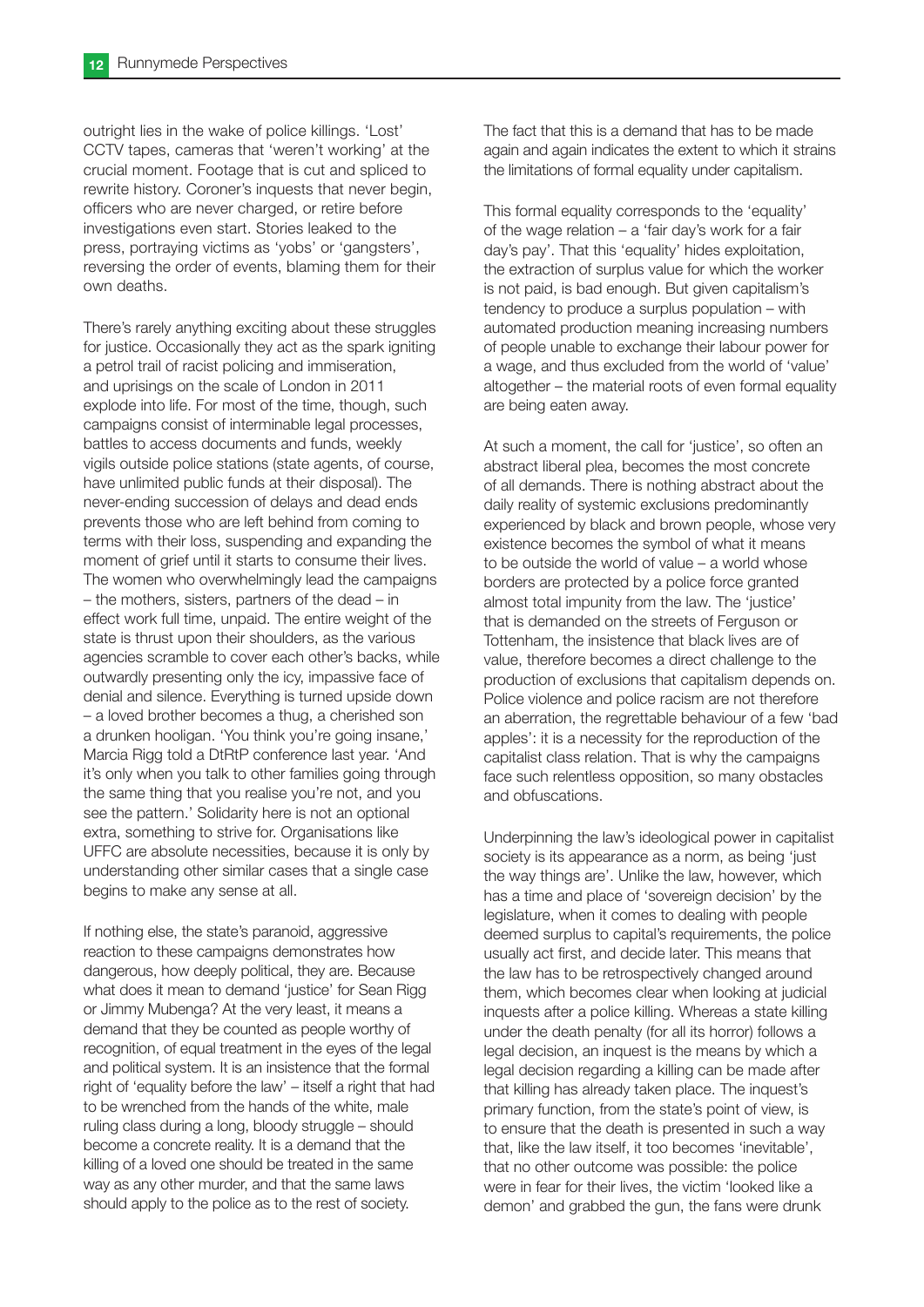and uncontrollable. The initial killing is followed by a second 'character assassination', as Carole Duggan, Mark's aunt, put it.

This is perhaps one reason why the number of 'unlawful killing' verdicts remains minuscule – and that even when juries do find that verdict, police officers are rarely, if ever, prosecuted. But it is also why it is so critical for the families to hold on to the memory of those who have died, to refuse to allow the state and the media to recast a loved one in the mould of the latest 'folk devil'. The state, whether in the US or UK, knows only too well the power

of controlling the past, of eradicating memory and flattening history, in order to give the present the character of inevitability. The families do too. As Janet Alder (sister of Christopher, who died in a Hull police station in 1998) said: 'I saw what happened in Ferguson and I was inspired. When we hear that someone dies, we need to get out on the streets and unite. We need to close the police stations down. We need to close everything down.' This is what it means to hold onto the memory of the dead. This is what it will take to overcome the limits of formal equality and the world of value, in order to prevent history from being swallowed up by fate.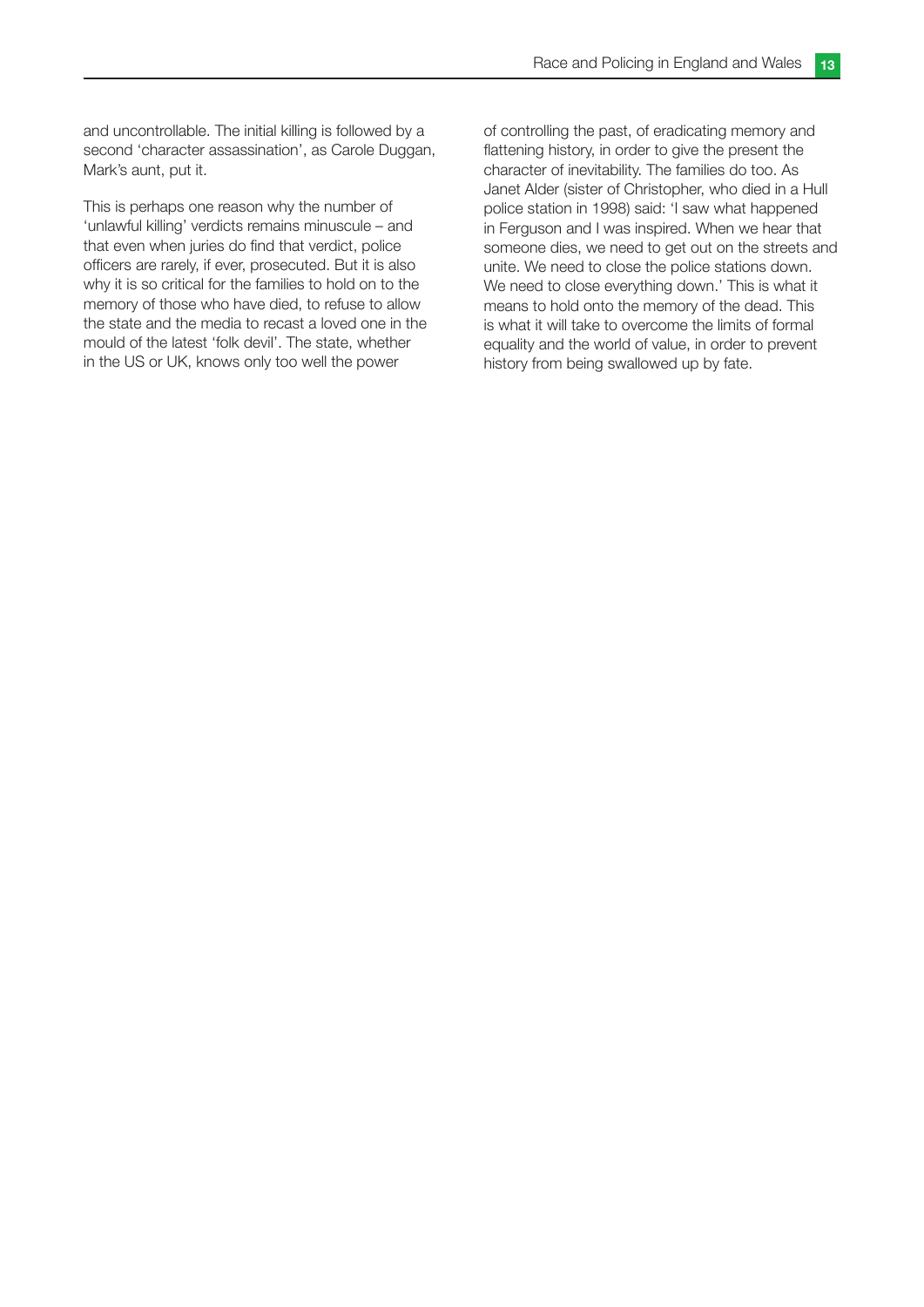# 4. The Violence of Deportation and the Exclusion of Evidence of Racism in the Case of Jimmy Mubenga

Nadine El-Enany

Birkbeck College, School of Law

Last year three former G4S guards (Detention and Custody Officers) were acquitted of the manslaughter of Jimmy Mubenga, killed while being deported by plane from the UK in October 2010. Several passengers on his flight reported having heard him say 'I can't breathe' shortly before he died while being restrained. The violence entailed in deportation stretches far beyond the actions of the security guards escorting the deportee. Mubenga, having been torn away from his wife and five children, was being removed from a country that had been his home for 16 years. He had served his two-year sentence for an assault, and yet the Home Office saw fit to punish him a second time, a fate which frequently befalls foreign criminals, who can be subjected to an automatic deportation order after serving a 12-month sentence. For sentences of less than 12 months, the Home Office may still deport if it is considered to be 'in the public interest'. Arguably, deportation can never be in the public interest, even in the case of the most serious foreign criminals. Crime is in part a product of the society in which it takes place. Deportation serves to obscure this fact. It is in the public interest to take responsibility for the causes of crime as well as the rehabilitation of criminals. In Mubenga's case, his deportation order ultimately led to his death.

After initially declining to bring charges against the guards involved, the Crown Prosecution Service reviewed its decision after an inquest's finding of unlawful killing. The inquest jury's verdict followed years of campaigning for justice by Mubenga's widow, Adrienne Makenda Kambana, and media investigations into the circumstances surrounding his death.

However, when it came to the manslaughter trial of the three former G4S guards involved, the judge refused to allow crucial evidence to be heard by the jury. This included evidence relating to the continued use of a banned restraint technique which obstructed breathing, that of 'Carpet Karaoke'. According to the coroner's report, this is a 'technique adopted for controlling disruptive deportees in an aircraft seat. It comprised pushing a deportee's head downwards so that any noise that he or she made would be

projected towards the floor ("singing to the carpet") and not through the plane upsetting the passengers or causing the captain to require disembarkation (so aborting the removal)' (Coroner's report, para.67).

Also withheld from the jury was the 'unlawful killing' verdict of the inquest jury, the findings and recommendations of the coroner's report and, critically, evidence relating to racist text messages found on the mobile phones of two of the guards who restrained Mubenga. Despite the judge having the discretion to allow the admission of evidence relating to 'reprehensible conduct' by the defendants if it appeared to be important in helping the jury to understand the evidence as a whole or to counter defence claims of good character, the judge insisted that allowing the evidence relating to the racist messages to be heard would be prejudicial to the defendants and prevent a fair trial.

The position of the trial judge was contrary to that adopted by the coroner, Karon Monaghan QC, at the inquest, who had attached a high degree of significance to the evidence relating to the racist text messages, arguing that they 'were not evidence of a couple of "rotten apples" but rather seemed to evidence a more pervasive racism within G4S' (para. 43). She went on to note that the text messages, along with other evidence of racist material shared and commented on by G4S guards on social media, point to 'what appears likely to be a casual widespread racism' (para. 44). She concluded: 'It seems unlikely that endemic racism would not impact at all on service provision' (para. 46). The presence of widespread racism within G4S created the 'the possibility that such racism might find reflection in race-based antipathy towards detainees and deportees and that in turn might manifest itself in inappropriate treatment of them … This may, self-evidently, result in a lack of empathy and respect for their dignity and humanity potentially putting their safety at risk, especially if force is used against them' (para. 46). and that this is especially important 'when the functions being performed by those providing detention and escorting services are necessarily targeted at groups defined by nationality, national origins and therefore "race"' (para. 48).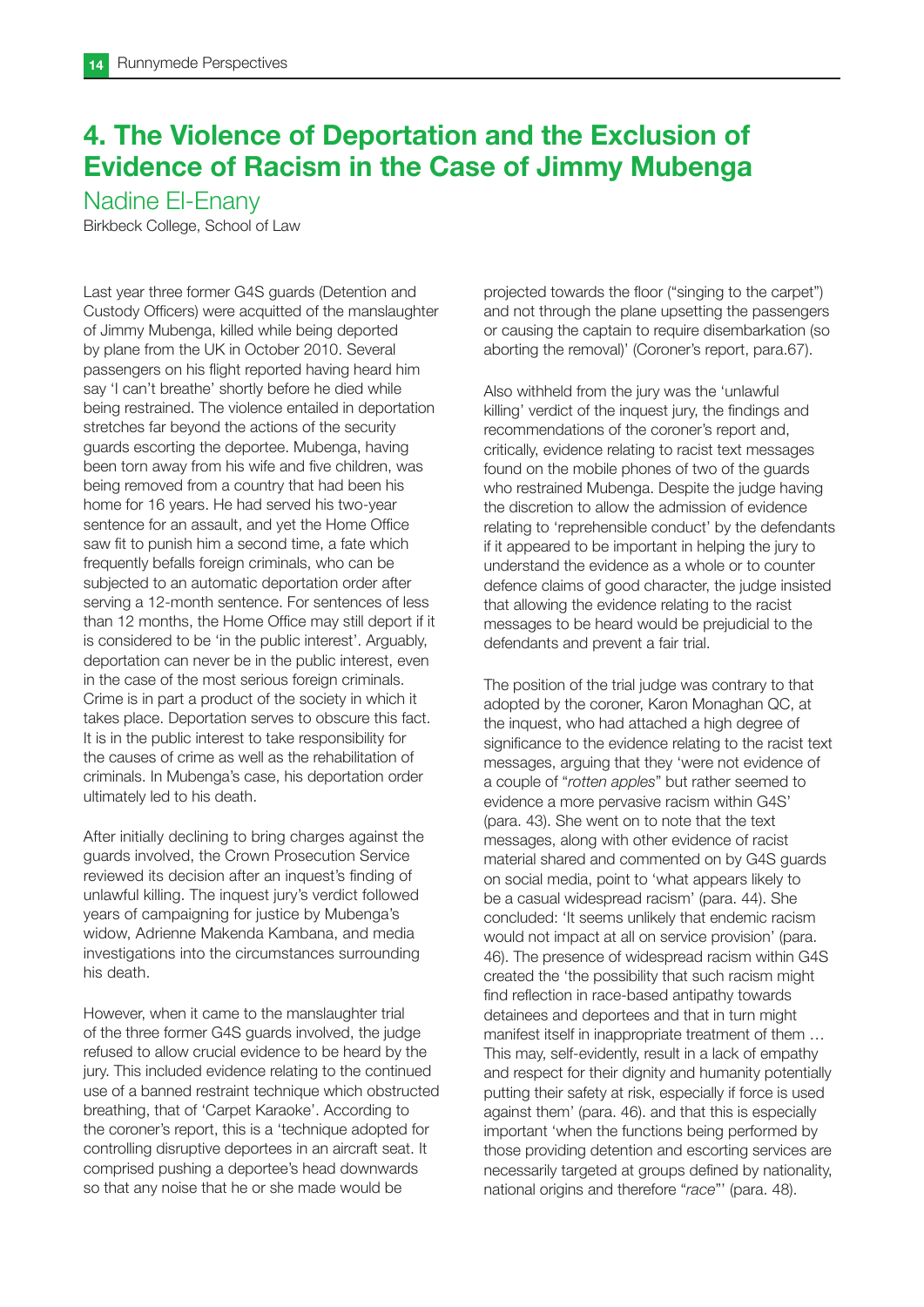As Frances Webber has observed, the trial judge's decision to exclude this evidence 'prevented the jury from contextualising or properly weighing the evidence the guards gave of their respectful, professional treatment of Mubenga. The exclusion of relevant evidence meant that the case actually lacked part of its context, and the defence suggestions that Mubenga was just too big, strong and vociferous, and brought about his own demise, won the day' (Guardian, 19 December 2014).

Mubenga's death is one of more than 500 since 1991 in which a black or minority ethnic person has died as a result of interaction with police or prison or immigration officers or their private proxies. There has not been a single conviction. The exclusion of evidence that the guards who restrained Jimmy Mubenga had racist text messages on their phones and had forwarded some of these on to others raises the question of whether the legal system is capable of delivering justice for victims from racialised minorities. For a judge to exclude evidence that the guards who restrained Mubenga, an Angolan man, held racist views about black African men suggests at best ignorance of the pervasiveness of racism and structural violence faced by black and minority ethnic people in Britain today and, at worst, that the racism said to be 'endemic' in G4S by the coroner has

also found a home in the judiciary. A consequence of the courts' denial of the relevance of racism is the perpetuation of its violent consequences for racialised minorities along with their deepening mistrust of the legal system and doubts about its capacity to deliver justice.

Since Mubenga's death, the government has been called on to cease contracting out deportation to private security firms in the interests of accountability in cases like Jimmy's. While this would be a step forward in terms of accountability, in view of the statistics on deaths in police custody, along with the CPS's record of not prosecuting officers involved, we should be cautious about expecting better treatment of deportees by state officials or higher levels of accountability where they act unlawfully. There have also been calls for a review of 'restraint techniques' used in the course of deportation. While this is crucial, the fact remains that deportation of migrants against their will is always a violent act. The political costs of recognising this are of course monumental, considering the political industry of scapegoating migrants for votes. This, together with the politicisation of immigration policy, creates a breeding ground for the sort of racial hatred of the guards who restrained Jimmy Mubenga.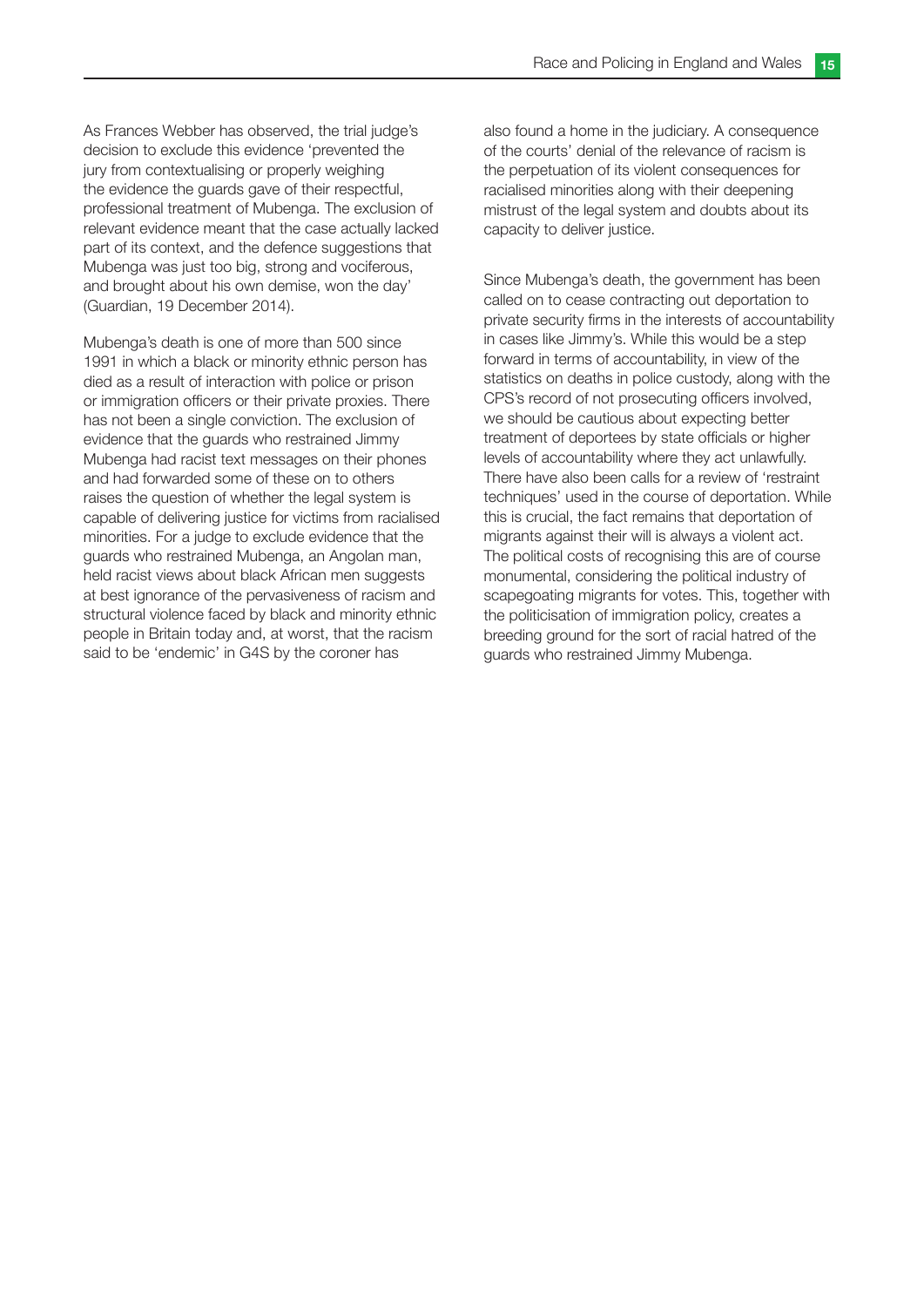# SECTION II: RACISM AND COUNTER-TERRORISM 5. Racial and Religious Profiling in Post-9/11 Counter-terrorism Policing

Tara Lai Quinlan

University of Sheffield School of Law

The Post-9/11 era has seen dramatic use of racial and religious profiling to effectuate counter-terrorism policing in the United Kingdom. Whether unconscious or intentional on the part of law enforcement, the effect remains the same – the disproportionate targeting of racial and religious minorities under the rationale of security against domestic terrorism threats. This piece provides a brief overview of some salient aspects of this phenomenon.

# Defining Post-9/11 Racial and Religious Profiling

What do we mean by the term profiling? The concept originated in the United States in the 1990s amidst claims of systemic disparate treatment of racial and ethnic minorities by law enforcement in making traffic stops, street stops and arrests for low-level criminal offences. While law enforcement officials then (and even now) often define profiling as the exclusive reliance on race or religion to determine whom to stop, question, search or arrest, critical legal scholars define profiling as any use of race or religion, even where it is just one of several factors used to determine whom to stop, question, search or arrest. This piece employs the broadly construed definition of profiling to analyse post-9/11 law enforcement counter-terrorism practices in the United Kingdom.

For many in law enforcement (not to mention the general public), the post-9/11 threat of Al Qaeda or ISIS inspired terrorism in the United Kingdom justifies the profiling of Muslim communities. According to this rationale, Muslims are at worst predisposed to terrorism, or at best Muslim communities are where foreign terrorists might hide themselves. Regardless of the justification, however, profiling of Muslims post-9/11 appears to not only contravene the spirit (if not the letter) of the Human Rights Act 1998, the Europe Convention on Human Rights 1950, and democracy more generally, but also rests on the flawed assumption that Muslims can be easily identified by police. Because Muslims

hail from all races, ethnicities and nations, relying on police work to distinguish Muslims is always ineffective. Not only is this practice unfair to the vast majority of Muslims who have nothing to do with terrorism, but profiling also erroneously ensnares many non-Muslims, leaving bona fide terrorists ample opportunity to carry out their plots while police chase false leads. Post-9/11 profiling is therefore too broad-based to be an effective terrorism prevention practice, even in support of the worthy goal of preventing terrorism. Police must use tools other than profiling to halt all sorts of terrorism threats in the United Kingdom; this necessarily involves their working in conjunction with rather than in opposition to Muslims and other communities.

# Neutral Counterterrorism Laws with Disproportionate Effects

While the specific tools used by UK law enforcement to profile are facially neutral, meaning they do not explicitly target Muslims or ethnic minorities, they have nonetheless been implemented in ways that have disproportionate impacts on Muslims and ethnic minorities.

Some of the primary counterterrorism tools used by UK law enforcement for post-9/11 profiling are the provisions of the Terrorism Act 2000. This Act formalised a host of exceptional legal powers for combatting suspected terrorism that were first implemented during the Northern Ireland Troubles, including relaxed criminal prosecution rules, travel restrictions at ports and airports, the proscription of various 'terrorist' organisations, and vastly expanded police powers to stop, search, question, detain and arrest individuals suspected of engaging or planning to engage in terrorism-related activities under Section 44 and Schedule 7. The data show that policing under both Section 44 and Schedule 7 has disproportionately impacted racial and ethnic minorities in the United Kingdom.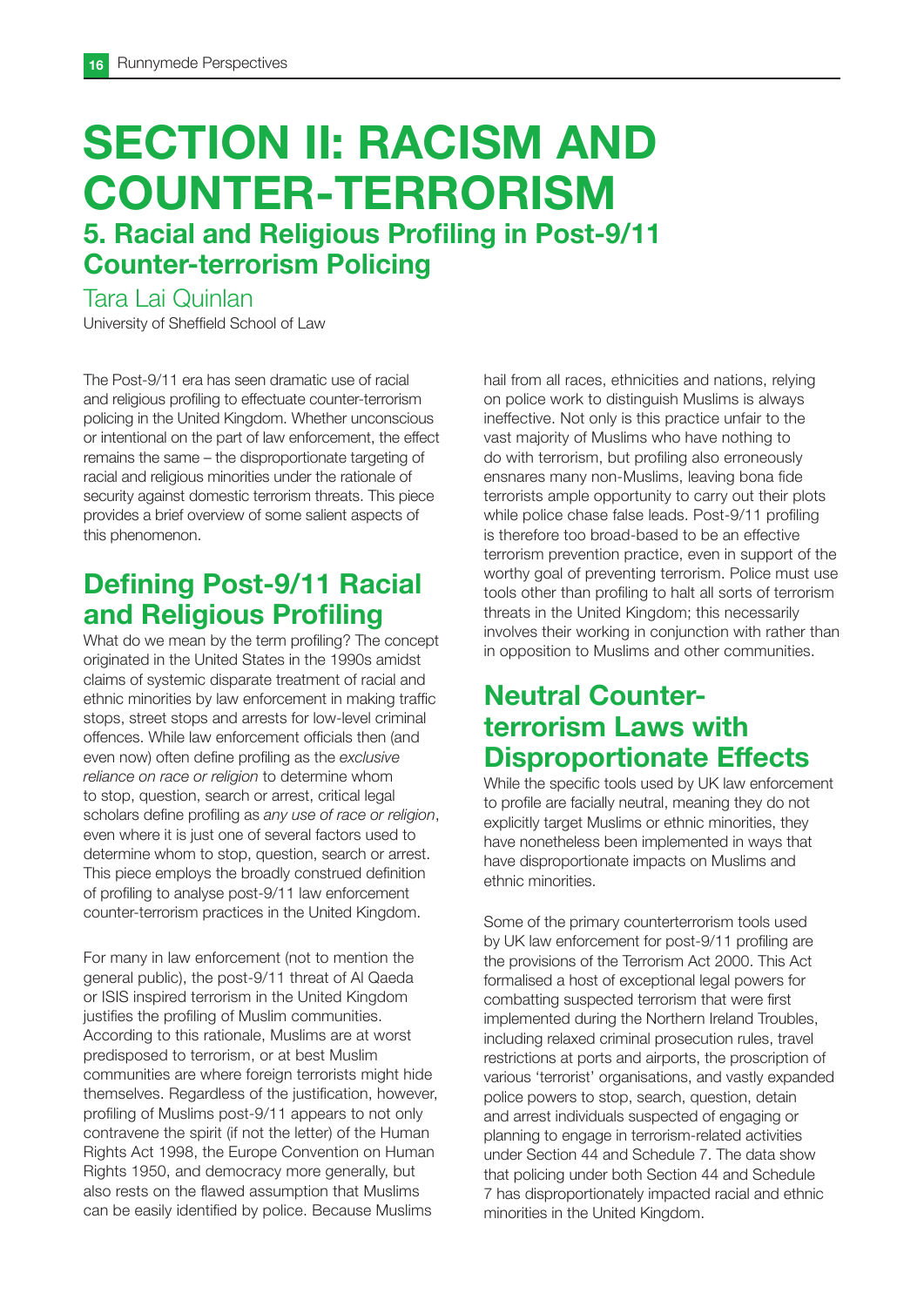Section 44 of the Terrorism Act 2000, for example, codified police powers to question, stop and detain in designated areas without requiring reasonable suspicion. Government data consistently show significant disproportionality in the rates of stops, questioning and searches of Blacks and Asians compared to Whites, with Blacks stopped at rates of up to 10 per 1000, Asians at 8 per 1000, and Whites at 3 per 1000, peaking in the years following the 7 July 2005 terror attacks. Qualitative data from Black, Asian and Muslim communities further illustrate the significant targeted use of Section 44 to stop, question and search ethnic and religious minorities not only for suspected terrorism offences, but also for involvement in routine criminal activities like robbery and knife crime. The severe racial disproportionality in police use of Section 44 was a significant factor in the European Court of Human Rights' decision to strike down the provision in the case of Gillan and Quinton v The United Kingdom (2010).

Similarly, government data on Schedule 7 of the Terrorism Act 2000, which permits UK police and border control to stop, question, search and detain without reasonable suspicion at the UK's ports, airports and borders, show that Blacks and Asians are stopped, questioned and detained at higher rates than Whites. Qualitative interview data bolsters these findings, with Asians, particularly Asian Muslims, reporting high rates of stops, questioning and detentions under Schedule 7, particularly since the 7 July 2005 attacks. The disproportionate racial and religious effects under Schedule 7 have been so significant that the UK's Independent Reviewer of Terrorism Legislation, David Anderson, has urged law enforcement to reduce racial disproportionality in use of Schedule 7, asserting that it reflects either actual unconscious racial bias by law enforcement or, at minimum, creates the appearance of such a racial bias.

Another controversial post-9/11 counter-terrorism policing tool with disproportionate effects has been the Prevent strand of the UK's CONTEST counterterrorism strategy. First developed in 2003, the Prevent strand was designed to facilitate law enforcement engagement with communities directly to prevent radicalisation and deter terrorism. Although the statutory language of Prevent

emphasises tackling extremism in all communities, critics argue that in practice Prevent activities are concentrated in Muslim communities to root out both violent and non-violent extremism. Critics of the Prevent programme assert that only Muslim communities have been singled out for engagement by law enforcement, creating a Muslim 'suspect community', erroneously labelling all Muslims as criminals. Critics point to the lack of Prevent resources deployed to prevent Far Right, Nationalist and other types of terrorism as evidence that Prevent is being used to profile and criminalise the United Kingdom's Muslim communities. And the evidence from qualitative data supports claims that Prevent has primarily been used in Muslim communities.

Most recently, in the wake of the January 2015 terror attacks on the Parisian offices of satirical magazine Charlie Hebdo, the UK government passed the Counter-Terrorism Security Act 2015, which among other provisions places an affirmative duty on schools, universities and other institutions to police all extremist speech, meaning any views expressing opposition to democracy, British values, liberty, the rule of law or tolerance, even if that speech is non-violent or violates no criminal law. Members of Muslim communities, along with university leaders, academics and civil liberties advocates, argue that these new police powers will be used to further criminalise Muslims, along with others who disagree with UK government counter-terrorism policies or other such programmes. It remains to be seen whether provisions of the Counter-Terrorism Security Bill 2015 will follow the similar trend of disproportionately targeting the United Kingdom's ethnic and religious minority communities.

#### **Conclusion**

While the post-9/11 era has experienced an increase in domestic terrorism threats from Al Qaeda, ISIS and their adherents, seemingly neutral UK counter-terrorism laws have in practice been used to disproportionately police racial and religious minorities. While the threat of a domestic terror attack is used to justify policing Muslims and ethnic minorities more heavily, the UK's reliance on profiling is not only ineffective policing, but creates problems both for the legitimacy of the police and the safety of the nation.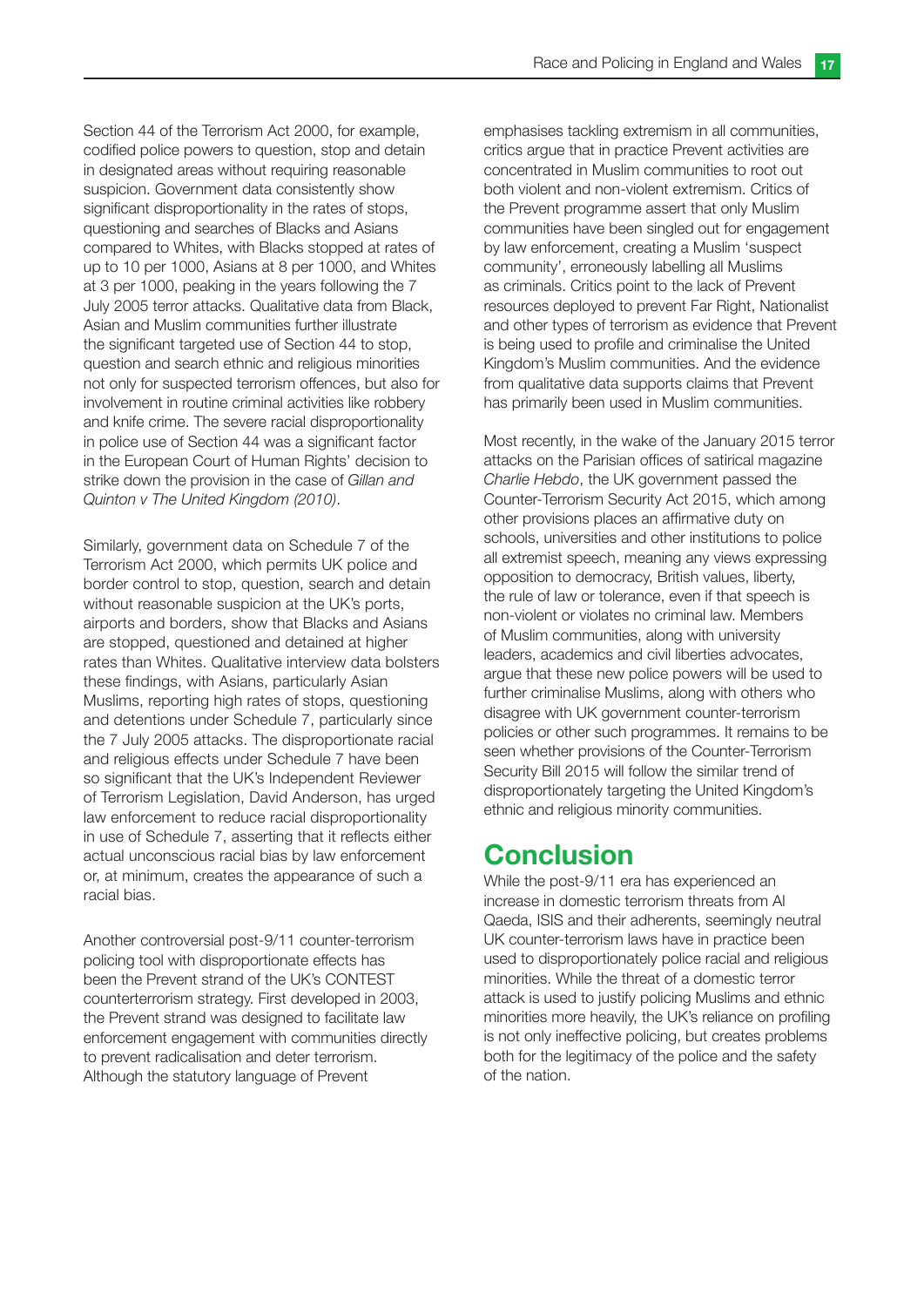# 6. Policing Muslim Communities in Partnership: 'Integration', Belonging and Resistance

#### Waqas Tufail

School of Social, Psychological and Communication Sciences at Leeds Beckett University

The recently implemented Counter Terrorism and Security Act 2015 (CTSA 2015) has placed a statutory duty on schools, colleges, universities and other public-sector bodies to actively demonstrate they are tackling 'radicalisation'. The Act, which is part of a wider counter-terrorism state strategy attempting to address 'non-violent extremism', has been widely criticised by civil liberties groups, academics and campaigners for being ill thought-out, a threat to free speech and ultimately counter-productive. In particular, many of the criticisms have centred on the assertion that Muslim individuals, groups and communities will continue to be the specific targets of this latest approach. Despite protestations to the contrary, given what is known about the impact of previous iterations of UK counter-terrorism policy, it is indeed certain that Muslims in particular will bear the brunt of this latest intensification. Whilst partnership working between the police and other agencies has existed in various forms in the context of counter-terrorism policy over the past decade, the new formalised approach as mandated by the CTSA 2015 demonstrates a marked departure from previous policy. This new mandatory partnership policing in the context of counterterrorism is significant for requiring non-police agencies to take on what are essentially policing responsibilities, such as teachers and lecturers monitoring students for signs of 'radicalisation'. In problematizing these developments I make reference to two research projects: my PhD study, which examined partnership policing; and my on-going research collaboration with Professor Scott Poynting, which focuses on the integration demands placed upon British Muslims. The potential is for the CTSA 2015 and this new partnership-policing approach to intensify what is already known about UK counter-terrorism policy and the policing of the Muslim community; that it is implemented despite an evidence base, is fundamentally racist by explicitly targeting specific minority groups, and ultimately leads to the further alienation and marginalisation of an already demonised and criminalised group.

# Counter-terrorism Policing beyond the Police

My PhD research consisted of an extensive ethnographic study examining partnership policing across three different marginalised communities in order to understand the relationship between police officers, partner agencies and residents. In contrast to findings from previous studies, my research found that police working in partnership with typically social-welfare oriented agencies, such as the local authority and housing departments, did not result in 'softer' policing. Rather, due to the dominance of the police within these partnerships, the role of policing was extended through these agencies. For instance, staff from partner agencies actively explored and pursued enforcement opportunities against local residents, prioritising a punitive over a welfare focus, and 'success' was frequently measured through such a police-centred lens. Some of the findings and lessons from my PhD could be readily applicable to the implementation of the CTSA 2015, in particular those aspects of the requirement for specified authorities such as schools, colleges and universities to have a mandated responsibility for tackling 'radicalisation' and 'non-violent extremism'.

Perhaps the key element of the CTSA 2015 for those working within the specified authorities is the compulsory requirement for them to engage in the policing of counter-terrorism. The extensive academic literature on the subject points to the racialised way in which the so-called 'war on terror' has taken place, with BME communities and those regarded as 'Muslim' subjected to intense police scrutiny through the discriminatory PREVENT and Channel government counter-terrorism initiatives.<sup>1</sup> Through the extension of such widely discredited programmes, there is little if any scope for a meaningful and positive outcome that does not result in stigmatizing and criminalising Muslim and BME communities. This new method of partnership policing imposes a dangerous responsibility on individuals such as teachers, lecturers and health workers – individuals whose work is in the field of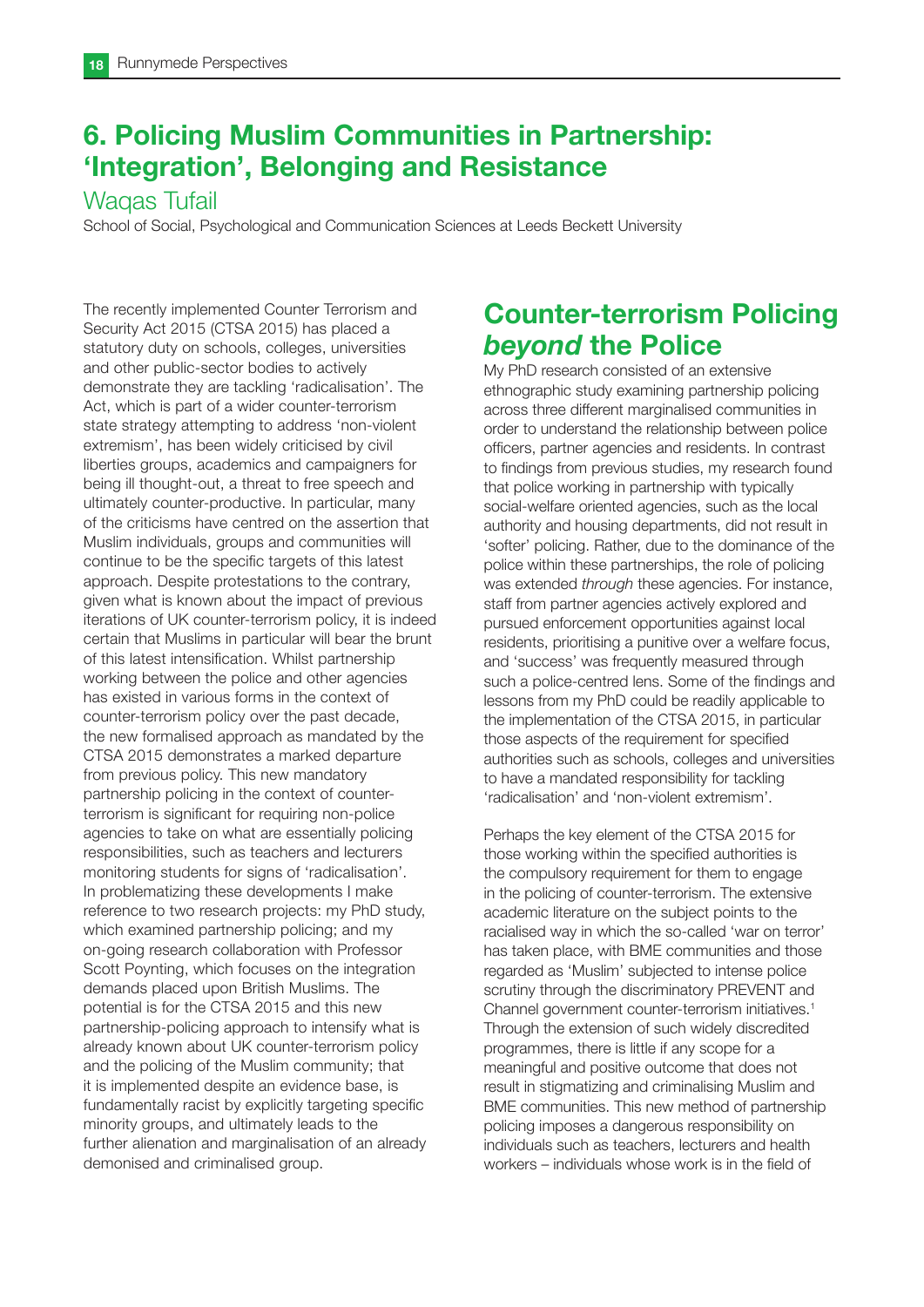education, social welfare, healthcare, not criminal justice and counter-terrorism. The consequences of this cannot be overstated. The monitoring and reporting of Muslim students to the authorities, based on abstract reasoning such as a change in perceived levels of religiosity and dress sense, will severely damage and rupture the social bonds that young British Muslims, an already demonised group, have with institutions and in spaces where they previously felt safe to express their views and engage in public life in the same manner as their non-Muslim peers. It is likely too that the singling out and criminalisation of minorities will occur not only because of preconceived biases, prejudices and misconceptions, but also because the CTSA 2015 compels individuals within the specified authorities to engage with it. Failure to do so, remarkably, could potentially result in prosecution.

# 'Integration' and Belonging – the Marginalisation of British Muslim **Communities**

My on-going research collaboration with Professor Scott Poynting, examining the integration demands made on British Muslims, brought out a number of themes which related to how this group experiences marginalisation and criminalisation. Nazia, an IT professional in her mid-40s, spoke of how her peers had gone to significant lengths to evidence their Britishness:

I think some of them spend a lot of their time trying to prove that they belong, you know, to the extent where you see whenever there's an event they'll have a British flag out, you know? And it's just like, 'Well, nobody else has to do that.' You know, it's not expected from anybody.

Nazia further spoke of the divisions she believed were being created by consistent demands placed on Muslims to integrate in Britain:

So I think actually when they question the community's integration and all the rest of it, what they're actually doing is just increasing the divisions, because now people are having to justify being here or belonging or feeling British. And, you know, you shouldn't have to justify it. The fact that you live here should be enough.

Sharaz, a youth worker in his early 30s spoke of the external pressures he and his friends faced in order to balance their British and Muslim identities:

You have to work very hard to 'integrate' in inverted commas … I think there's a lot of effort that me and my mates put in to try and be British, try and live up to a certain expectation or what the people, the wider community, have in mind of how we should act and I think there's more of … an added pressure to be extra British because … we're from a different ethnicity and particularly … of a particular religion. So there's that added pressure that we, something happens, we have to go and condemn it. We have to come out and say, 'No', and then we'd have to make an extra effort, you know, to be nice or to go and do something unconventionally good that may oppose their view of our religion, if you know what I mean.

These views are typical of those from British Muslims in our study, many of whom felt conflicted, alienated, marginalised and criminalised as British Muslims. Several respondents also made reference to not feeling as though they belong in Britain at all, having to face discriminatory policing and frequent hostility from members of the general public and a biased media. The CTSA 2015 is likely to significantly affect the sense of belonging felt by British Muslims, and the young people of this community in particular. In schools, colleges and universities, young British Muslims can anticipate an unprecedented level of scrutiny directed at them, focusing directly on their appearance, changes in behaviour, attitudes and opinions. The consequences of allowing counterterrorism policy and practice to be pursued within educational, healthcare and public-sector settings can only lead to deleterious outcomes for British Muslims. One outcome is likely to be the silencing of, or at the very least the marginalisation of, British Muslim voices within these institutions.

## Requirements, Consequences and **Resistance**

It has rightly been pointed out that the CTSA 2015 has potentially substantial consequences for individuals, communities and groups across Britain and particularly those engaged in political protests and campaigning. However, it also has to be accepted and acknowledged that it is British Muslims and BME communities in particular that will face the ramifications of this legislation. Following a trajectory of racialised policing under the guise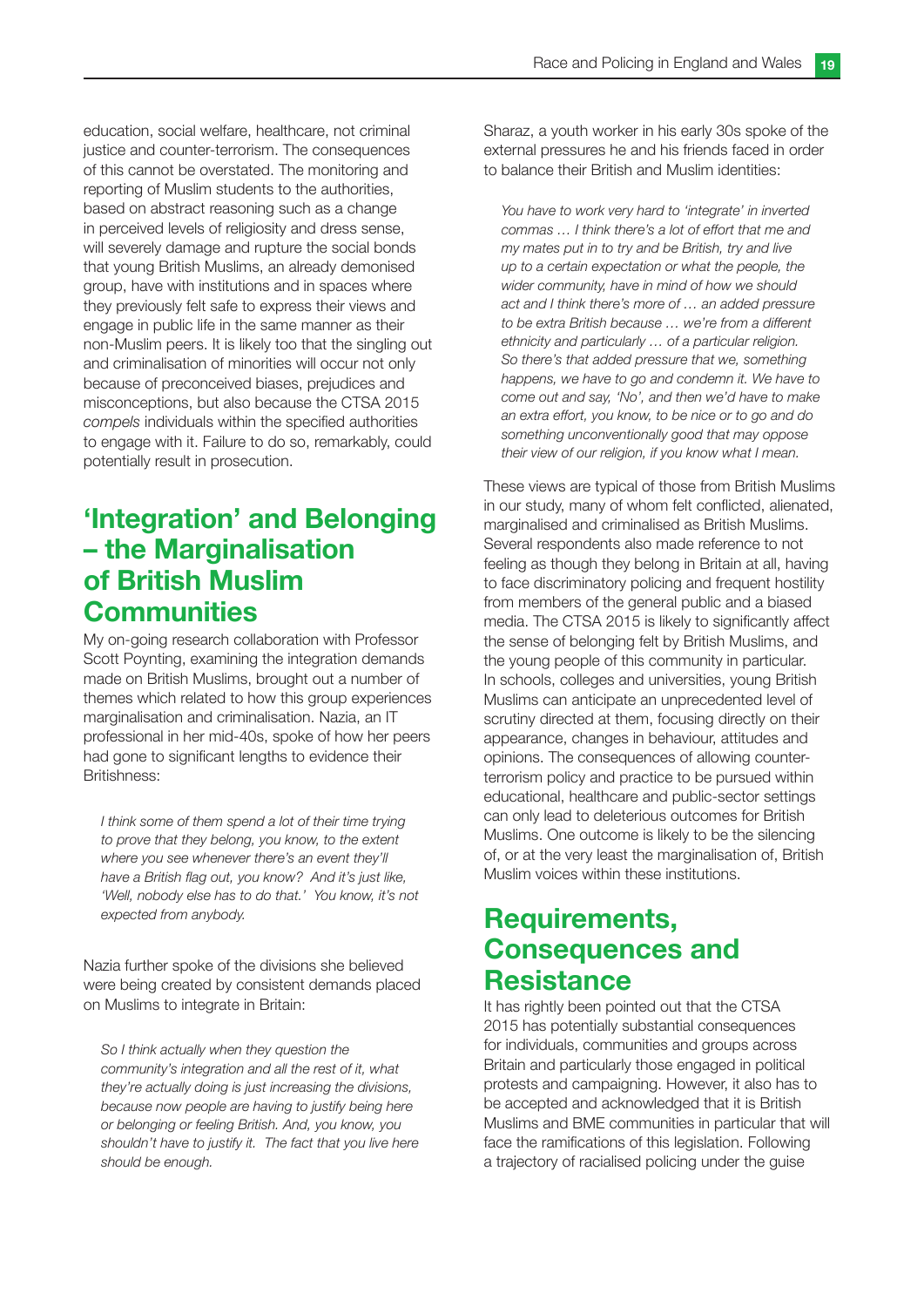of the 'war on terror' British Muslims face an often biased and hostile media, an increase in anti-Muslim attacks, consistent demands to integrate, and now, it appears, suspicion and monitoring by their fellow citizens including teachers, lecturers and doctors. What is abundantly clear from the development of counter-terrorism policy over the past decade and now from the introduction of the CTSA 2015 is that British Muslims are not afforded the same status as other citizens. Possessing British citizenship certainly does not immediately translate into acceptance as a fellow Brit. The requirement for schools and colleges to teach and demonstrate 'British values' through their curricula perhaps evidences this most starkly.

However, despite the counter-terrorism policing gaze extending to schools, colleges, universities and other institutional settings, there is ample evidence of the potential for resisting the processes of criminalisation. The Universities and Colleges Union (UCU) and National Teachers' Union (NUT) have both passed motions at meetings during their National Congress that condemn the introduction of PREVENT into their work. Similarly, the National Union of Students' (NUS) at their national conference voted to oppose PREVENT. It is important that this type of opposition exists, but even more important that it sustains beyond rhetoric. It is also the role of civil liberties groups, human rights organisations and social justice campaigns to highlight the abuses of PREVENT and support the individuals who will undoubtedly be impacted by its latest implementation. Indeed, many such groups have carried out advocacy and casework over a number of years for affected individuals and groups with little to no funding.

Another way in which this latest counter-terrorism initiative can be resisted is through local grassroots community campaigns. Police monitoring groups such as the Newham Monitoring Project (NMP) have been in existence for decades, campaigning around the issues of police racism, violence and harassment and operating completely independently from state organisations and accountability structures. In recent years new police monitoring groups have emerged in the UK, such as the Northern Police Monitoring Project (NPMP) based in Manchester, of which I am co-founder and joint convenor. The work of organisations such as NMP, NPMP and other police monitoring groups will likely have to adapt to meet the new demands set out by the CTSA 2015, which formally extend counter-terrorism policies and practices beyond the role of the police. This resistance is urgently required in order to respond to what ultimately amounts to a continued intensification of the policing of the British Muslim community.

#### **Note**

1. PREVENT is a government counter-terrorism initiative first established in 2006 with the remit of preventing terrorism. Channel is part of the PREVENT strategy and is a multi-agency 'deradicalisation' programme tasked with identifying and working with individuals who are believed to be at risk of being drawn into terrorism. Both PREVENT and Channel have been widely criticised by human rights groups, Muslim civil organisations and community groups, academics, student bodies, trades unions and anti-racism campaigners.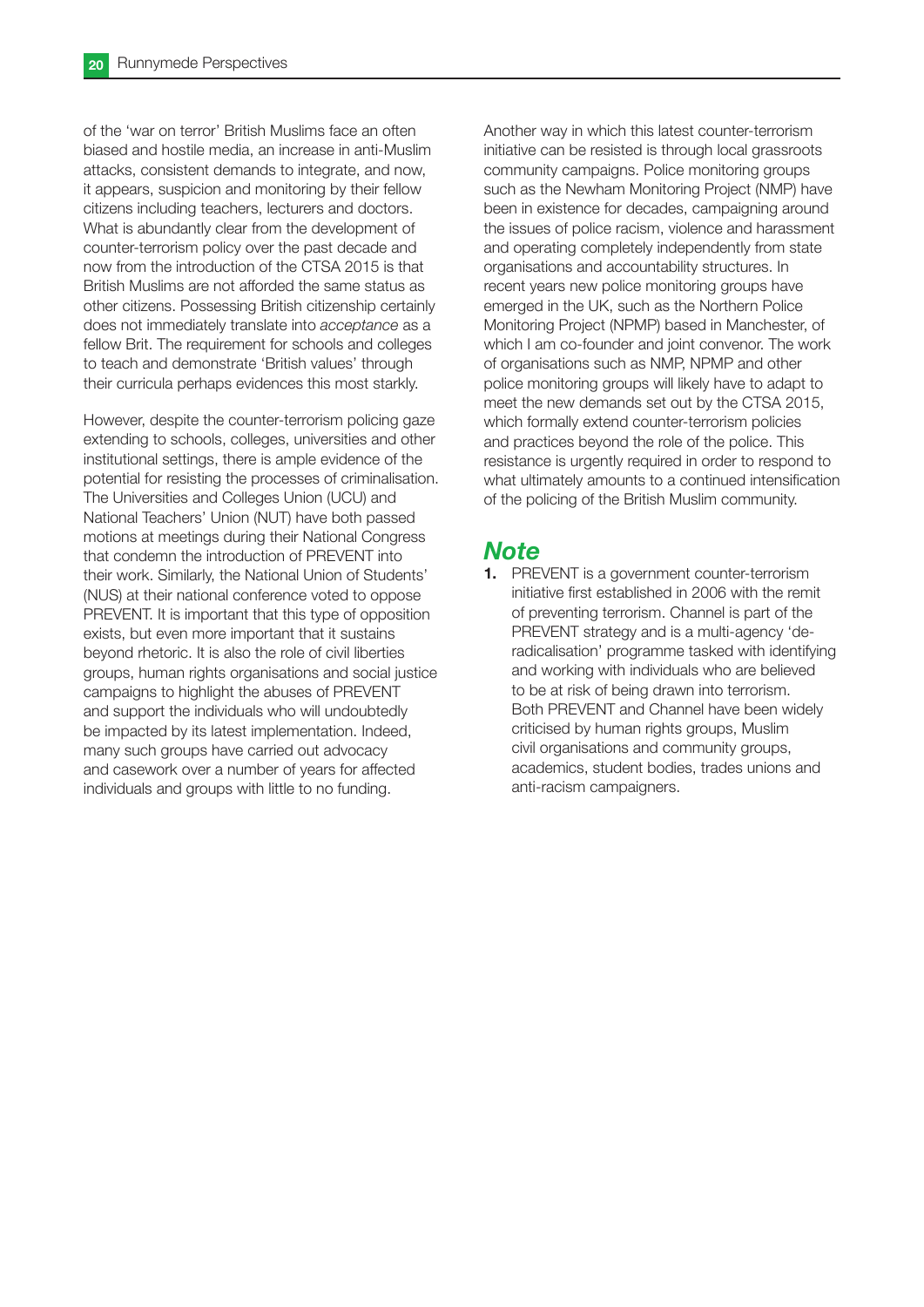# 7. Policing British Asians

Alpa Parmar University of Oxford

# **Context**

The policing of minority ethnic groups in the UK has been and continues to be framed by contention and controversy, as this Perspectives collection underscores. Discriminatory police practice, evidence of under-protection towards Black and minority ethnic groups and the charge of institutional racism have resulted in a fractured and acrimonious relationship between the police and ethnic minorities. Black people are disproportionately more likely to be stopped and searched, arrested and held in custody by the police, and this pattern has persisted over the decades. In comparison, the policing of Asians in the UK has been influenced by differential policing practices and pliable stereotypes. Tracing the ways in which Asian people have been policed over the years demonstrates the mutually constitutive nature of the police and the state, and the enduring and unintended consequences of police profiling. Anti-Muslim sentiment in the UK has increased over the last decade and requires analysis which attends to its socio-political complexity (Malik, 2013) and which recognizes the historical and culturally situated nature of racism (Hall, 1980). The symbiotic relationship between societal perceptions and discretionary police practice mean that the two factors are hard to understand separately. This relationship is further complicated by the fact that the police are also tasked with policing acts of racism committed against citizens.

South Asians, who had migrated from India, Pakistan, East Africa and Bangladesh from 1945 onwards to the UK, were perceived as law-abiding and more likely to be victims than offenders by the police.1 Academic scholarship presented reasons for the ostensibly inherent law-abiding nature of Asians, including the tight-knit structure of families and associated high levels of social control.<sup>2</sup> In addition, culturally specific notions of izzat (family honour) and shame, and factors such as the drive towards educational and economic prosperity were thought to explain the apparently low inclination towards offending by Asians.<sup>3</sup> Research showed that police stereotypes of Asians perceived them as likely to be involved in crimes of fraud and forgery and in possession of false nationality documents. Asians who called the police to report being victims

of crimes such as burglary were then scrutinized about their right to remain in the UK.<sup>4</sup> Unacceptable responses from the police have resulted in a culture of mistrust towards the police amongst Asians and a lack of willingness to contact them for help in the event of victimization.<sup>5</sup> This is problematic given the high proportion of Asian people who are victims of crime and racist violence.<sup>6</sup>

The intersection of gender and race are important in analysing the policing of Asian people. Reinforcing the stereotypes of subservience associated with Asians, Asian masculinities have been presented as effeminate and anachronistic. Perceptions of Asian communities as closed, tight-knit, and selfpolicing have at times been used by the police to justify a lack of intervention, exemplified by the under-protection offered to Asian women suffering domestic violence. Cultural barriers justified the intervention of community leaders who were at times enlisted by the police to act as gatekeepers and mediators for domestic violence cases. Problematically, however, community leaders, who tended to be older males, often enabled perpetrators to contact women who had fled or discouraged women who wanted to take action against their partners. Within wider British society, which was already understood to have held racist and negative views of minority ethnic groups, community leaders would have been keen not to draw attention towards the community in any way that might label them as problematic.<sup>7</sup>

The criminalisation of forced marriage in the UK (now integrated within the Anti-social Behaviour, Crime and Policing Act 2014) further underscores the complexity of the relationship between Asian communities and the police. Culture, tradition and emotional pressures have been used to obscure the exploitation of and violence used against women that forced marriage can involve. Furthermore, the conceptual slippage between forced and arranged marriage has prohibited concerted police action and understanding of the issue, despite knowledge of its on-going practice. Arguably, the ascription of cultural causes to deviant and criminal acts committed by Asian people serves to criminalise and racialise them on the basis of their ethnicity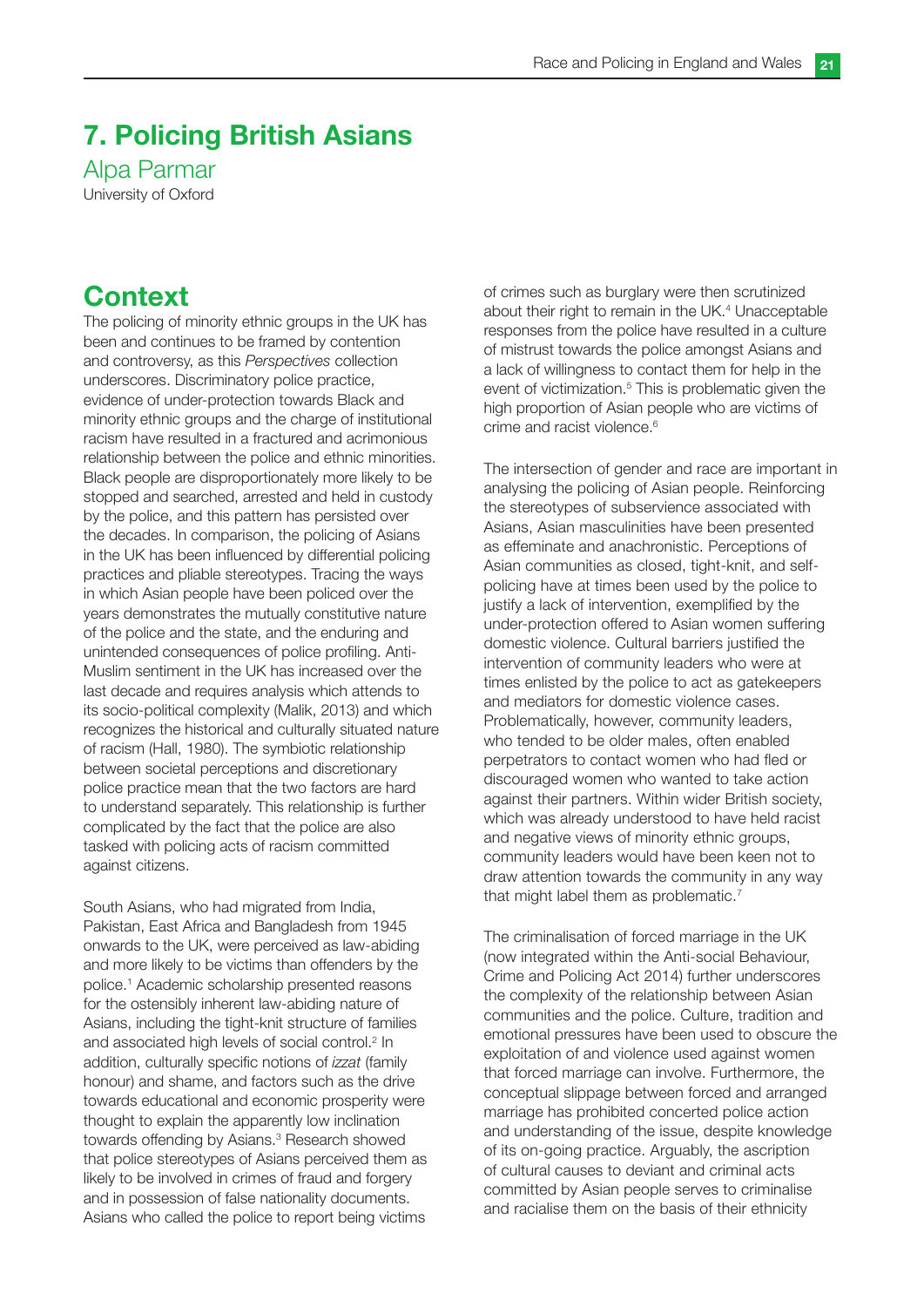whilst masking the straightforwardly criminal and exploitative nature of the practice. In addition, the reluctance of Asian women to report such instances to the police are because of concerns that their husbands, partners, fathers and brothers may be treated unfairly and with brutality by the police,<sup>8</sup> thus demonstrating the spiral of victimisation that women often endure because of the history of police race relations in the UK. Campaign groups have also expressed ambivalence towards the criminalisation of forced marriage as women may worry about reporting instances to the police because of concerns about their own or their partner's (the perpetrator's) insecure immigration status in the UK. The new legislation means that the CPS can prosecute without the consent of the victim, thereby ironically reducing the potential for the police being viewed as a source of help or protection for women.<sup>9</sup>

# Categorisation and Counter-terrorist Policing

Meaningful understanding about the policing of Asians in the UK continues to be hampered by the fact that the Asian category is often not disaggregated in the presentation of official statistics collected by the police. Any differences in stop and search, arrest and police detention among Pakistanis, Bangladeshis and Indians are masked as they are all subsumed within the Asian group. The London terrorist attacks in 2005 increased the focus on British Asian Muslims in particular. The British nationality of the perpetrators raised debates about the sense of belonging that Asian Muslims felt towards the UK, and provided a renewed impetus to the 'culture clash' thesis and its misconceptions about the existence of clear cultural boundaries between groups.<sup>10</sup>

Understanding the relationship between Asians and the police over the years is complicated by the interaction of stereotypes and reified assumptions about culture, religion, values and community. Stereotypes of Asians are pliable in their application. For example, on the one hand social control and tightly knit communities have explained low offending levels; but, on the other hand, these selfsame characteristics have later come to explain violence, involvement in crime and susceptibility to radicalisation because of religio-cultural frustration. My own research has tried to unpack the application of such stereotypes and to chart the criminalisation of Asians through capturing how this group is policed.

Implementation of the UK's counter-terrorism strategy has resulted in the closer policing of British Asians and particularly Asian Muslims. Alongside surveillance and intelligence-gathering approaches, the police have tried to increase trust amongst Asian communities and networks in order to encourage the reporting of suspicious activity. Unsurprisingly, these two policing approaches have been regarded as contradictory and made Asian Muslims suspicious towards the police. Furthermore, the direct policing of British Asians by stop and search has increased. In 2011/2012 10.3% of Asian people were stopped and searched despite making up only 6.4% of the population. During the implementation of s44 (1&2) of the Terrorism Act 2000 (which did not require officers to be accountable to the safeguard of reasonable suspicion), the number of Asian people stopped and searched rose significantly – to 19% in 2007/8.11 Following controversy the legislation was withdrawn and stop and searches under terrorist legislation dropped. However, the changed policing styles have remained, as now Asians are increasingly more likely to be stopped under the Police and Criminal Evidence Act 1984 and other legislation. Furthermore, recent policing figures from the Metropolitan police indicate that, during the latter part of 2014, stop and search under the revised Terrorism Act 2000 (which now requires reasonable suspicion) rose for Asian groups in particular. In line with previous attrition rates under the Terrorism Act, only 6% of the stops resulted in an arrest.<sup>12</sup>

The figures are clear in highlighting the increased police attention towards British Asians. My interest was in understanding the police–citizen interaction further and capturing the impacts of being policed upon those who were stopped and searched. In interviews with those who were stopped and searched under terrorist legislation, a number of themes related to identity, belonging and intra-ethnic group boundaries emerged. One participant felt aggrieved that he was presumed to be a practising Muslim, and highlighted how the assumption of everyone who was born into a Pakistani or Bangladeshi family being a Muslim was taken for granted by the police:

The police see that I'm a Muslim, but I'm not. I am a British Pakistani but not Muslim. The fact that in their eyes, I can be nothing other than Muslim is what gets me. (Sameer, 24)

Concerns about misrecognition were highlighted by British Asian Sikhs who were stopped and searched, and described how being labelled Muslim generated resentment between Asian groups: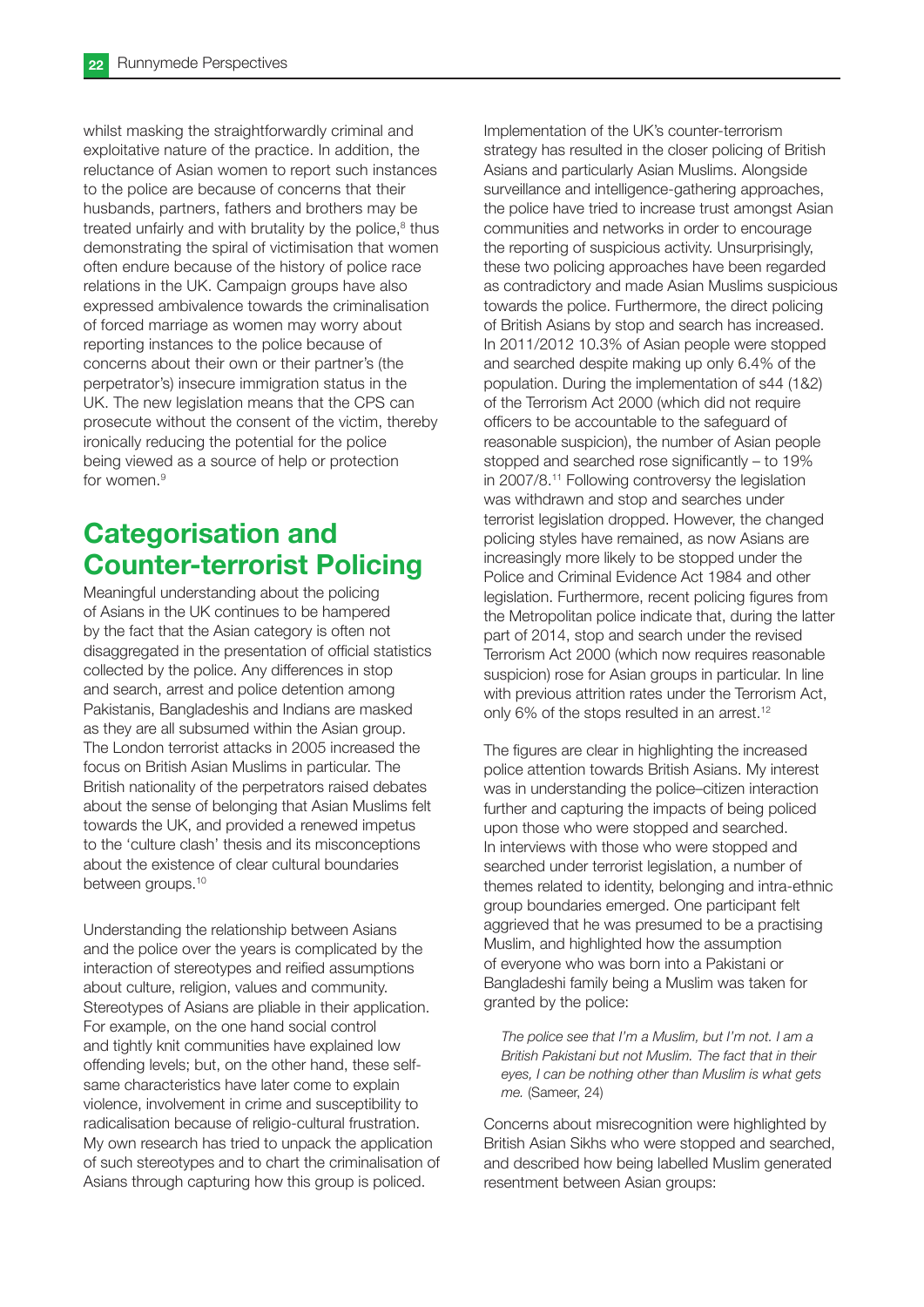I'm tired of it, I've been stopped around four times by the police and I'm sure it's because they think I am Muslim. To them we are all the same, but the reality is that Sikhs, Hindus, Muslims, we are all different and there is more than just religion or the threat of terrorism that should be a sign of our identity. (Harpreet, 19)

I also talked with family members of those who had been stopped and searched, and some of the women talked about how they had been subjected to racist abuse yet felt unable to report it to the police:

I don't see the police as a source of support in these matters really, so I didn't even consider reporting it. (Halima, 29)

I'm used to the long looks and sniggering as I walk down the street... It's because of my hijab... some of these things would not be possible to classify as racist abuse, but you can feel it. Trying to explain that to the police would be impossible. Islamophobia is not a priority and won't be taken seriously, especially not by the police. How could they possibly be impartial? (Sajda, 32)

If we consider the ways in which anti-Muslim sentiment has unfolded over the last decade and how changes in the policing of Asian groups have been either reflective or constitutive of this change, new questions about the relationship between race and policing arise. The policing of Asian Muslim men has shifted indelibly, and perceptions about the influence of culture, religion and family have changed in accordance with these new understandings. In order to mitigate the enduring marginalising and criminalising effects of increased policing towards Asians, there is arguably a need to go beyond dominant conceptualisations of race as a colour-coded phenomenon<sup>13</sup> in order to acknowledge the current modalities of racism that increasingly shape the experiences of Asian minority ethnic groups in the UK.

#### **Notes**

1. T. Jefferson (1993) 'The Racism of Criminalization: Policing and the Reproduction of the Criminal Other', in Gelsthorpe, L.R. (ed.) Minority Ethnic Groups in the Criminal Justice System. Cambridge: University of Cambridge, Institute of Criminology.

- 2. B.I. Mawby and I.D. Batta (1980) Asians and Crime: The Bradford Experience. Middlesex: Scope Communication.
- 3. D. Smith (2005) 'Ethnic Differences in Intergenerational Crime Patterns'. in Tonry, M. (ed.) Crime and Justice: A Review of Research, 2nd edn, vol. 32. Chicago: University of Chicago Press.
- 4. D.J. Smith and J. Gray (1985) Police and People in London: The PSI Report. London: Policy Studies Institute.
- 5. B. Reza and C. Magill (2006) Race and the Criminal Justice System: An Overview of the Complete Statistics 2004–2005. London: Criminal Justice System Race Unit.
- 6. B. Bowling (1999) Violent Racism: Victimization, Policing and Social Context. Oxford: Oxford University Press; Ministry of Justice (2013) Statistics on Race and the Criminal Justice System 2011/12. London: Crown Copyright.
- 7. S. Puri (2007) 'The Trap of Multiculturalism: Battered South Asian Women and Healthcare', in Das, S. (ed.) Body Evidence: Intimate Violence against South Asian Women in America. New Brunswick, NJ: Rutgers State University Press; N. Yuval-Davis (1997) Gender and Nation. London: Sage.
- 8. N. Sharp (2008) Forced Marriage in the UK: A Scoping Study on the Experience of Women from Middle Eastern and North East African Communities. London: Refuge.
- 9. A. Wilson (2014) https://www.opendemocracy. net/5050/amrit-wilson/criminalising-forcedmarriage-in-uk-why-it-will-not-help-women.
- 10. S. Huntington (1996) The Clash of Civilizations and the Remaking of World Order. New York: Simon & Schuster.
- 11. Ministry of Justice (2009) Statistics on Race and the Criminal Justice System 2007/8. London: Crown Copyright; Ministry of Justice (2013) op.cit. Note 6; A. Parmar (2011) Stop and Search in London: Counter-terrorist or Counterproductive? Policing and Society 21(4): 369–382.
- 12. StopWatch (2015) http://www.stop-watch.org/ news-comment/story/london-rise-in-terrorismsearches.
- 13. S. Virdee (2014) Racism, Class and the Racialized Outsider. Basingstoke: Palgrave **Macmillan**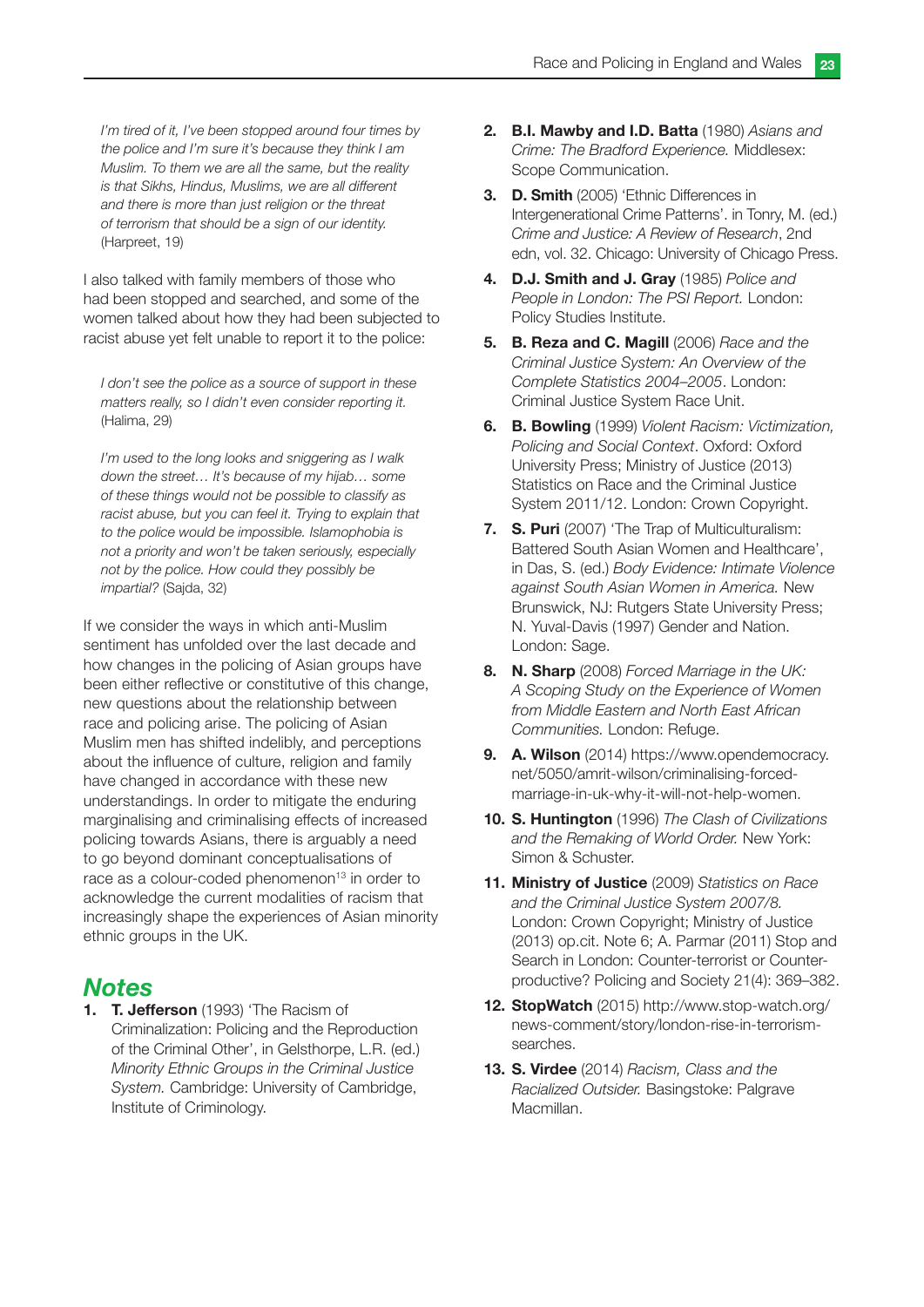# SECTION III. CONSIDERING A WAY FORWARD 8. Against Police Brutality

#### Kojo Kyerewaa

Coordinator, London Campaign Against Police and State Violence

Imagine the scene. It is a warm summer Sunday afternoon. You plan to meet with a friend but your phone battery is empty. You decide to use the nearest phone box. As you end the call and turn around to leave, two police officers face you at the door. They tell you that you were acting suspiciously and they want to stop and search you.

In July 2013, this happened in South London to Jason, a man of African heritage in his 30s. Incredulous at the assumption that he was a drug dealer because he used a phone box while being Black, he calmly and peacefully refused to be stopped and searched. The woman officer responded to his protest by emptying her CS spray into his eyes. As Jason then screamed for help, the male officer reacted by punching him in the face, which was followed by a litany of blows to his neck and back as the two officers wrestled him to the ground. Jason was taken to a police station and searched. The search proved fruitless, but Jason was later charged with 'obstructing the police'. Jason and his mother called for solidarity from local Black activists, and this is how the London Campaign Against Police & State Violence (LCAPSV) began.1

Since our inception, we have supported several victims of police violence. In one case, in Brixton, a young African-Caribbean man was grievously assaulted by Territorial Support Group officers after they pulled him over for greeting an African-Caribbean pedestrian (his uncle) while stationary at a red traffic light, which they deemed to be suspicious. Though the police cracked one of his ribs, he was arrested for 'assaulting a police officer' and later charged with 'obstructing a drug search'. We supported him through the trial, and when he was found not guilty, we referred him to police civil action lawyers.<sup>2</sup> Another involved a young Ghanaian man from West London who, when asking why his friend was being stopped and searched, was pushed repeatedly by a police officer until he fell through a barbershop front window. Fortunately the fall did not cause any serious injuries and though he was immediately arrested, he was not charged. However,

the traumatic experience had a serious impact on his mental health.

In May this year, an investigation by The Independent revealed that over 3000 police officers from the Metropolitan and West Midlands Police are under investigation for brutality. Of the officers under investigation, 98% were still on duty.<sup>3</sup> In London, 55% of complainants were Black, Asian or from another racialised group. In June 2012, Newham Monitoring Project, an anti-racist community organisation which supported our campaign's development, submitted evidence to the Home Affairs Select Committee,<sup>4</sup> stating that the 'current police complaints system frequently disadvantages a layperson'. Most complaints are handled internally by the Department for Policing Standards, which has been accused of having an overt bias to absolve officers of any wrongdoing. This was corroborated last year, when Channel 4 Dispatches revealed that the Metropolitan Police Service upheld 20 out of 4730 (0.4 %) allegations of racism made against officers between 2005 and 2012.<sup>5</sup>

It is well known among the various African, Caribbean and Asian communities that over 99% of complaints alleging racism are dismissed by the Met Police. LCAPSV encourage police brutality survivors to make a formal complaint. This is not because we have faith in this action resolving the problem, but because documenting the matter can provide useful evidence in a civil case. The impunity that police officers enjoy when they break bones, crack skulls and take away lives is egregious. The number of complaints made is not representative of the actual level of police brutality. Such instances are regular occurrences in the daily lives of radicalised communities, but are unreported and thus not recorded. Instances of police violence frequently happen following a stop and search and for this reason, much of the work of LCAPSV is on this issue.

Consider that Ministry of Justice Data recorded for 2011/12 shows that 91% of stop and searches (under PACE Section 1) in England and Wales did not lead to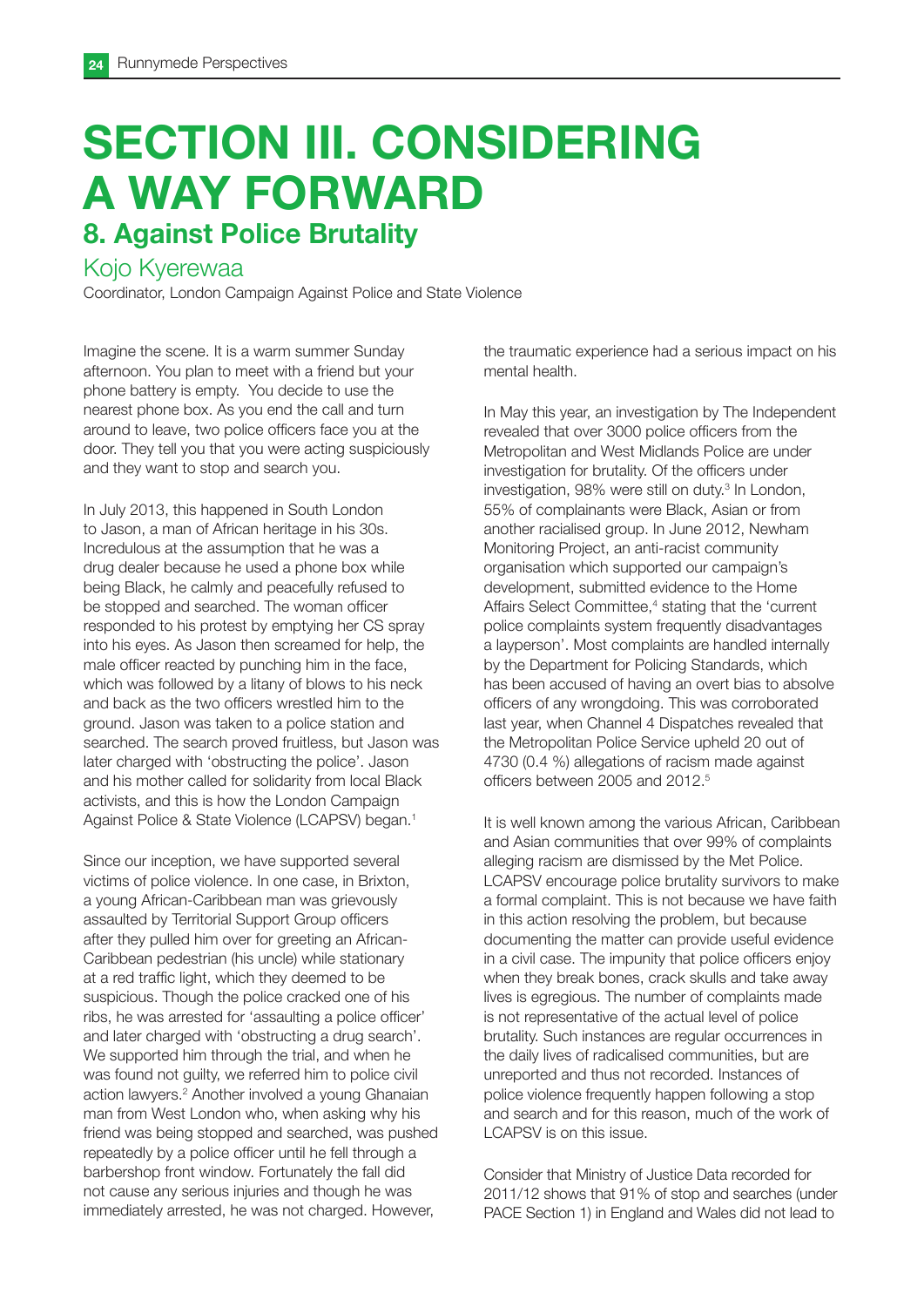an arrest.<sup>6</sup> Jason's experience would be among the 9% that did. Even fewer arrests, less than 10% of that 9% (or 0.9% overall) result in a conviction. Racialised people, especially Black people, are regularly subjected to this humiliating intrusion of personal space and violation of body autonomy.

The reason given by police for over 50% of the PACE Section 1 stop and searches in London in 2013/14 is drugs.<sup>7</sup> Release, a drugs and human rights charity recently conducted a study into drug policing called The Numbers in Black and White.<sup>8</sup> It found that people who identified as 'White' were twice as likely to use or have taken drugs than people of African heritage. However, in London, people described as 'Black' were six times more likely to be stopped and searched for drugs.<sup>9</sup> This racial bias is amplified not only in relation to arrests and convictions, but also in sentencing where black people are four times more likely to be convicted than white people.<sup>10</sup> Black people receive the highest average custodial sentence (20 months).

Since the death of Mike Brown in Ferguson, Missouri and the uprisings that followed, commentators in the press and on social media have made favourable comparisons between racialised police violence in the UK and the US. While the situation in the US is horrific, it is misguided to understand racialised police violence solely through the context of unarmed people shot by police officers. While the rates of Black deaths by police action in the US are simply not comparable with UK levels, even from a proportional perspective, we must recognise that racialised violence is not limited to fatalities.

The reality is that people of African descent are incarcerated at a greater proportion in England and Wales than in the United States.<sup>11</sup> The Metropolitan Police strip-searched 134,000 people between 2009 and 2014,<sup>12</sup> and the government's own statistics show that African-Caribbeans are more likely than any other ethnic group to be strip-searched by UK police.<sup>13</sup> In the same period, 48% of recorded strip-searches in British Youth Offending Institutions were conducted on Black and Asian children.<sup>14</sup> Mass incarceration, police brutality and institutional strip-searches are all examples of racialised police violence. This enduring racialised aggression deeply resonates with the African-American writer James Baldwin's description of the policing of 1960s Harlem, New York which he described like the policing of an 'occupied territory'.15 In our work, a searing, never fully answered question is: 'why is police violence and the criminal justice system so heavily racialised?'

The Metropolitan Black Police Officers Association in 2012, answered it by declaring that the Metropolitan Police was still 'institutionally racist'. Last year the Met Commissioner, Bernard Hogan-Howe, accepted that this may be the case because '[British] society is institutionally racist'.<sup>16</sup> Unusually we are inclined to agree with Hogan-Howe. However, while Hogan-Howe seems to accept the term 'institutional racism', there is scant evidence that he understands it. His proposal to 'drive racists out of the Met' casts the problem as one of individual morality rather than structural power. This is further emphasised when Hogan-Howe calls for positive discrimination in Met Officer recruitment. This involves a problematic assumption that racist ideas and outcomes cannot be internalised and reproduced by racialised people. The term 'institutionally racist' means that racist outcomes produced by the Metropolitan Police and the society it serves are a function of the policies and practices and ideologies that govern these institutions.<sup>17</sup>

The activities of LCAPSV can be categorised under four broad areas: (1) Legal and moral support for survivors; (2) Outreach work in the community; (3) Police monitoring; and (4) Political campaigning against stop and search and state-sanctioned violence.18 The focus of our day-to-day work is on helping people withstand and resist the psychological trauma associated with criminal charges and the court system. Our campaign started as a response to the physical violence meted out by state agents. Most of our members have been affected by racist police violence either directly or through a family member. We do not consider ourselves to be a service, but a community based on mutual aid, survival and care.

#### **Notes**

- 1. Jason's case is dropped, LCAPSV website, 5 November 2013; https:// londonagainstpoliceviolence.wordpress. com/2013/11/05/jason-case-dropped/
- 2. Brixton man found not guilty…, LCAPSV website, 22 January 2015; https:// londonagainstpoliceviolence.wordpress. com/2015/01/22/brixton-victim-of-policebrutality-found-not-guilty-of-police-obstruction/
- 3. Over 3000 police officers being investigated for alleged assault - and almost all of them are still on the beat; Paul Gallagher, The Independent, 2 May 2015; http://www.independent.co.uk/ news/uk/crime/over-3000-police-officers-beinginvestigated-for-alleged-assault--and-almost-allof-them-are-still-on-the-beat-10220091.html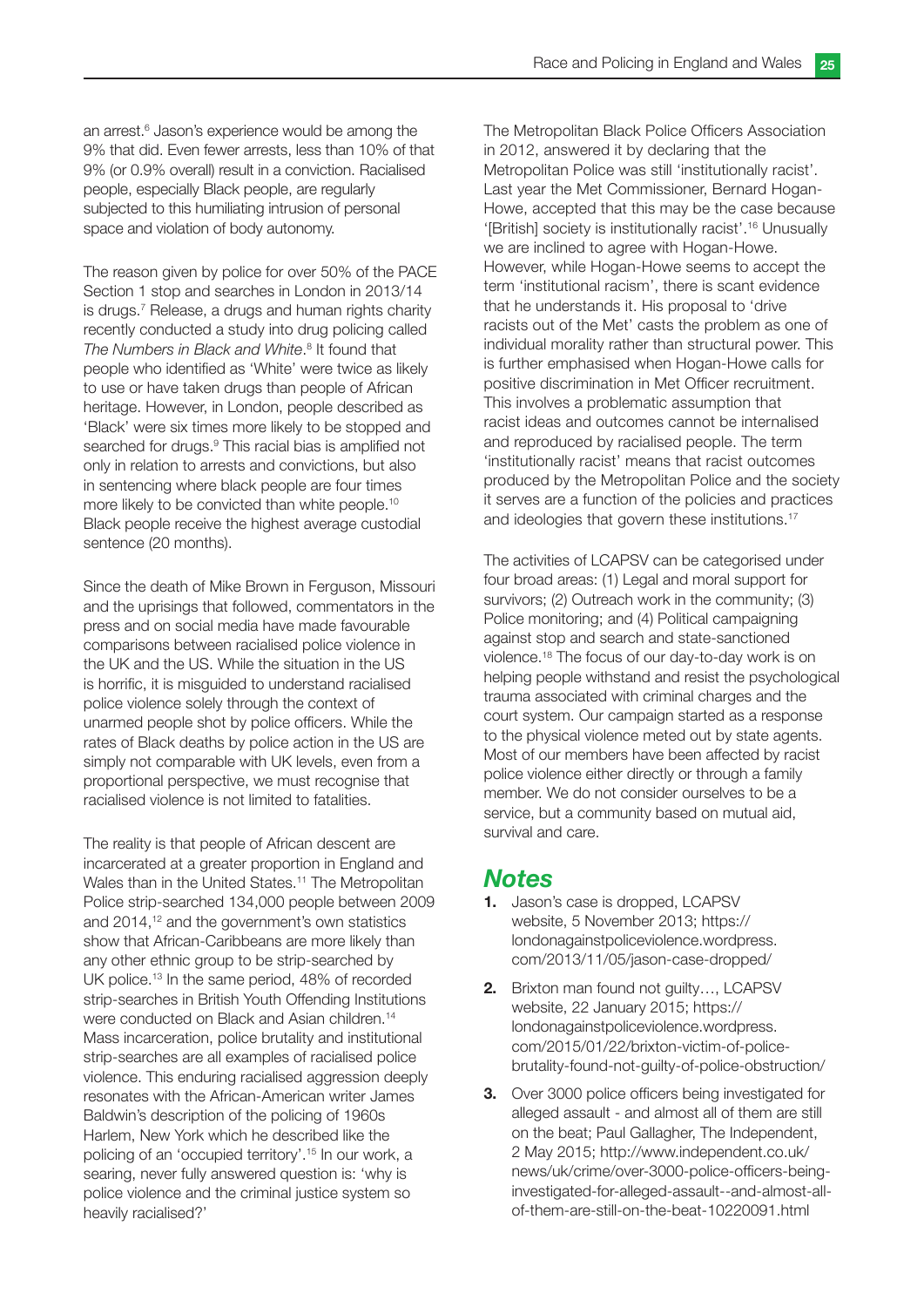- 4. Written evidence submitted to Home Affairs Select Committee [IPCC 10], Newham Monitoring Project, Parliament UK, June 2012; http://www.publications.parliament.uk/pa/ cm201213/cmselect/cmhaff/494/494vw08.htm
- **5.** Secrets of the Police, Channel 4 Dispatches, 16 June 2014; http://www.channel4.com/info/ press/news/secrets-of-the-police-channel-4 dispatches
- **6.** Statistics on Race and the Criminal Justice System 2012, Ministry of Justice, gov.uk, 14 November 2013; https://www.gov.uk/ government/statistics/statistics-on-race-and-thecriminal-justice-system-2012 (p. 47).
- 7. Stops and Searches Monitoring Mechanism, MPS Stop and Searches Team, Metropolitan Police, 19 August 2015; http://www.met.police. uk/foi/pdfs/priorities\_and\_how\_we\_are\_doing/ borough/mps\_stop\_search\_mon\_report\_ july2015.pdf, (p. 6)
- 8. The Numbers in Black and White, Ethnic Disparities in the Policing and Prosecution of Drug Offences in England and Wales, August 2013; http://www.release.org.uk/sites/default/ files/pdf/publications/Release%20-%20Race%20 Disparity%20Report%20final%20version.pdf
- **9.** Ibid. (p 21).
- **10.** Ibid. (p 41).
- **11.** More black people jailed in England and Wales proportionally than in US, Randeep Ramesh, The Guardian, 11 October 2010; http://www. theguardian.com/society/2010/oct/11/blackprison-population-increase-england
- 12. Met police strip-searched over 4600 children in the last five years, London Evening Standard, 17 March 2014; http://www.standard.co.uk/ news/london/met-police-strip-searched-over-4600-children-in-the-last-five-years-9196413.html
- 13. African-Caribbean people more likely to be stripsearched by UK police, J Meikle & R Ratcliffe, The Guardian, 10 March 2015; http://www. theguardian.com/uk-news/2015/mar/10/afrocaribbeans-more-likely-to-be-strip-searchedby-uk-police
- 14. Many thousands of children stripped naked in custody. Ignites memories of being raped: Carolyne Willow, Open Democracy, 4 March 2013; https://www.opendemocracy.net/ ourkingdom/carolyne-willow/many-thousandsof-children-stripped-naked-in-custody-ignitesmemories-of-
- **15.** A Report from Occupied Territory, James Baldwin, The Nation, 11 July 1966; http://www. thenation.com/article/report-occupied-territory/
- 16. Met chief accepts force may be 'institutionally racist', Martin Evans, Daily Telegraph, 5 June 2015; http://www.telegraph.co.uk/news/uknews/ crime/11655358/Met-chief-accepts-force-maybe-institutionally-racist.html
- 17. The Stephen Lawrence Inquiry: Report of an Inquiry by Sir William Macpherson of Cluny, Home Office, Cm 4262-I, February 1999, para 6.34.
- **18.** This year we ran Freedom of Information requests and published a document on the London Mayor's Office for Policing and Crime Operation Shield: Briefing Paper and Objections to Operation Shield in Lambeth, London Campaign Against Police & State Violence, July 2015; https://londonagainstpoliceviolence. wordpress.com/2015/07/15/our-briefing-paperand-objections-to-operation-shield-in-lambeth/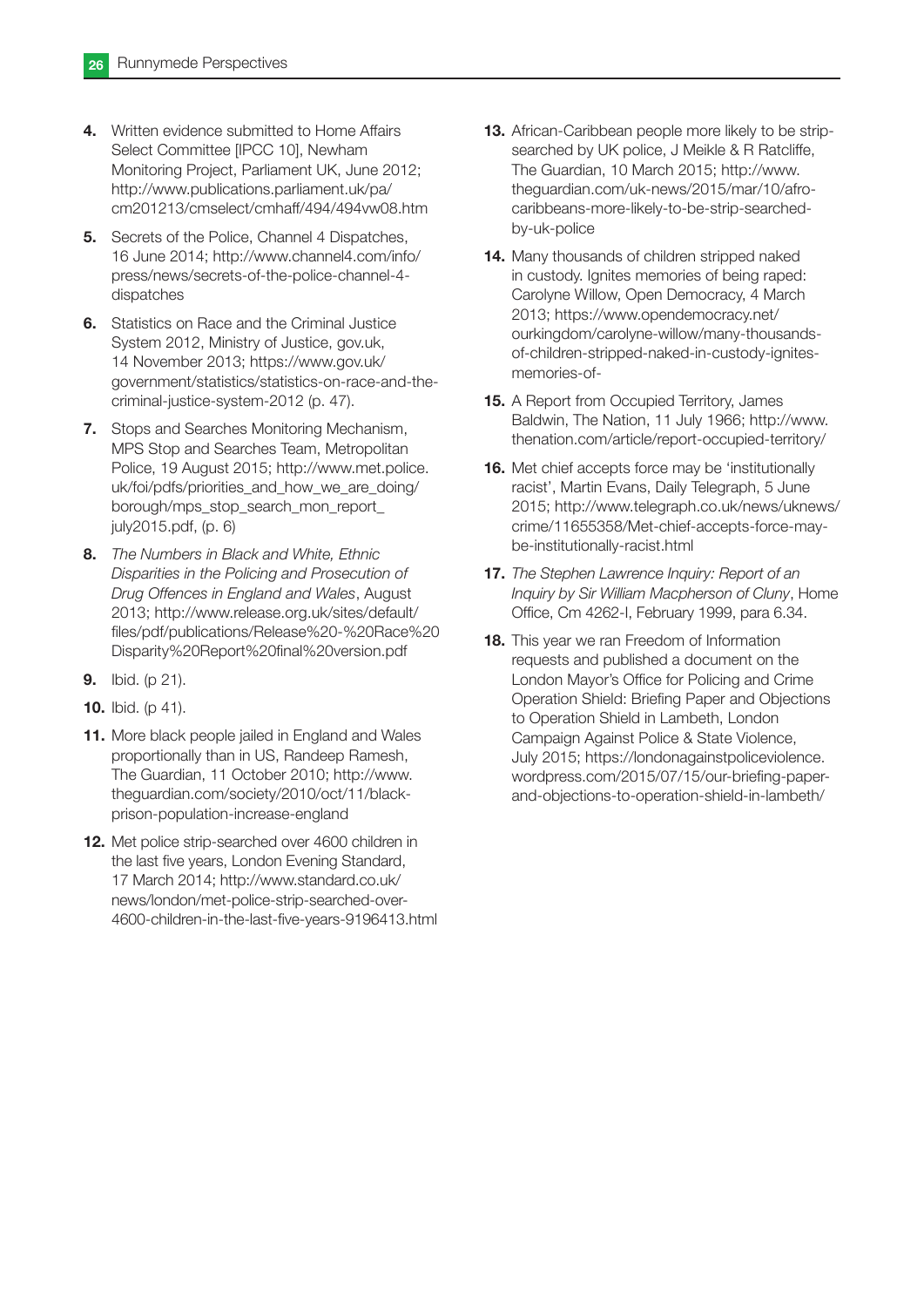# 9. Building Collective Capacity for Change in the Policing Policy of Stop and Search

#### Neena Samota

Stopwatch & Reclaim Justice Network

In the absence of a proven link to crime reduction, and even though only 9% of the one million stops per year lead to an arrest, the police power to stop and search remains a major source of tension, particularly within black and minority ethnic communities. In this article the focus is on the context in which this contested police power operates and to what effect. I draw on the example of StopWatch to demonstrate how to achieve change by building collective capacity. I argue that despite the legislative, regulatory and policy frameworks in place, the activist role remains key in stimulating collective debate and facilitating change.

#### The Context

Disproportionality, or disproportionate representation, based on ethnicity is a core challenge for the criminal justice system in England and Wales. The Home Affairs Select Committee (HASC) report on Young Black People and the Criminal Justice System, published in May 2007, noted that stop and search was still a cause for concern and that black people were twice as likely to enter the criminal justice system as a result of stop and search. The power has been, and remains, a central historical flashpoint in relations between black communities and the police. The indiscriminate use of stops and searches triggered riots in Bristol in 1980 and in London, Liverpool, Manchester, Birmingham and elsewhere in 1981. The Scarman report, $1$  as a result, called for a new approach to policing black communities.

Several decades later, the same concern regarding the over-use and unlawful application of stop-andsearch powers lingers. Reading the Riots,<sup>2</sup> a social research inquiry report published after the 2011 riots, which deals with many of the above-named cities, referenced enduring ill-treatment, racial profiling and harassment from the police. The lack of respect and courtesy from the police towards those they habitually stopped was a key element of the discontent expressed in the complaints against them.

Britain aspires to be a free, fair and just society but the persistent disadvantage of minority ethnic groups is by now well-documented. This is the case in several areas, including criminal justice,

education, employment, housing and health. Ethnic disproportionality in the criminal justice system is an indisputable fact. Although criminal justice agencies have begun to accept this, in varying degrees, based largely on their own data, they have failed to interpret and understand disproportionality data in a manner that ensures their own practices are not discriminatory. The seriousness of this can hardly be overstated: it means frequently missed opportunities for diverting young black people and first-time offenders away from the criminal justice system and ultimately prison. This process starts with policing.

Numerous research and inspection reports over the years have confirmed how the justice system operates in silos. In relation to ethnic disproportionality the ability of the system to serve the collective interests of communities it serves, particularly marginalised groups, has been challenged. The result of its failure is clear: more young people from black and minority ethnic groups now enter the system and stay in it for longer. Without a change, of course, disproportionality will never be redressed. But who is best suited to make change happen?

## Building Collaborative Initiatives – the Voluntary and Community Sector

Successive governments will continue to introduce new crime and justice policies that claim to be effective responses to the problems of crime and social disorder. In relation to policing, the coalition government introduced some key changes and policy initiatives. These were intended to improve accountability and transparency and to put high ethical standards, integrity and strong leadership at the heart of policing. A renewed focus on stop and search in 2013 re-established the importance of public scrutiny and interest in understanding the human cost and impact of such police powers. Stop and search has been reported repeatedly as the single issue that has 'poisoned relationships between young black people and the police', an activity that causes 'immense resentment', and as 'traumatic' and 'humiliating' for those who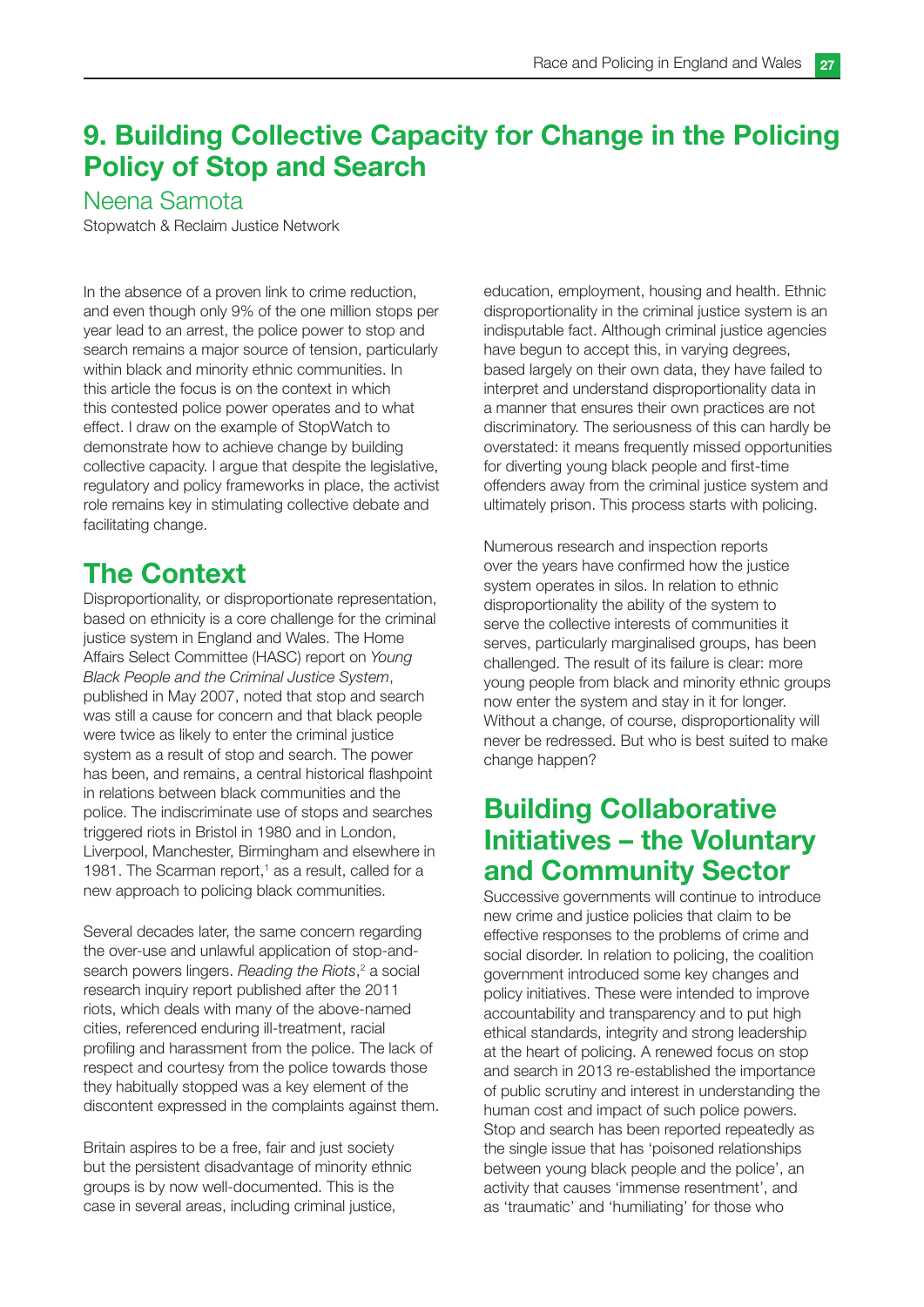experience it. At grassroots level, and among many of those who have worked at the frontline of youth services and voluntary sector organisations, people have maintained that stop and search creates more harm; it exacerbates exclusion and tends to worsen outcomes for both individuals and for communities. There is much to learn from their experiences.

Turning collective community knowledge into meaningful impact for policy change depends on a number of factors, including a means of approaching communities meaningfully and a way of stimulating community involvement and debate. A key role has been played by frontline, voluntary and community sectors in bridging the gap between communities and policymakers. However, since the financial crisis of 2008 and a government response that is organised around 'austerity measures', the vitality of frontline services has been put under threat.

Frontline service providers often work to tie together the threads of the formal criminal justice system, using their talent, time, resources, energy and skills to fill in the gaps that the criminal justice system ignores or to assist those it leaves in its wake. Without appropriate resources, individual organisations find it difficult to act collectively, collaborate and maintain consistency of purpose. Communities are a repository of information and knowledge that should be better harnessed to address social problems. So far, the community engagement policies led by criminal justice agencies or other government departments have not led to high levels of trust and confidence in the communities they have sought to consult. Collective initiatives and networks are able to broker community knowledge, create opportunities, challenge the status quo, raise awareness about critical issues and amplify messages learned in the process. They create the pre-conditions, opportunity and the motivation to bring people together in a joint conversation with communities.

Despite the perennial barriers that frontline service providers face, new conversations and models of working are emerging that challenge current thinking and practice on critical policy issues such as stop and search.

#### **About StopWatch<sup>3</sup>**

StopWatch came together as a coalition, in 2010, amidst ongoing concerns about the excessive use of stop-and-search powers and the mounting ethnic disproportionality in stop-and-search statistics. With the aim of addressing excess and disproportionate stop and search, promote best practice and ensure

fair and effective policing for all, a coalition of legal experts, academics, citizens and civil liberties campaigners was formed. Since forming in 2010, StopWatch led wide-ranging campaigns against the disproportionate use of stop and search, the increasing use of exceptional stop-and-search powers and the weakening of accountability mechanisms. This includes legal and policy analysis, media coverage and commentary, political advocacy, litigation, submissions to national and international organisations and community organising.

The Home Secretary's review of stop-and-search powers in 2013 is a notable example of StopWatch advocacy. The submission to this review, put together after lengthy consultation and discussion with different groups, was successful in getting many issues recognised. This helped facilitate a positive impact on the final recommendations made by government. It included a review of Code A of PACE 1984, the inclusion of strip searches and traffic stops in Her Majesty's Inspectorate of Constabulary (HMIC) review, increased oversight and authorisation requirements for Section 60 searches and the introduction of the 'Best Use of Stop and Search Scheme' for police forces. Putting such intrusive powers on the agenda, subject to scrutiny and leading to a policy change and with a view to eliminating unfair and inappropriate use of the powers, was a good outcome achieved through collective work. Statistics are now proof that as a result of such pressure on local police forces from civil society – including StopWatch – there is a decrease in the use of some police powers. More specific recommendations made by StopWatch to the review of PACE's Code A have resulted in a more robust guidance in the use of the stop-and-search powers and to the definition of 'reasonable suspicion'.

But we must 'stop and think' about the real 'levers' that have contributed to StopWatch's success.

First, StopWatch demonstrates well what collectives can do successfully when they work with community knowledge; they get the data, organise it, understand it in context and package it to give visibility and meaning to the real issues experienced by individuals and communities.

Second, the mix of academics, young people, activists and lawyers brings the narrative of those on the receiving end of police powers to life in a unique and powerful way. Each group brings its own expertise to the work. Through dialogue and discussion the most pertinent issues are brought together. The quality of dialogue and being accountable to each other are additional strengths.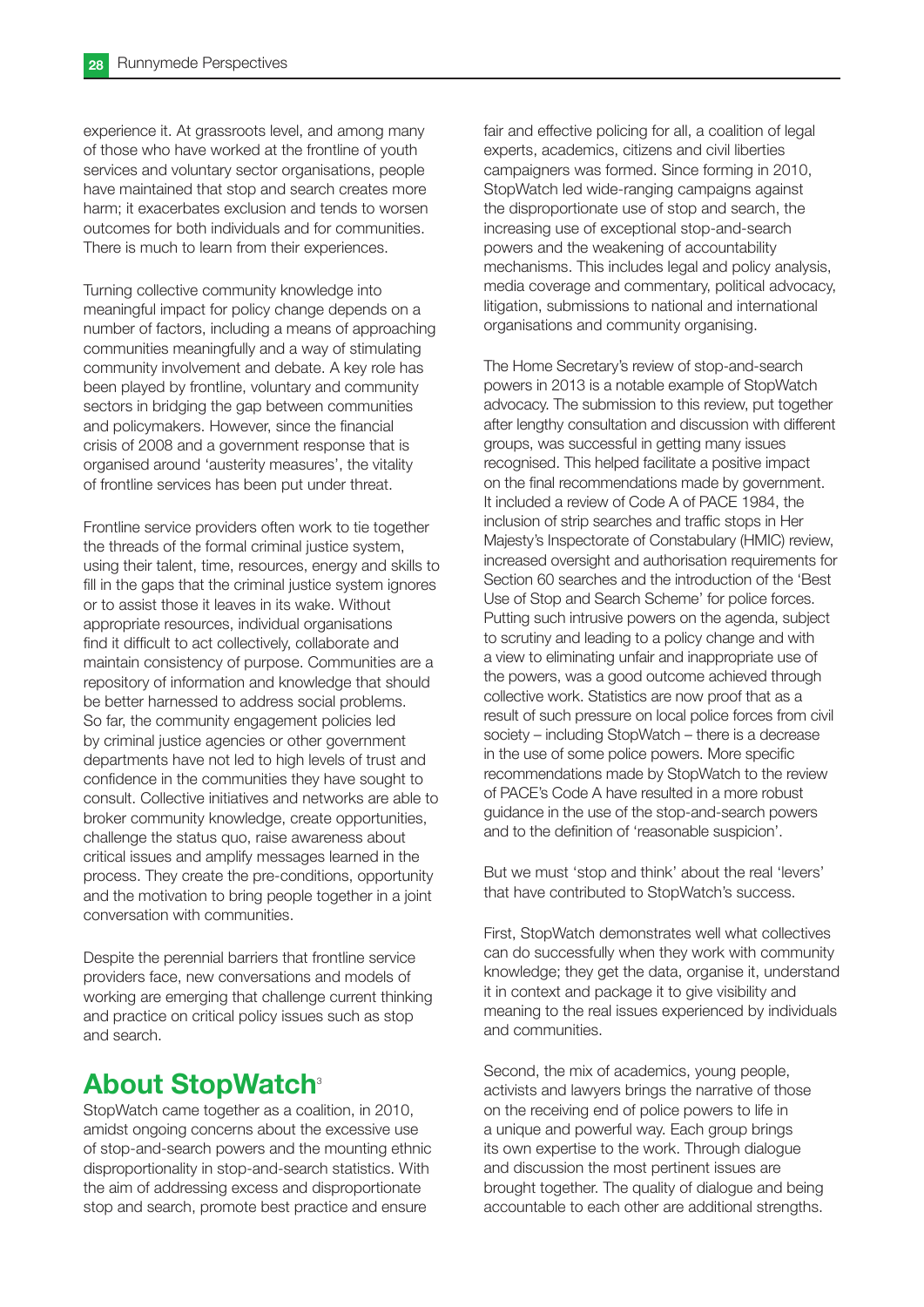Other organisations campaign successfully too but there is a unique and unrivalled strength to be drawn from working as a coalition.

Third, the operating structure of StopWatch is based on the value and importance of engagement and collective deliberation. The right to opinion and action should not be at the convenience of systems of representation offered by state structures. The manner in which StopWatch works proves that collective power improves the quality of power and also becomes more efficient in bringing about change. Gandhi's concept of sarvodaya (the uplifting of all) through collective capacity building is instructive. StopWatch has achieved outcomes that benefit all minority ethnic groups, particularly young black people, by advocating change in specific powers of stop and search through individual cases, such as Section 60 cases.

Finally, StopWatch has managed to create a political and social space for expressing the anger and frustration felt by many members of the black community. It has facilitated a safe space for young people to raise questions about the potential harms and consequences of stop-and-search powers; these are issues of which many in society have little firsthand knowledge. It also allows an in-depth exploration of experiences of discrimination, criminalisation and alienation of specific black and minority ethnic groups. StopWatch youth programme has engaged with other organisations outside London to support and establish local networks that can affect change on stop and search in their local areas.

#### **Conclusion**

A society that aspires to be fair, effective and efficient needs to be challenged to think innovatively, and to examine, measure and evaluate system-led practices that discriminate. StopWatch is an instructive example that builds collective capacity for policy change through a dialogic approach. Elsewhere other initiatives such as the Reclaim Justice Network have added strength to the concept of building collective capacity for criminal justice policy change by challenging the notion of 'penal excess' and not just in relation to prisons and punishment. Recent reports on stop and search have questioned the competence, honesty and reliability of some policing activities. The StopWatch model of working makes it easier to judge its trustworthiness. It is this quality that needs to be nurtured, and public institutions including the police should explore this aspect more carefully if they are to enhance levels of police legitimacy within minority ethnic communities.

#### **Notes**

- 1. The Brixton Disorders, April 10-12, 1981: Inquiry Report.
- 2. Reading the Riots: Investigating England's Summer of Discontent. LSE Report, London 2011.
- **3.** Initially hosted by the Runnymede Trust and then by the drugs charity Release, StopWatch recently acquired charitable status and can be contacted at: www.stop-watch.org/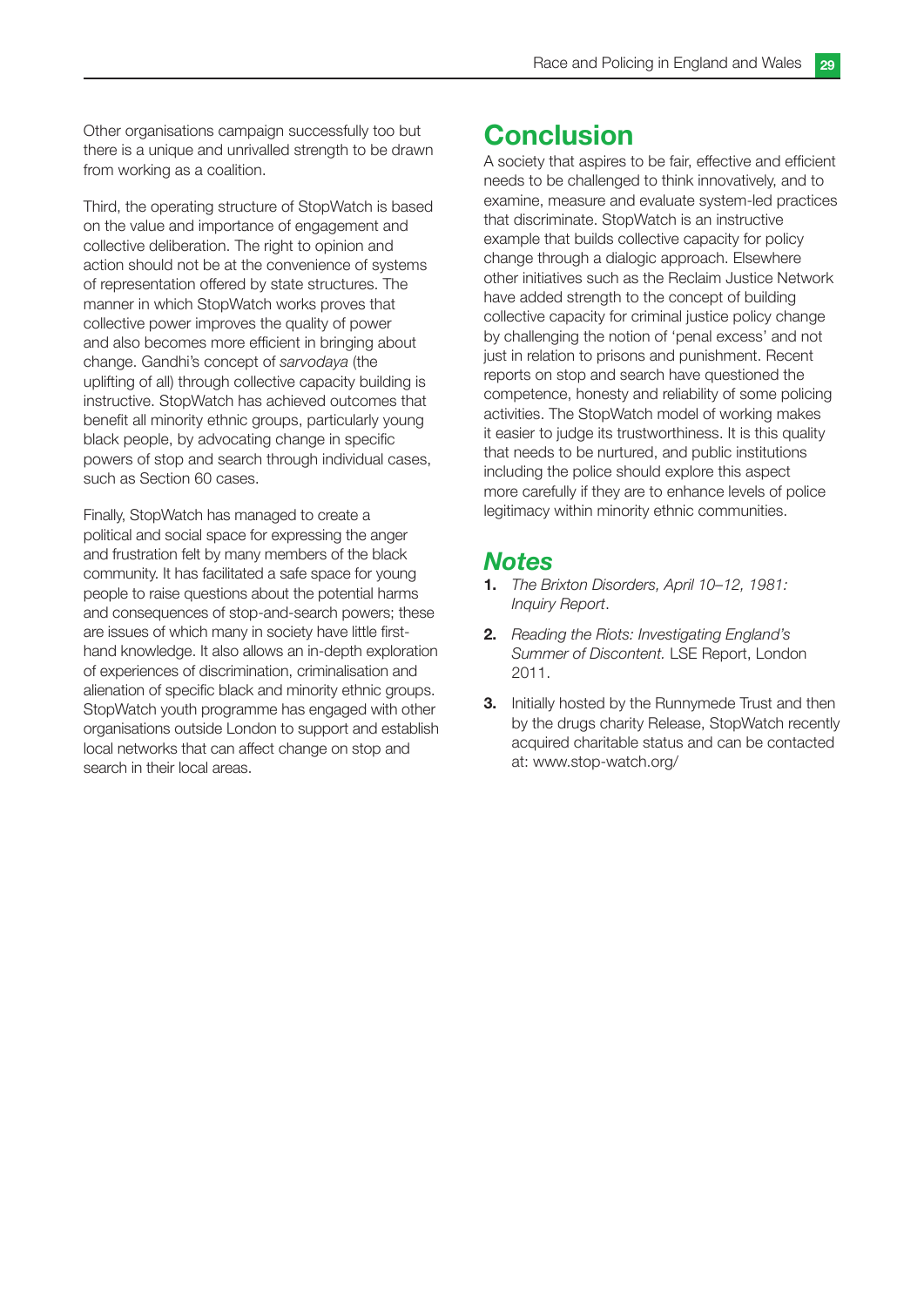# 10. Police and Crime Commissioners: Reconnecting the Police to the Public?

Zin Derfoufi

University of Warwick

Police governance has become increasingly centralised over the last few decades, with power concentrated in the hands of chief constables and the Home Secretary at the expense of local police authorities which had previously been deemed responsible for representing local communities, including those from minority ethnic backgrounds. However, the ability of police authorities to effectively represent their local communities has itself been questioned because, as research has shown, they were largely deemed to have been 'out of touch' with people locally (many people had no idea that police authorities ever existed), were costly and bureaucratic and, ultimately, police authority members were characterised as architects of their own decline for not sufficiently exercising their powers to scrutinise the decision-making of chief constables. The introduction of police and crime commissioners across England and Wales presents organised communities with a new channel for influencing policing priorities but, as discussed below, police and crime commissioners are still hampered by some of the problems that affected their predecessors.

This article is an attempt to bridge the gap identified between academic research and practice by seeking to inform the activities of those involved in the public scrutiny of policing and does so by drawing upon the preliminary results of a project undertaken by the author. It investigates how the governance of policing has changed in modern times and assesses the impact of those changes upon opportunities for communities to shape policing priorities, with a particular focus on the recently introduced Police and Crime Commissioners.

# Who Are the Police and Crime Commissioners?

Police and Crime Commissioners (PCCs) were introduced by the previous Conservative/Liberal Democrat coalition government as part of a wider localism agenda and a way of reconnecting the 'police to the public'. By replacing the police authorities across England and Wales with officials directly elected by the public, they have an incentive to respond to and address the priorities of their

communities, including the specific concerns of minority ethnic populations although, conversely, the seeking out of popular mandates also raises the potential for non-majority social groups to be eclipsed by the interests of the majority. Also, there are some obvious limitations in that chief constables remain operationally independent from PCCs and so limit the extent to which they can bring about change.

PCCs inherit the responsibility of the police authorities to ensure that their chief constable is operating a police force that is efficient and effective. This gives them a wide remit to hold chief constables to account, but they also have the legal powers to set the priorities of their police force, make decisions relating to their budget, and hire and dismiss their chief constable. It is important to bear in mind that PCCs' powers go beyond police forces. They may commission crime-reduction initiatives or other services, and they have the authority to coordinate local criminal justice programmes. This may be where they can have the greatest impact.

Because they wield such an enormous remit, Police and Crime Panels were also set up as a way of scrutinising PCCs, although, in what can be seen as a somewhat contradictory role, they are also expected to assist PCCs in their duty to ensure that their police force is operating efficiently and effectively. Panelists are drawn from already elected local councillors representing the wards that fall within the jurisdiction of the police force.

# What Opportunities do PCCs Create for Communities?

The strongest of all powers that PCCs have is to dismiss their chief constable, but neither those commissioners interviewed nor their deputies were comfortable about the notion of readily exercising this power, often referring to it as a 'nuclear' option. Instead, they preferred to rely upon other, 'softer' means of persuading chief constables to implement changes.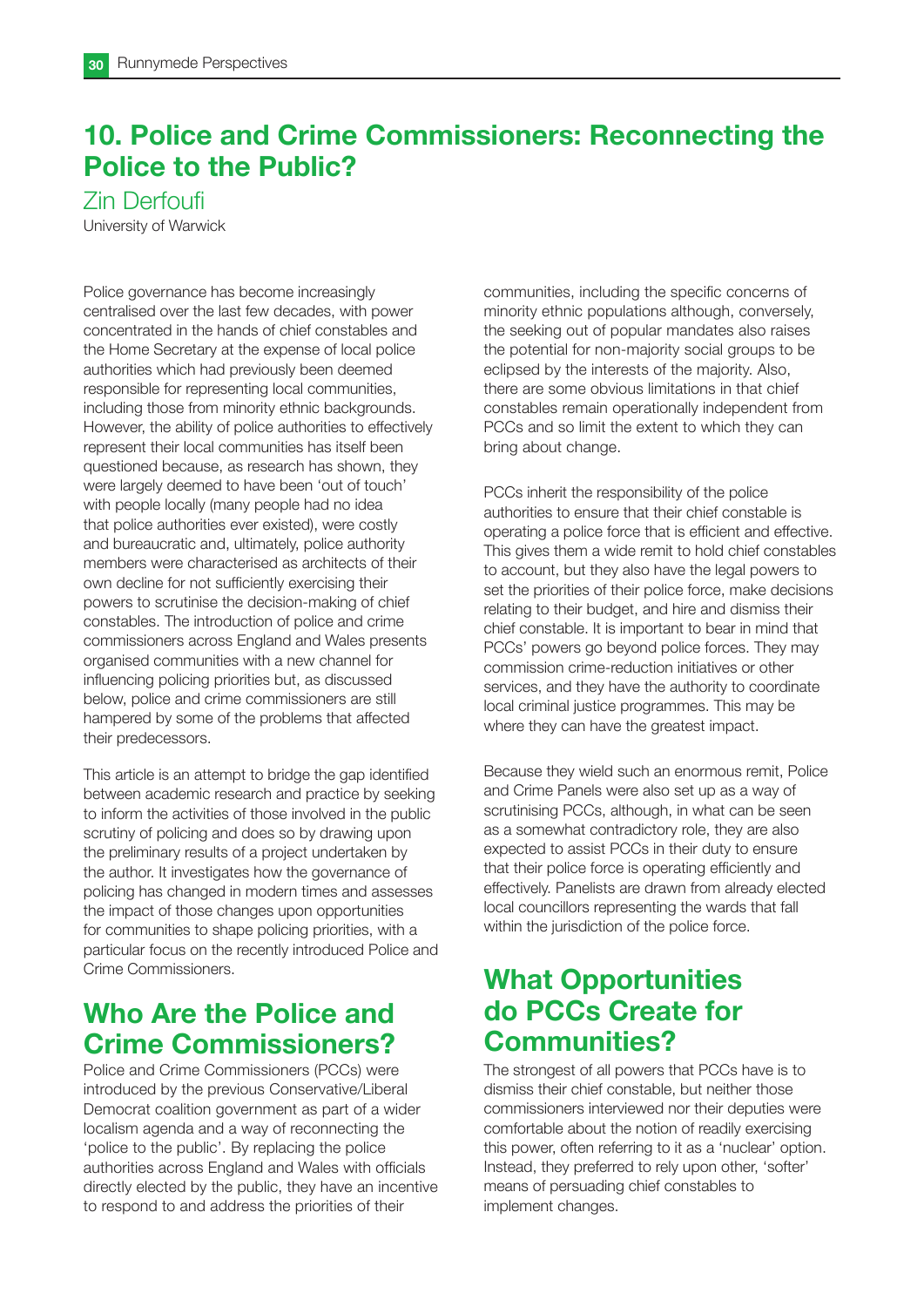First and foremost, the election of PCCs means that they have an incentive to represent the public and be outwardly facing. The fact that they are not police officers – though many come from a policing background – seems to be providing at least some community groups with an official channel with which they can more comfortably engage rather than with their chief constable. Whether PCCs are able to meet community expectations and implement priorities, however, is a task for each individual PCC.

Police and crime plans are, like any public document, key sites of action. What goes in becomes a priority for the police force and an issue the chief constable has a statutory duty to give 'regard' to. However, what 'regard' actually means has never been defined, and operational independence restricts the PCC's reach, but what it seems to do is provide one official channel through which communities can address historic concerns on policing.

PCCs' power is seen in their 'moral voice' combined with their authority. They are able to bring attention to key issues affecting communities and are known to have significantly raised the profile of many, such as deaths in police custody, mental health, and domestic violence. Academic research plays an important role in identifying what these issues are likely to be, and provides an evidence base for what works and what does not; but, ultimately, it is for communities to voice their concerns and provide the mandate that PCCs seek.

Here, paying closer attention to what PCCs can do outside of their immediate role may help communities understand how they seek to influence change, and the role of communities in relation their aims and objectives. They may commission bodies, charities and groups to carry out services designed to prevent crime or, as has been the case with Nottinghamshire PCCs, research into what affects local minority ethnic populations. Both of these provide PCCs with an evidence-base for formulating their priorities and, if conducted properly and with the buy-in of communities at large, can provide commissioners with a way of obtaining a mandate whilst also negotiating their way through the local politics and intra-community tensions between various community groups.

#### **Conclusion**

PCCs represent a break from a long history of centralised contol over policing, and seem to provide at least some community groups with an important avenue for influencing police priorities. Yet, the role of PCCs should not be overstated.

PCCs were introduced in a blaze of controversy: their election turnout was one of the worst in living memory and they were accused of cronyism after a number of them appointed members of their campaign team as deputies. The Home Secretary herself acknowledged this in a speech marking the first year anniversary of PCCs in which she characterised the current cohort as a 'mixed picture' but positive overall. Whilst some consider the low turnout and the lack of diversity amongst PCCs as undermining their legitimacy, they have a higher profile in comparison to their predecessors – if not always for positive reasons – and they still have their mandate to represent the public. Understanding how communities are impacted by and respond to changing landscapes of police governance is important to gaining a grasp of local power dynamics. Whilst some community group members have become heavily involved with the PCC structure, others with more direct access to police officers have abstained and preferred to maintain those earlier relationships.

This article has highlighted some of the ways community groups have sought to influence policing through PCCs but, as with the example of reforms to the use of stop-and-search powers, the role of powerful national public bodies persists, notably that of the Home Office and Her Majesty's Inspectorate of Constabulary. Whilst PCCs may now be a defining feature of local police accountability and scrutiny, the need for national standards and pressures to bear upon specific aspects of policing is still important and, therefore, PCCs represent just one avenue of influence for communities.

#### **Notes**

- 1. Police protocol terminology.
- 2. The Pioneers: Police and Crime Commissioners. one year on with Theresa May, 7 November 2013. Available at http://www.policyexchange. org.uk/modevents/item/the-pioneers-policeand-crime-commissioners-one-year-on-withtheresa-may.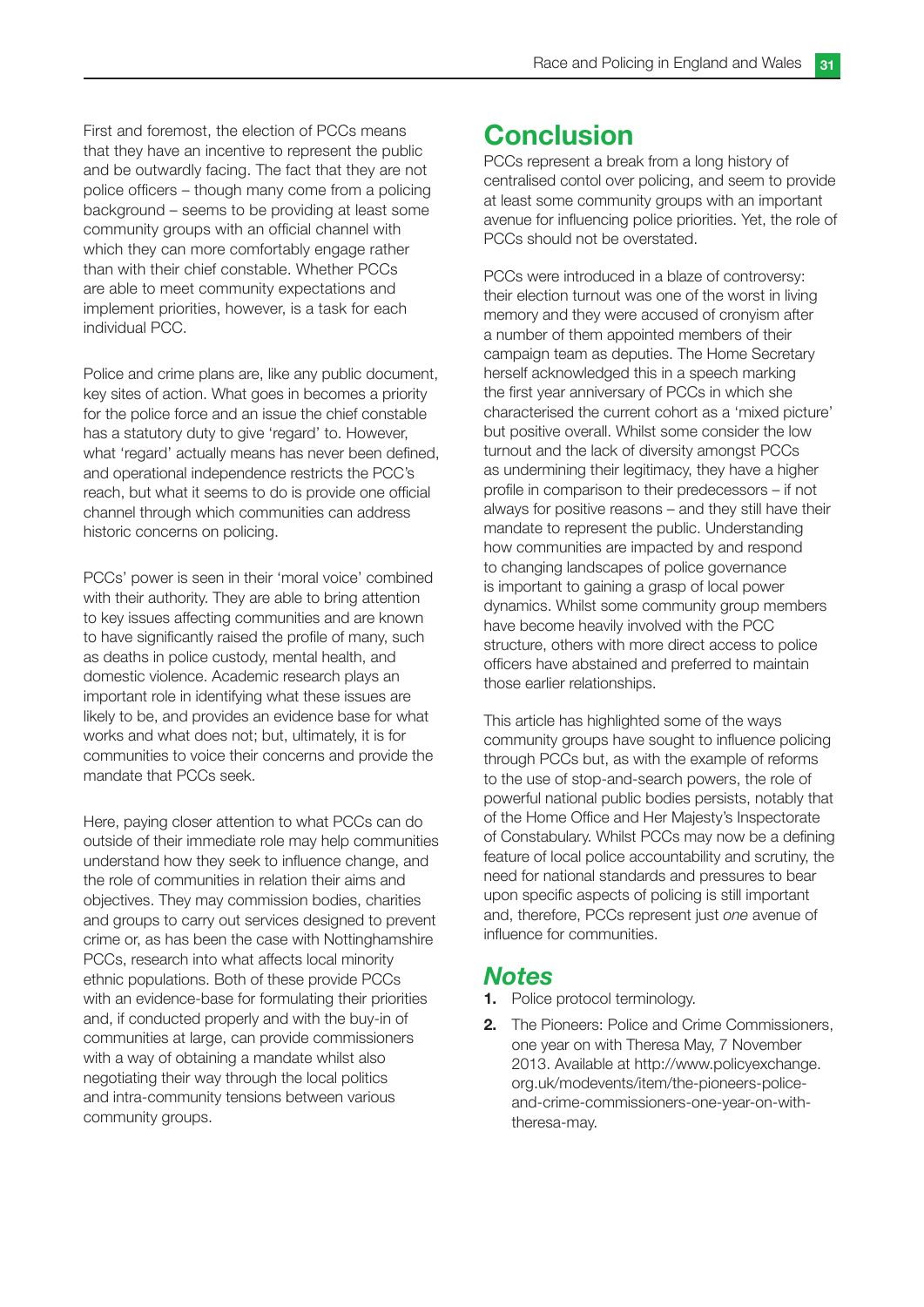# 11. Deaths in Custody in Europe: The United Kingdom in **Context**

#### Eddie Bruce-Jones

Birkbeck College, School of Law

The convergence of institutional racism and police violence has been debated hotly in the media in recent years, particularly in Europe. It is not the case that the United States is exceptional in its police brutality generally, although it is apparent that the magnitude of police violence (and other forms of civilian violence, particularly gun violence) is simply of a different order. Deaths in police custody, jails and immigration detention centres occur in Europe and, predictably, racial and minority ethnic populations are disproportionately affected.

The United Kingdom occupies an interesting and quite central position in European discussions on how to conceive of state accountability for deaths in custody. This is because, relative to other European countries, the United Kingdom has the appearance of requiring a higher standard of protection against and accountability for deaths. This perception is based on a number of features of UK legal policy.

First, the UK regards a semi-independent coroner's inquest as necessary to fulfil its obligations under Article 2 of the European Convention on Human Rights (ECHR).<sup>1</sup> Such inquests are known as Article 2 Inquests. Because the Convention is a regional law document governed by the Council of Europe, the interpretation of the precise ways in which different Council of Europe member states comply with the law is open to interpretation by the states themselves. Thus, other Council of Europe member states, while they also have an obligation under Article 2 to prevent the arbitrary denial of the right to life, they understand this obligation and conceive of the corresponding measures in different ways. The UK may be the only European country with a mandatory coroner's inquest that has a specific compliance mandate under Article 2 ECHR.

Second, in the UK, there is an Independent Police Complaints Commission (IPCC) that is tasked with investigating police activity with the aim of assuring police are held accountable for improper behaviour, including unwarranted violence. The commissioners of the IPCC are elected, and though the Chair of the commission is appointed by the Crown, neither the Chair nor the commissioners can have worked for the police in any capacity prior to their appointment.

The IPCC oversees the police complaints system, plays a role in the appeals process and undertakes its own investigations into allegations of police misconduct, e.g. following instances of death in police custody.

Third, the presence of rigorous civilian organising sets the UK apart from other countries in terms of the degree to which deaths in police custody are monitored and the families of the deceased are supported or organised. Inquest is a nongovernmental organisation that assists families in shadowing coroner's inquests and gives legally informed opinions on issues particular to each inquest. The Institute of Race Relations provides broad statistical analysis on the racially disparate impact of deaths in police custody, jails and immigration detention centres in an effort to identify structural racism.<sup>2</sup> The United Friends and Families Campaign is a national coalition of families of those who have died in police custody or other state institutions, but have not received justice, due, for example, to inadequate investigation. These types of civilian engagement are not as developed elsewhere in Europe as they are in the UK, likely due in part to a lack of cooperation or transparency on the part of law enforcement agencies elsewhere, and other administrative, social or political barriers. For example, in many continental European countries, statistical information about the racial or ethnic background of those subjected to police violence is not disaggregated by race, and in some countries, the collection of racial data is actively discouraged or prohibited for fear that collecting racial statistics will bolster racial ideology.

Fourth, the Macpherson Report<sup>3</sup> has brought the language of institutional racism into mainstream social and political critiques of policing generally, and deaths in custody in particular. The Macpherson Report was pivotal in the UK for defining institutional racism in a way that was both robust and accessible. This definition has been regarded in other parts of Europe, mainly by community groups, as locally relevant.

However, in the UK, despite these four aforementioned aspects, there is a general sense of dissatisfaction at the degree to which the state still evades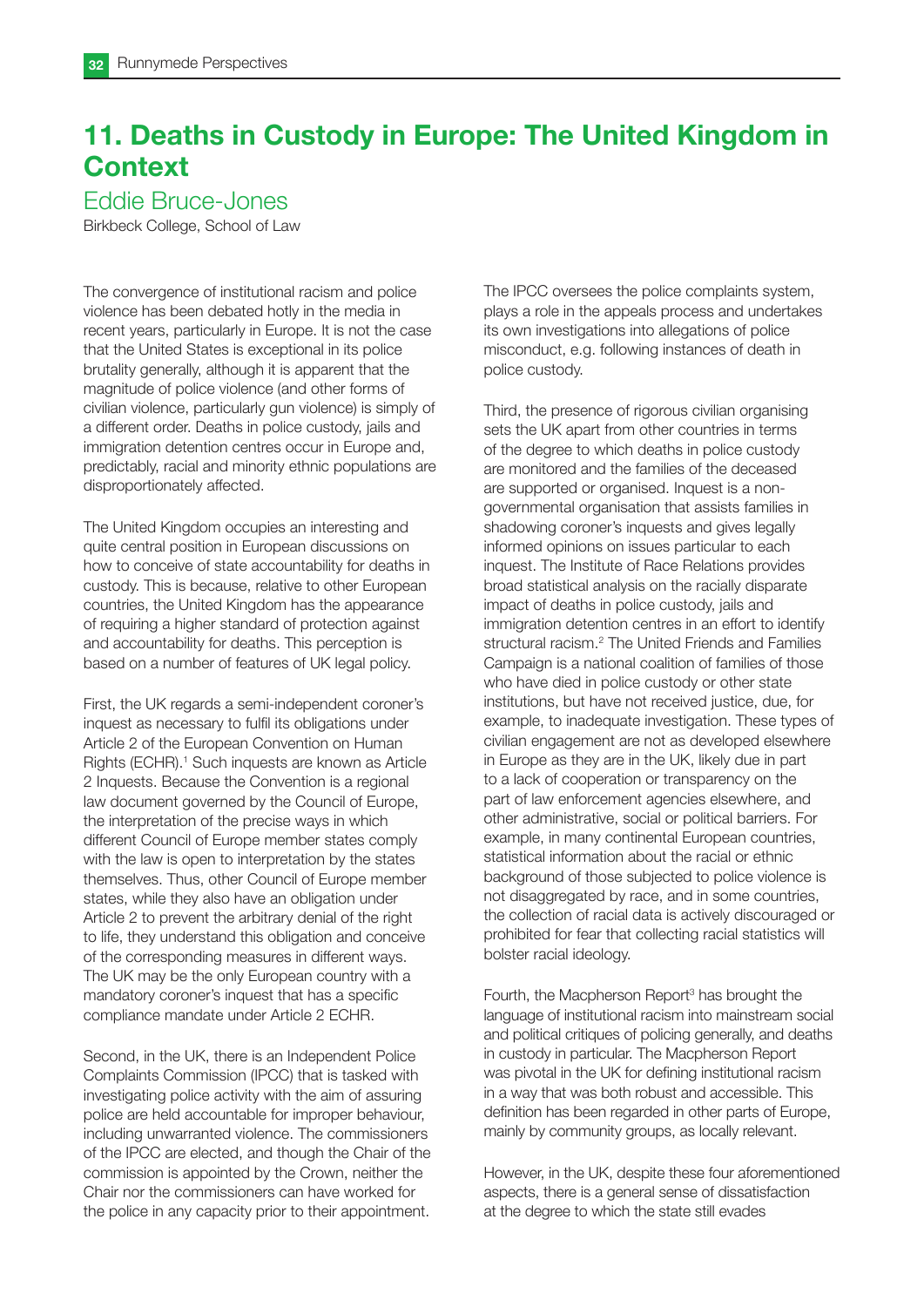accountability. There is a concern that inquests are a formality, as are IPCC investigations, and that this renders them largely ineffectual for the purpose of prosecution. Indeed, there have been very few prosecutions of police officers for deaths in custody.

Why then should the rest of Europe follow the lead of the UK, or at least strive to change the structures and systems of accountability for deaths in custody? If prosecution is the only aim of such change, then any response based on the number of prosecutions in the UK would be fatally flawed.

Some might also argue that a shift in focus, from scrutinising the prosecution to scrutinising the inquest proceedings, is of little consequence, since inquest decisions are not binding. However, having participated in discussions around deaths in custody in Germany, it is relevant to note that the burden of doing the work of the coroner falls in Germany directly on the families and friends of the deceased, and there is no assurance that such work ever garners a sufficient media platform from which it can be heard by a wider audience (as a coroner's inquest generally might). Furthermore, access to evidence and legal guidance is many times a matter of chance, good fortune, the whim of the police and prosecutorial services, and the financial capabilities of families and friends in Germany. This is not so far from the UK situation, as autopsies, organising and legal counsel costs money in the UK as well, and this can present a financial burden for families and friends. However, in other places in Europe, this can be much more acute. In Italy, until recently, pro-bono legal advocacy was not permitted, so even cases of great interest needed to be backed financially. In Germany, there is no right to private action against the police in cases of death in custody, so the prosecution has total power over the investigation

and the approach. This means that, unless the family or friends have the funds for assertive legal advocates who will challenge the prosecutor's judgment where necessary, families and friends have little power or influence in the actual legal trial.

A more persuasive answer as to why other European countries should follow the UK's lead, to some extent, demands that prosecutions are put to one side for a moment. The larger social awareness of the problem of police brutality and death in custody may be more achievable if it can be documented and discussed frankly. The UK system allows for a broader scope of social involvement through providing an increased level of transparency and access to information and fostering of social discussion closer to the circumstances in which the deceased died, even if the system in the UK leaves communities frustrated and wanting a greater sense of justice. While the UK system may be inadequate in general, some aspects of what it provides must be seen as prerequisites in the rest of Europe for moving forward—simply the making visible of systemic racism and police violence is at stake, and that is crucially lacking in the rest of Europe.

#### **Notes**

- 1. For a summary of relevant case law and procedural aspects of this obligation, see Leslie Thomas, Adam Straw and Danny Friedman (2008) Inquests: A Practitioner's Guide, 2nd edn. London: Legal Action Group.
- 2. See Harmit Athwal and Jenny Bourne (2015) Dying for Justice. London: Institute of Race Relations.
- **3.** The Stephen Lawrence Inquiry: Report of an Inquiry by Sir William Macpherson of Cluny, Home Office, Cm 4262-I, February 1999.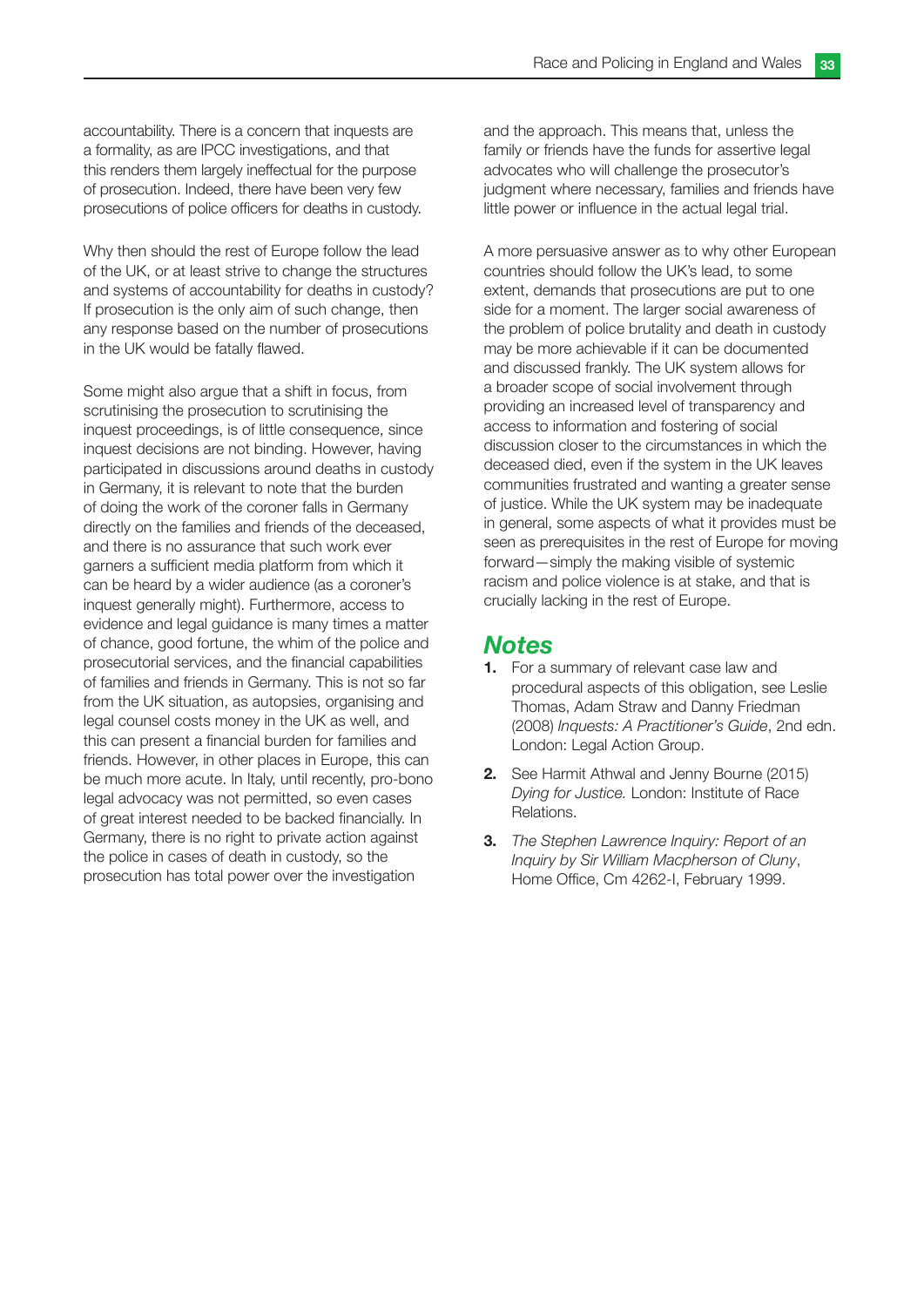# 12. Improving Black Experiences of Policing in the European Union

#### Iyiola Solanke

University of Leeds School of Law

From a human rights perspective, policing can be defined as a service offered to the public by the police. This includes a range of responsibilities and duties including: protection of the public, preserving the peace, enforcing the law, preventing and detecting crime, as well as protecting human rights.<sup>1</sup> The experience of black Europeans is far from this: it is not only in the USA that black women and men – such as most recently Sandra Bland – have lost their lives during interaction with the police. Things seem a little better in Europe – but this may be due to lack of recording rather than absence of a problem.

Black experiences of policing was the subject of a public seminar on 9 July, hosted by the British Academy. Entitled 'Race and Criminal Justice in Europe', speakers including Professor Ben Bowling (Kings College London), Dr Alpa Parmar (Oxford University), Rajiv Menon QC (Garden Court Chambers) and Momodou Jallow (Vice Chair of the European Network Against Racism) came together to talk about the problem from a European perspective. Their interventions highlighted both the similarities and differences between black experiences of policing in the USA and across the EU.

The presentations brought a human dimension to the findings of studies<sup>2</sup> which have recorded not only problematic policing of racist violence in society but also racist, violent policing towards members of these communities. In 2010, the Fundamental Rights Agency (FRA) published results from its 'European Union Minorities and Discrimination (EU-MIDIS) Survey'. Under this survey, 23,500 black and minority ethnic individuals across the EU were asked about their experiences with respect to discrimination in everyday life. The results indicate the extent to which race makes a difference to the experience of policing in the EU.<sup>3</sup> For example, many black people are victims of racist crime, which mostly goes unreported. Black men and women, both citizens and non-citizens, also reported that they were stopped by the police more often than white people living in the same neighbourhoods. Also, a large number of respondents indicated disrespectful behaviour on the part of police authorities. The report found it 'alarming that almost half of the

minority groups' respondents stated that they had experienced situations, in which they did not report assaults, threats, or serious harassment to the police due to a lack of trust in police authorities'. Racist treatment by law enforcement authorities ranges from racial profiling<sup>4</sup> at train stations, on trains and in city centres to violent deaths.<sup>5</sup> In Britain, the Metropolitan Police faced over 2000 complaints of racism in the space of five years – at present up to 20 of its officers are under investigation for racist behaviour on duty. Sadly, as other EU member states do not collect this information the behaviour of their police may be better, but, given the MIDIS Survey findings, it is more likely be worse.

## Policing – an EU Area of Activity?

When the Treaty of Rome was signed in 1957, five of the six founder states held colonies in Africa, Asia and the Caribbean, and people from the colonies were living in all six. Neither race nor protection from racial discrimination were mentioned in the original Treaty – this became a core value of the EU only fifty years later in 1997, when Art 19 TFEU gave the EU competence to take action to prohibit discrimination on the grounds of sex, race, ethnicity, religion or belief, disability, age and sexual orientation. This competence was activated in the form of Race Directive 2000/43, which applies to treatment of all persons in the public and private sector in relation to employment, occupation and vocational training, working conditions, membership of organisations, social protection and advantages, education and access to goods and services. The Directive does not cover policing.

Policing first became an EU policy competence in 1992 under Pillar 3 of the Treaty of Maastricht. It came to the fore in 1997, when visa and asylum matters were brought within the fold of the Community ('communitarised') and this Pillar was re-structured to focus on 'Policing and Judicial Co-operation in Criminal Matters' (PJCC). A new EU policy field was created, entitled 'An Area of Freedom, Security and Justice'<sup>6</sup> to provide an institutional context for such cooperation.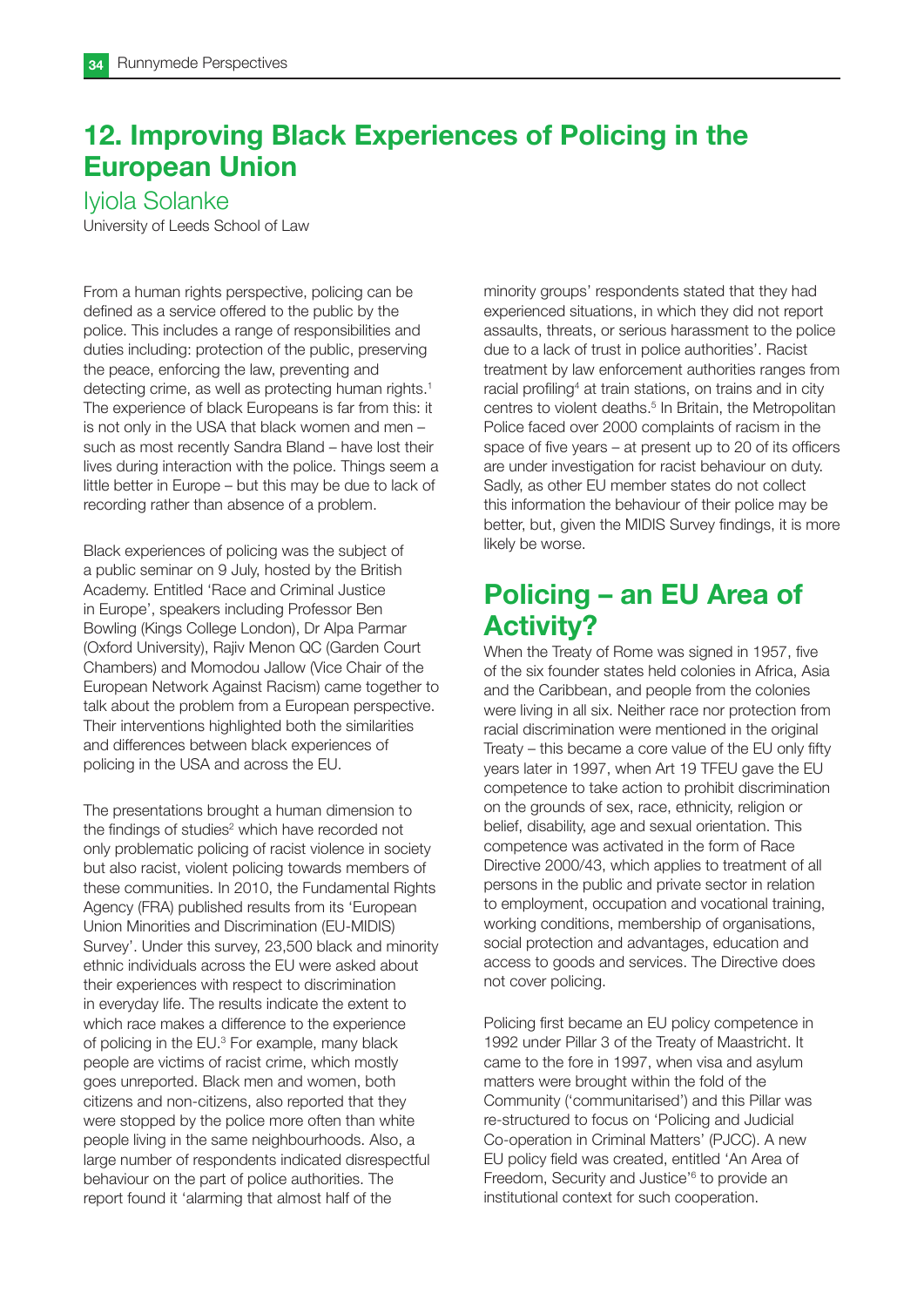This area of freedom, security and justice is now found in Articles 67 to 89 of the Treaty on the Functioning of the European Union (TFEU). Article 87 TFEU specifically gives the Union the power to establish cooperation amongst the police and authorities competent for prevention, detection and investigation of criminal offences in all member states, including police, customs and other specialised law enforcement services. Article 88 TFEU states that Europol should 'support and strengthen' action taken by the Member States' police authorities and other law enforcement services in their activities to tackle crimes affecting EU interests, including serious crime and terrorism.

Articles 67 to 89 TFEU give the EU policing powers to act in a wide variety of fields including immigration and asylum, cross-border crimes such as trafficking of humans, drugs or arms, computer crime, and money laundering. They also create a framework for cooperation among the judicial authorities of the member states in both civil and criminal matters – this will occur where appropriate through the European Judicial Co-operation Unit (EUROJUST). Yet under Article 276 TFEU, when the EU exercises these powers, the Court of Justice of the European Union (CJEU) has no jurisdiction to review the validity, legitimacy or necessity for national policing operations or their internal practices to maintain law and order.

Thus at present the EU is developing and exercising cross-border policing powers but is not required to ensure non-racist policing. What does this omission of policing from the Race Directive and national autonomy under EU action on internal and external policing mean in relation to freedom, security and justice for black Union residents and citizens? What impact will this have, for example, on freedom of movement? These larger questions will assume ever greater importance as new policing and migration control initiatives are pushed through at a European level.

## CEPOL and the 'Common Curricula'

Although an agency was created under Article 87 TFEU to carry forward police cooperation it is yet to take these questions seriously. CEPOL, or the European Police College, began operating in 2001 and became an Agency of the European Union on 1 January 2006. It has an annual budget of EUR 8.7 million (2008). CEPOL functions primarily as an enforcement education network. Its activities – courses, seminars, conferences and meetings – are implemented in and by the member states, mainly

by policing experts in the national senior police training colleges. It organises between 80 and 100 courses, seminars and conferences per year on key topics relevant to police forces in Europe. CEPOL also cooperates with agencies such as Europol and Interpol and has working agreements with non-EU countries (Norway, Iceland and Switzerland). Its tasks include dissemination of best practice and research findings but its main purpose is to train senior police officers of the member states and develop a 'European approach' to tackling the cross-border dimension of common problems in fighting crime, preventing crime and the maintenance of law, order and public security. In other words to develop a European Union police service.

To create this European approach, CEPOL has developed Common Curricula (CCa). The subjects of the Common Curricula are determined by the CEPOL Governing Board in line with the European Commission, Council of the European Union, and the European Parliament. From four in 2004, there were ten common curricula by 2012. The Common Curricula act as a basis for CEPOL's courses and modules for training targeted at all levels of police officers, from the most senior to those in special functions (e.g. traffic police, criminal investigation, border police) and new entrants as well as instructors and trainers in police training institutions. In line with the principle of subsidiarity, use at the national level is voluntary – member states are to implement the common curricula in their national police training systems according to their own needs. CEPOL uses the CCa to make recommendations to member states about police training on specific subjects with a European dimension. A European dimension exists in police training when:

- (a) the police training need is of a Europe-wide or transnational nature;
- (b) the common approach to such training brings important advantages at a transnational level, such as determining and exchanging good police practice, reinforcement of mutual police understanding and cooperation;
- (c) such training could reinforce the effectiveness and visibility of the European space of freedom, security and justice.

There can be little doubt that racist policing has a European dimension, worthy of a CCa.

Racist policing could be covered under CC05/D – 'Police Ethics & Prevention of Corruption' which 'focuses on knowledge, attitudes and skills of police officers'. It has four sections: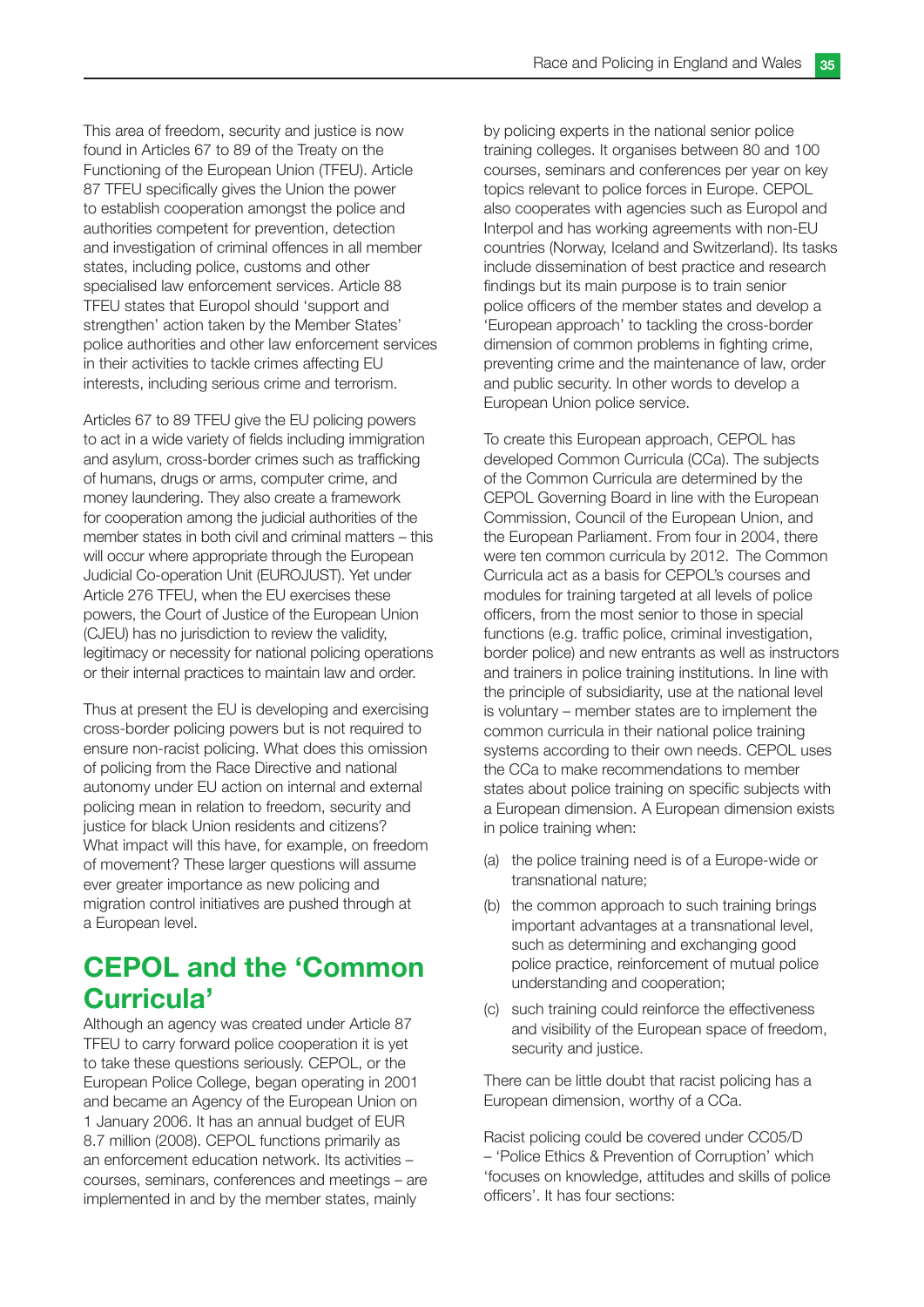- 1. Role of police in a democratic society;
- 2. Position of ethics in the police organisation and day-to-day police work;
- 3. Managing police ethics and prevention of corruption;
- 4. Risk management in the field of police ethics and prevention of corruption.

It aims, amongst other things, to 'Develop awareness of the role of police in a democratic society'; 'Demonstrate that everyone has a responsibility to act in an ethical manner'; 'Strengthen the desire to behave in an ethical way and the ability to behave correctly under pressure or in stressful situations'; 'Learn how to respond to non-ethical and corruptive behaviour'; 'Ensure an ethical climate (managers)'; 'Incorporate ethical behaviour in day-to-day police work'; and 'Strengthen and improve professionalism'.

Although in my opinion race and policing warrants the creation of a specific strand in the CCa, until this appears, a framework for incorporation already exists. However, it is hardly used. In its strategic goals and objectives for 2010–2014, CEPOL lists the delivery of training on 'police ethics and prevention of corruption' as well as 'human rights' but bundles these topics together in one programme on 'human rights and police ethics'. In 2015, only one seminar on 'diversity' is planned – a 75-minute webinar delivered by human resources specialists focusing on recruitment. Given the seriousness of the issues, the lack of attention is very unsatisfactory and will have long-term consequences. If racist policing affecting the everyday lives of black Europeans is buried by CEPOL, only the worst practices will spread.

There is not only the absence of specific training to consider, but also the future use of the CCa in the European Training Scheme being developed as part of the Stockholm Programme. The Stockholm Programme refers to a 'systematic European Training Scheme' (Chapter 1.2.6) which will offer EU training to all law enforcement officers active in the implementation of the area of freedom, security and justice. This includes judges, prosecutors, judicial staff, police officers, border guards and customs officers. In the absence of a clear approach to racist policing, the Stockholm Programme will foster a European judicial and law enforcement culture in which racism festers. For black people in the EU, the increasing levels of cross-EU cooperation in the field of policing can give rise to higher concern rather than comfort – will the police protect or persecute as they exercise Treaty rights across the Union? If cooperation in criminal justice is not to result in the spread of racial injustice, the EU urgently needs

to incorporate a programme to rout out racism in policing in the EU. Without action to tackle racism in policing, the Union is not a space for freedom, justice or security for black and minority ethnic citizens and residents of the EU.

In 2005, CEPOL director, Ulf Gorransson, asked:

How can governments across Europe ensure that police services are delivered in the best way possible for the sake of their citizens? How can policing in the 21st century be organised in the most efficient manner while at the same time ensuring that human rights and the rule of law are observed without compromise? How should 'good police practice' be achieved in the European area of freedom, security and *iustice?* 

CEPOL and the Commission can help governments to deliver the best police services for all in Europe, not just citizens. Aside from the inclusion of policing in the EU Race Directive, the EU could promote racial justice in policing by including this area in the Race Directive 2000/43. The FRA needs to be supported with the ongoing collection of racial data to gain a clear idea of the parameters of the problem, detailed surveys to examine the powers of the police and the way in which they are used as well as surveys to examine the role of human rights in national police education and action.

Leadership from CEPOL is desperately needed – the survey on Police Education and Training in the EU in 2010 shows that no member states offer a course or course component focusing on non-racist policing and human rights; in the 2006 survey only one member state had a training programme on diversity – the UK. As a formal EU agency, CEPOL is covered by the duty to serve the interests of its citizens as laid out in Article 13 TEU. Anything less will not only undermine the values of the EU Charter on Fundamental Rights and Freedoms but may also constitute a failure to act. Organisations such as Runnymede can play a key role in helping CEPOL develop an approach to tackle racist policing. NGOs can help CEPOL to satisfy the obligation upon it in the Treaty. At the very least, every law enforcement official at every level in the EU should know the tragic story of Stephen Lawrence.

#### **Notes**

- 1. Hammarberg, 2009.
- 2. Open Justice Society Institute, 'Police Stops of Ethnic Minorities in Bulgaria, Hungary, and Spain', 2007; Amnesty International 'Spain: Race-related torture and ill-treatment' 2002;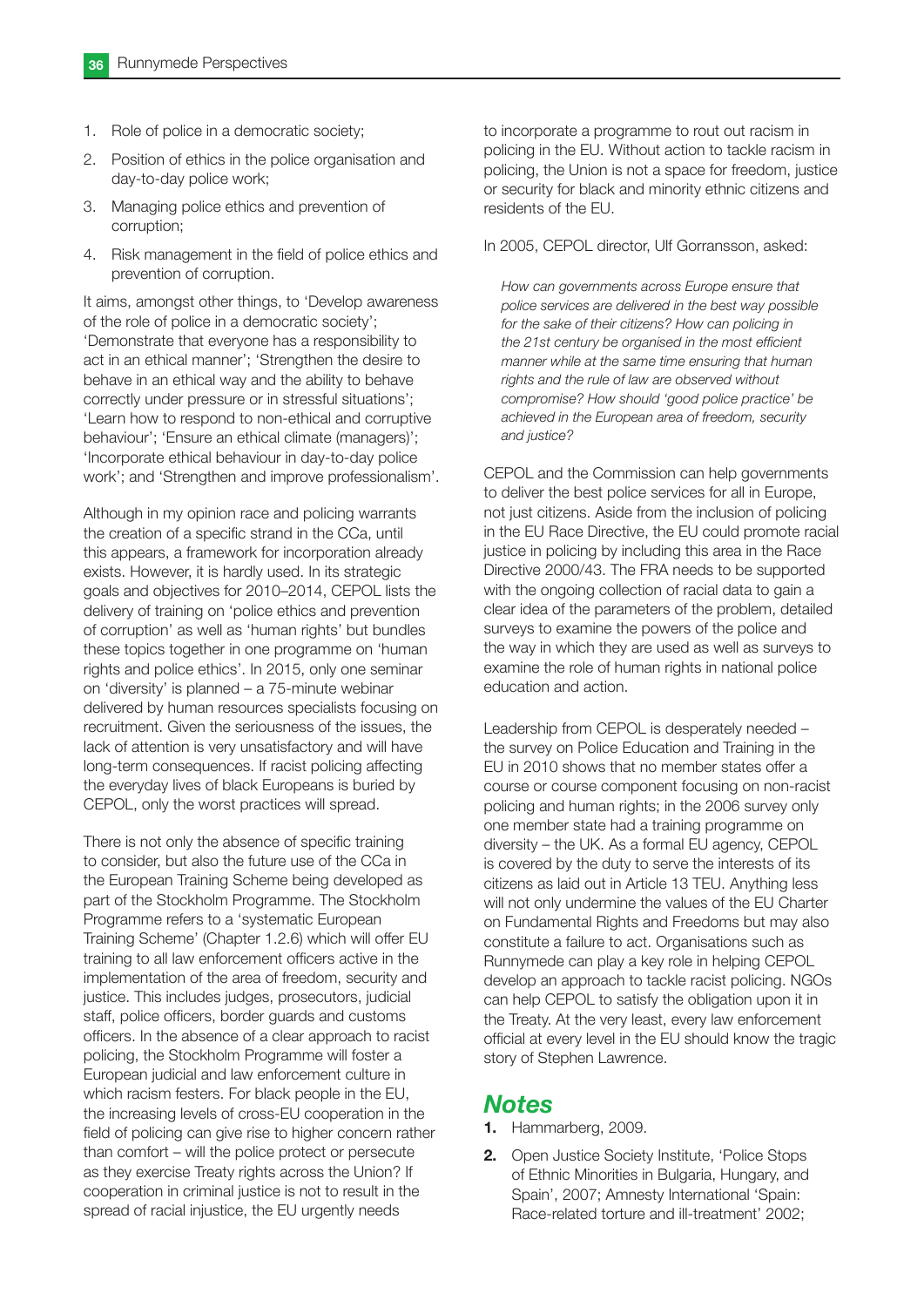Women's Link Worldwide (Spain), Amnesty International (Spain), the Open Society Institute (Spain). General studies have been undertaken by the Institute of Race Relations (IRR), the European Commission on Racism and Intolerance (ECRI) and more recently the EU Fundamental Rights Agency (FRA).

- 3. European Union Minorities and Discrimination.
- 4. LeCraft v Spain. Rosalind LeCraft, an African American from Louisiana, became a Spanish citizen in 1969. Her case was filed before the Commissioner for Human Rights in Geneva in 2006. The CHR found in her favour.
- 5. See http://www.irr.org.uk/2011/january/ ha000025.html; http://initiativeouryjalloh. wordpress.com/ (Germany); http://www.corriere. it/International/english/articoli/2011/12/14/racistattack-florence-markets.shtml (Italy); http:// no-racism.net/article/2196 (Norway); http://noracism.net/article/1451 (Austria).
- 6. An area of freedom, security and justice serving the citizen, Brussels, 10.6.2009 COM (2009) 262 final.
- 7. http://www.cepol.europa.eu/index. php?id=common-curricula.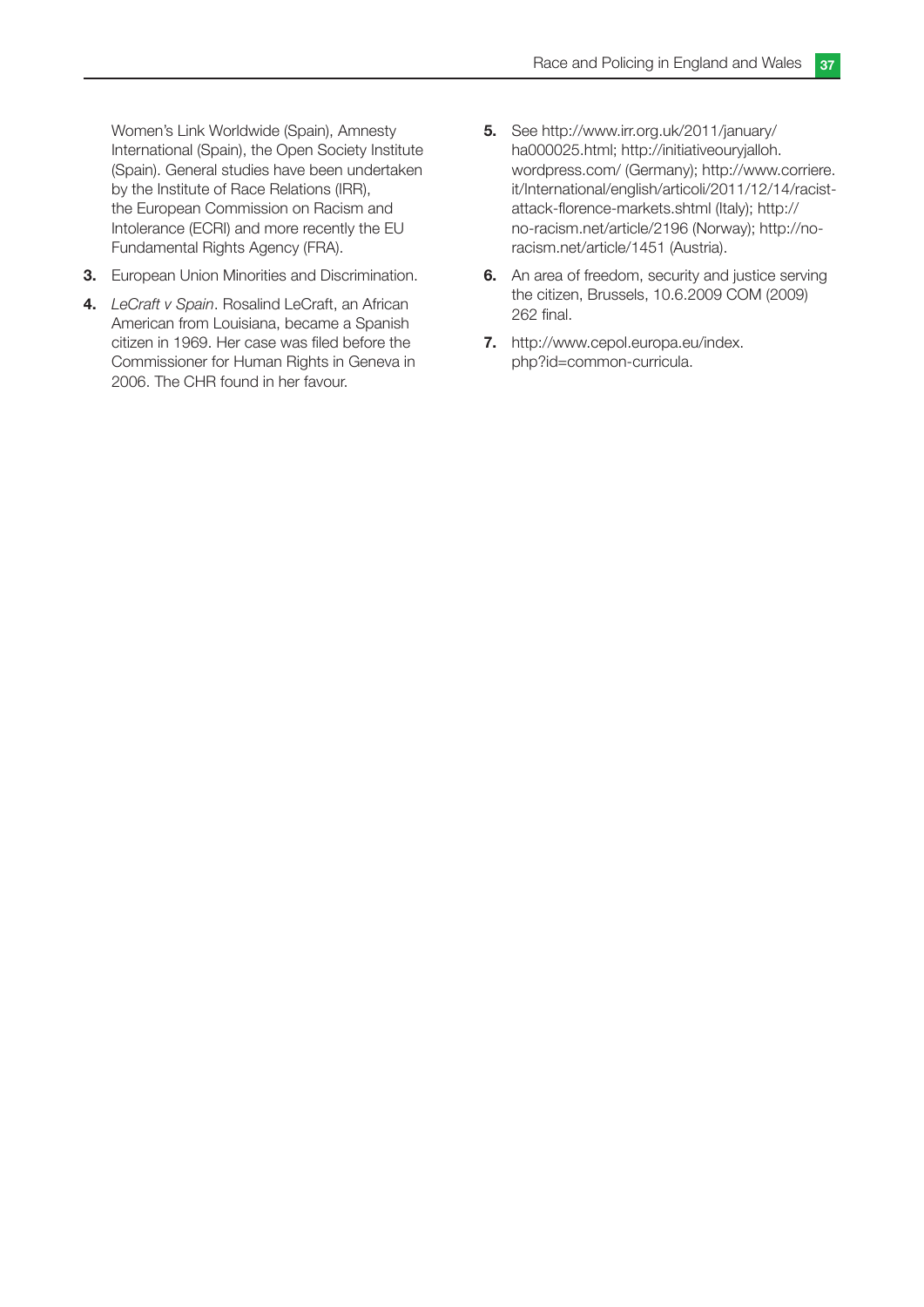# Biographical Notes on Contributors

**Harmit Athwal** has worked at the Institute of Race Relations for 19 years. She edits and manages IRR News, and carries out research into deaths in custody, during deportation and related to racial violence in the UK. Her recent reports include Dying for Justice (2015), Driven to Desperate Measures (2010) and Racial Violence: The Buried Issue (2009).

Matt Bolton is a member of Defend the Right to Protest and a PhD candidate at the University of Roehampton.

**Ben Bowling** is Deputy Dean and Professor of Criminology and Criminal Justice at King's College London. His books include Violent Racism (OUP 1998), Racism, Crime and Justice (with Coretta Phillips, Longman 2002), Policing the Caribbean (OUP 2010), Global Policing (with James Sheptycki, Sage 2012) and Stop & Search: Police Power in Global Context (edited with Leanne Weber, Routledge 2012).

Eddie Bruce-Jones is a Senior Lecturer at Birkbeck School of Law and Co-Chair of the Runnymede Race Equality Forum. Eddie teaches and researches in the areas of human rights law, equality law, state violence, migration and legal anthropology. He is currently completing a book called Race in the Shadow of Law: Activism in Contemporary Europe (Routledge, forthcoming). He has participated in the international independent commission on a significant German death in custody case, and serves on the boards of the Institute of Race Relations and the UK Lesbian and Gay Immigration Group. He is also an academic fellow at the Honourable Society of the Inner Temple.

Defend the Right to Protest was launched in response to violent police tactics and arrests at the student protests of November and December 2010, with the support of activists, MPs, trades unionists, student groups and others. We campaign against police brutality, kettling and the use of violence against those who have a right to protest. We campaign to defend all those protestors who have been arrested, bailed or charged and are fighting to clear their names.

**Zin Derfoufi** is based at the University of Warwick where he researches 'policing of the streets'. He is currently investigating the impact of street policing on community relations and their effect on public

attitudes towards the police and, by extension, the state. As part of this, he is also researching the role of the newly elected police and crime commissioners across England and Wales in providing local communities with avenues to influence how street policing is done.

Nadine El-Enany is a Lecturer in Law at Birkbeck School of Law and Co-Chair of the Runnymede Race Equality Forum. Nadine teaches and researches in the fields of migration law, European Union law and criminal justice. She has published widely in the field of EU immigration and asylum law. Her current research focuses on questions of criminal and social justice in protest and death in custody cases.

**Shruti Iyer** is studying Politics, Philosophy and Law at King's College London. She worked on this paper as part of a King's College London Undergraduate Research Fellowship.

Kojo Kyerewaa is Coordinator of the London Campaign Against Police & State Violence. LCAPSV is a group of voluntary campaigners working to make the Metropolitan Police accountable to local communities for abuses of power; and bring to an end its culture of brutality and racial profiling, including the racist use of Stop & Search.

Alpa Parmar is Departmental Lecturer at the Centre for Criminology, Faculty of Law, University of Oxford. Alpa was previously British Academy Postdoctoral Fellow at King's College London where she empirically examined British Asian people's experiences of counter-terrorist policing in London. Alpa has researched and written about Asian communities and crime in the UK, the impacts of counter-terrorist policy and the intersections of race, gender and criminal justice through the lens of policing. Alpa's forthcoming research will examine the policing of migration in the UK.

**Tara Lai Quinlan** is a lawyer and criminologist working as a Lecturer in Law & Diversity at the University of Sheffield School of Law. Her research and teaching focus on criminal law, criminal justice, policing, terrorism, discrimination and civil liberties. Her interest in these areas is informed by her experience of practising law in New York City, where her roles included serving as a Judicial Law Clerk for US Court of Appeals for the second Circuit and as General Counsel to the NY State Trial Lawyers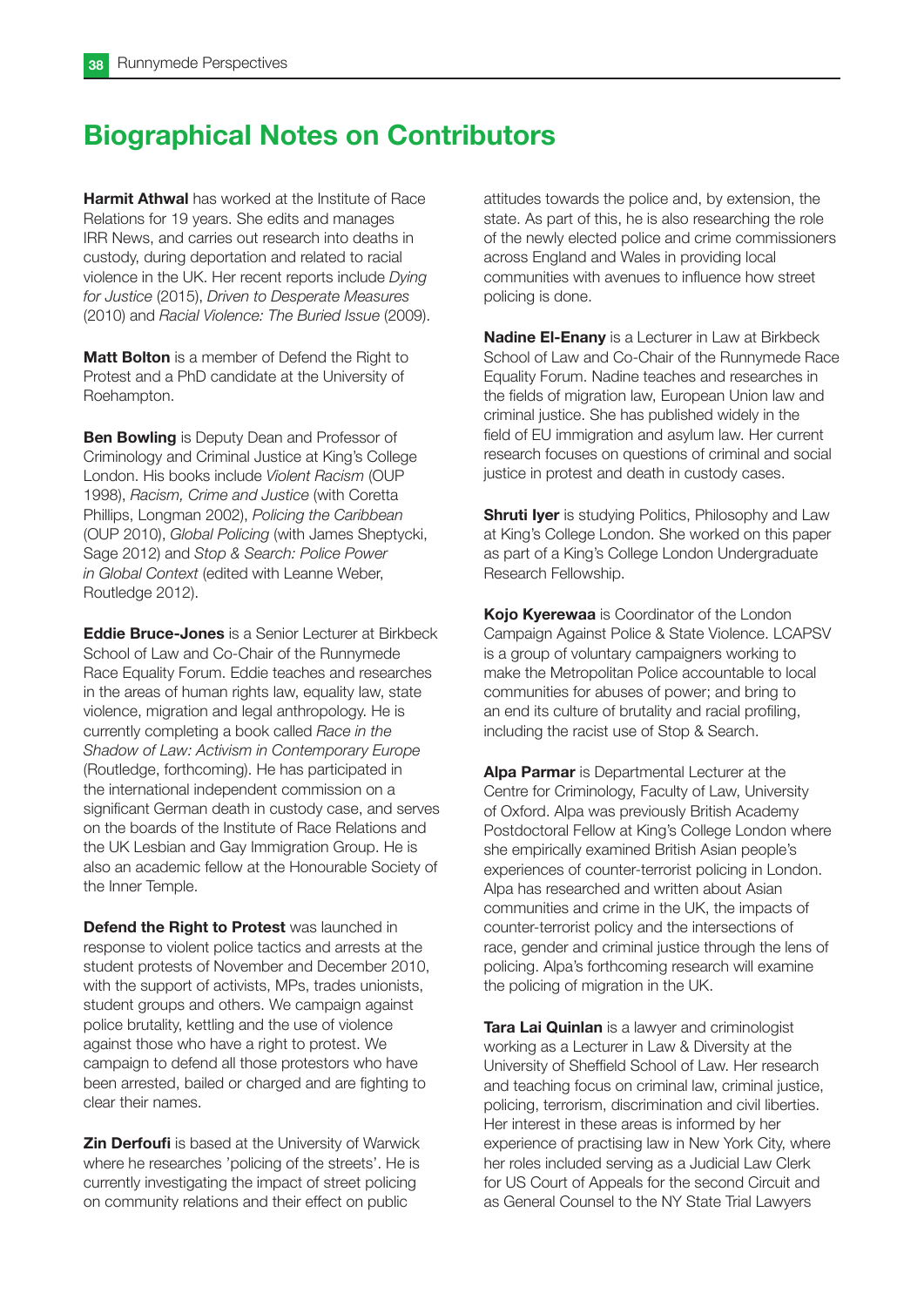Association. Tara received her BA from the University of California, Berkeley, her JD from Northeastern University School of Law, and her LLM from King's College London. She completed her doctorate at the London School of Economics in 2015.

Neena Samota is a visiting lecturer in Criminology at Westminster University. She has been a member of StopWatch since it was founded and is also a steering group member of the Reclaim Justice Network.

Iyiola Solanke is a Senior Lecturer at the University of Leeds, a Visiting Professor at Wake Forest University Law School and an Associate Academic Fellow of the Inner Temple. Her work is international and interdisciplinary with research interests in the fields of anti-discrimination law, EU law and social action. With Matrix Chambers she organises an international forum investigating black experiences of policing in the EU, and with Inner and Middle Temples she organises the Temple North Women's Forum which aims to support and inspire women in all branches and levels of the legal profession. Publications include Making Anti-Racial Discrimination Law (Routledge-Cavendish, 2009), EU Law (Pearson Press, 2015) and Stigma as Discrimination (Hart, forthcoming).

Dr Waqas Tufail is a Senior Lecturer in Criminology in the School of Social, Psychological and Communication Sciences at Leeds Beckett University. In this role he is pursuing his research interests concerning the policing of marginalised communities and the criminalisation of Muslim minorities. Waqas is also a co-founder and joint convenor of the Northern Police Monitoring Project, a grassroots community organisation based in Manchester.